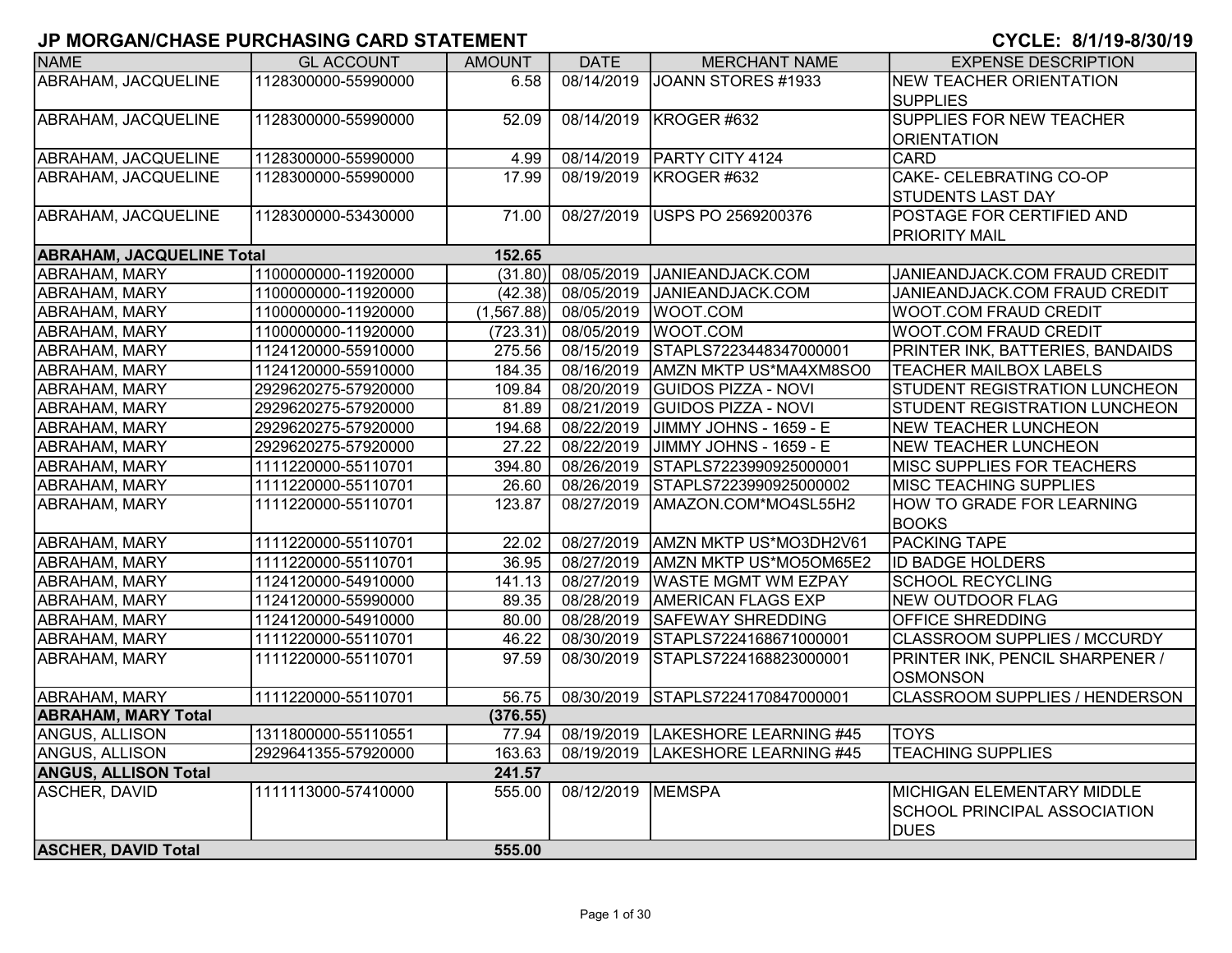| <b>NAME</b>                     | <b>GL ACCOUNT</b>   | <b>AMOUNT</b> | <b>DATE</b> | <b>MERCHANT NAME</b>                | <b>EXPENSE DESCRIPTION</b>              |
|---------------------------------|---------------------|---------------|-------------|-------------------------------------|-----------------------------------------|
| <b>BAKER, ROBERT</b>            | 2929620275-57920000 | 1,185.06      | 08/06/2019  | <b>CUSTMLANYARDLANYARDS</b>         | LANYARDS FOR STUDENT'S ID BADGES        |
|                                 |                     |               |             |                                     |                                         |
| <b>BAKER, ROBERT</b>            | 1124120000-55990000 | 217.80        |             | 08/06/2019 CUSTMLANYARDLANYARDS     | <b>BADGE REELS FOR EMPLOYEES</b>        |
| <b>BAKER, ROBERT</b>            | 1124120000-55990000 | 47.99         |             | 08/15/2019 ETSY.COM - RDECOLLC      | <b>WELCOME SIGN FOR MAIN OFFICE</b>     |
| <b>BAKER, ROBERT Total</b>      |                     | 1,450.85      |             |                                     |                                         |
| <b>BEDFORD, JULIE</b>           | 2929615275-57920000 | 170.15        | 08/09/2019  | <b>TARGET</b><br>00014654           | TREATS FOR STAFF AND TABLE FOR          |
|                                 |                     |               |             |                                     | <b>PRINCIPALS OFFICE</b>                |
| <b>BEDFORD, JULIE</b>           | 1124115000-55910000 | 39.95         | 08/13/2019  | 00014654<br><b>TARGET</b>           | <b>SUPPLIES FOR PRINCIPAL</b>           |
| <b>BEDFORD, JULIE</b>           | 2929615275-57920000 | 17.63         | 08/19/2019  | <b>THE LIBRARY PUB</b>              | LUNCH WITH PRINCIPALS (LOST             |
|                                 |                     |               |             |                                     | <b>RECEIPT)</b>                         |
| <b>BEDFORD, JULIE</b>           | 1111115000-55110799 | 1,488.96      |             | 08/26/2019   AMAZON.COM*MO90D8AD1   | <b>DISTRICT WIDE 3RD AND 4TH GUIDED</b> |
|                                 |                     |               |             |                                     | <b>READING INSTRUCTION BOOKS</b>        |
|                                 |                     |               |             |                                     | PURCHASED FOR DISTRICT                  |
| <b>BEDFORD, JULIE</b>           | 1124115000-55990000 | 84.75         |             | 08/27/2019 APPLE STORE #R041        | <b>COVER FOR PRINCIPAL'S LAPTOP</b>     |
| <b>BEDFORD, JULIE</b>           | 2929615275-57920000 | 25.73         |             | 08/29/2019 JIMMY JOHNS - 1659 - E   | LUNCH MEETING WITH PAM QUITIQUIT        |
| <b>BEDFORD, JULIE Total</b>     |                     | 1,827.17      |             |                                     |                                         |
| <b>BELANGER, KIMBERLY</b>       | 1311800000-55110551 | 58.66         |             | 08/08/2019   AMZN MKTP US*MA06T4Q01 | <b>TOYS AND GAMES</b>                   |
| <b>BELANGER, KIMBERLY</b>       | 1311800000-55110551 | 25.27         | 08/09/2019  | AMZN MKTP US*MA42Y5DF1              | <b>TOYS AND GAMES</b>                   |
| <b>BELANGER, KIMBERLY</b>       | 1311800000-55110551 | 16.99         | 08/12/2019  | AMZN MKTP US*MA44P12U1              | <b>TOYS AND GAMES</b>                   |
| <b>BELANGER, KIMBERLY</b>       | 1311800000-55110551 | 35.86         | 08/12/2019  | 00014654<br><b>TARGET</b>           | <b>TOYS AND GAMES</b>                   |
| <b>BELANGER, KIMBERLY</b>       | 1311800000-55110551 | 17.34         | 08/28/2019  | <b>TARGET</b><br>00014654           | <b>MATERIALS</b>                        |
| <b>BELANGER, KIMBERLY Total</b> |                     | 154.12        |             |                                     |                                         |
| <b>BENGLE, HOLLY</b>            | 1335100000-55110553 | 41.96         | 08/06/2019  | <b>TARGET</b><br>00006114           | <b>TOYS</b>                             |
| <b>BENGLE, HOLLY</b>            | 1335100000-55110553 | 49.74         | 08/07/2019  | OFFICEMAX/DEPOT 6257                | <b>SUPPLIES</b>                         |
| <b>BENGLE, HOLLY</b>            | 1335100000-55110553 | 339.51        |             | 08/07/2019 OTC BRANDS, INC.         | <b>CRAFTS</b>                           |
| <b>BENGLE, HOLLY</b>            | 1335100000-55110553 | 50.58         |             | 08/08/2019 MEIJER # 054             | <b>SUPPLIES</b>                         |
| <b>BENGLE, HOLLY</b>            | 1335100000-55110553 | 86.84         |             | 08/09/2019 HOBBY-LOBBY #645         | <b>CRAFTS</b>                           |
| <b>BENGLE, HOLLY</b>            | 1335100000-55110553 | (19.22)       | 08/09/2019  | <b>OTC BRANDS, INC.</b>             | <b>TAX REFUNDED</b>                     |
| <b>BENGLE, HOLLY</b>            | 1335100000-55110553 | 159.04        | 08/12/2019  | AMZN MKTP US*MA4XR9MV0              | <b>GAMES, TOYS</b>                      |
| <b>BENGLE, HOLLY</b>            | 1335100000-55110553 | 90.59         | 08/19/2019  | <b>TARGET</b><br>00006114           | TOYS AND STORAGE CONTAINERS             |
| <b>BENGLE, HOLLY Total</b>      |                     | 799.04        |             |                                     |                                         |
| <b>BLESSED, KATE</b>            | 1335100000-55110553 | 48.76         | 08/27/2019  | WM SUPERCENTER #5048                | <b>SCHOOL SUPPLIES</b>                  |
| <b>BLESSED, KATE</b>            | 1335100000-55110553 | 13.13         | 08/29/2019  | AMAZON.COM*MO3UZ88R2                | <b>WALL TAPE</b>                        |
| <b>BLESSED, KATE</b>            | 1335100000-55110553 | 12.38         | 08/29/2019  | AMZN MKTP US*MO7LD7JA0              | <b>WALL DECORATIONS</b>                 |
| <b>BLESSED, KATE</b>            | 1335100000-55110553 | 22.40         |             | 08/29/2019   MICHAELS STORES 5054   | CHAIRS FOR SENSORY TABLE                |
| <b>BLESSED, KATE Total</b>      |                     | 96.67         |             |                                     |                                         |
| <b>BOOTZ, ASHLEY</b>            | 1429300000-57410000 | 57.20         | 08/21/2019  | <b>MIAAA MEMBERSHIP</b>             | <b>ASHLEY'S DUES FOR MIAAA</b>          |
| <b>BOOTZ, ASHLEY</b>            | 1429300000-56410000 | 233.19        | 08/27/2019  | <b>WALMART.COM</b>                  | LOCKED STORAGE UNIT FOR                 |
|                                 |                     |               |             |                                     | <b>ATHLETICS OFFICE</b>                 |
| <b>BOOTZ, ASHLEY Total</b>      |                     | 290.39        |             |                                     |                                         |
| <b>BRASIL, SANDRA</b>           | 2929622176-57920000 | 289.42        | 08/01/2019  | <b>DECKER EQUIPMENT</b>             | CONES FOR PARKING LOT FOR               |
|                                 |                     |               |             |                                     | <b>ISAFETY FOR TRAFFIC FLOW</b>         |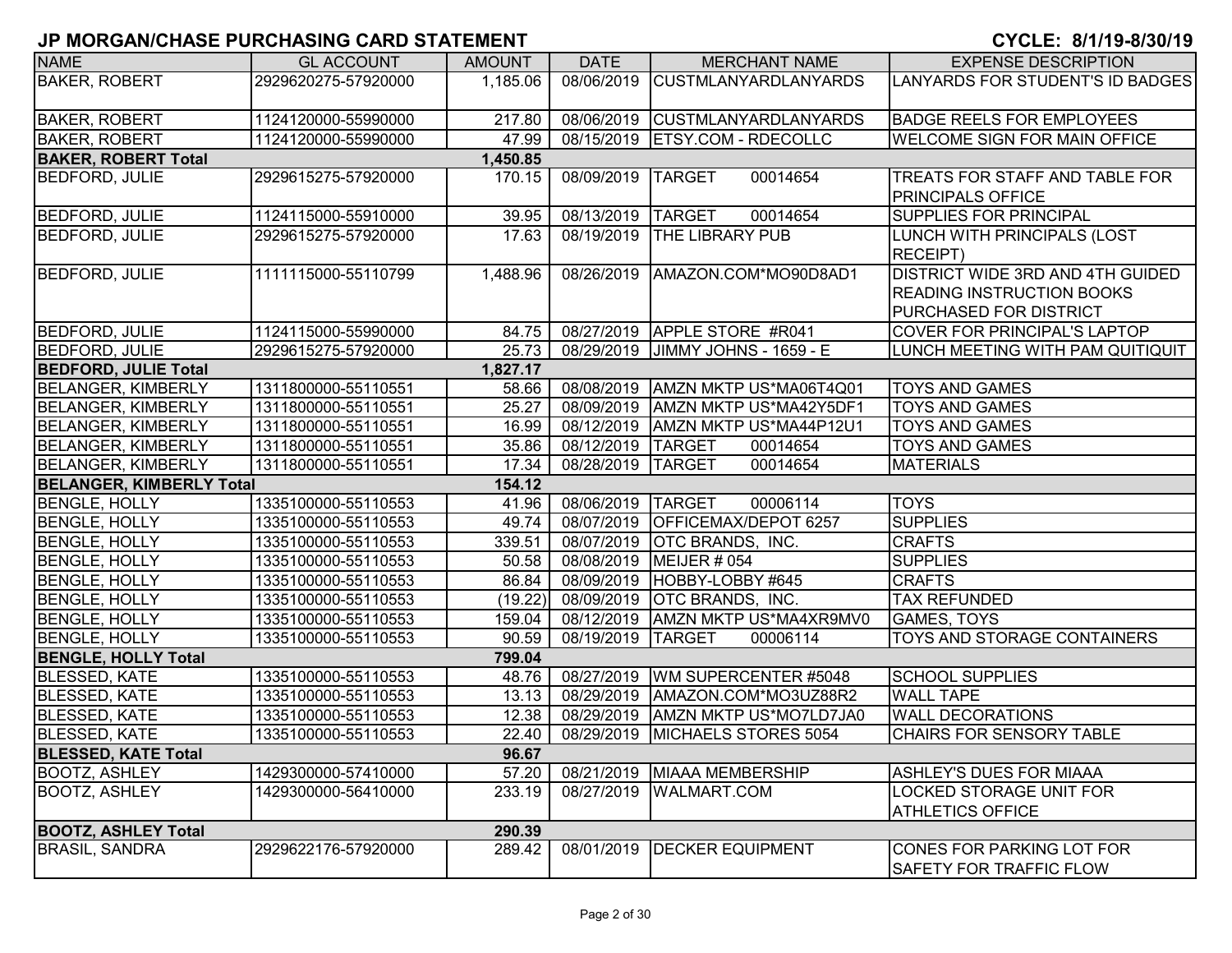| <b>NAME</b>                               | <b>GL ACCOUNT</b>   | <b>AMOUNT</b> | <b>DATE</b> | <b>MERCHANT NAME</b>           | <b>EXPENSE DESCRIPTION</b>                              |  |  |  |  |
|-------------------------------------------|---------------------|---------------|-------------|--------------------------------|---------------------------------------------------------|--|--|--|--|
| <b>BRASIL, SANDRA</b>                     | 1124122000-55990000 | 40.66         | 08/19/2019  | AMZN MKTP US*MO9GU6ZS2         | FINE PAPER FOR MAIN OFFICE TO                           |  |  |  |  |
|                                           |                     |               |             |                                | PRINT CERTIFICATES FOR NATIONAL                         |  |  |  |  |
|                                           |                     |               |             |                                | <b>MERIT</b>                                            |  |  |  |  |
| <b>BRASIL, SANDRA</b>                     | 2929622175-57920000 | 258.50        | 08/22/2019  | <b>COTTAGE INN PIZZA - NO</b>  | PIZZA FOR LINK CREW-MEETING FOR                         |  |  |  |  |
|                                           |                     |               |             |                                | <b>REGISTRATION</b>                                     |  |  |  |  |
| <b>BRASIL, SANDRA</b>                     | 1124122000-55990000 | 75.35         | 08/23/2019  | AMAZON.COM*MO7QB2152           | HARD DRIVE FOR ADMINISTRATIVE                           |  |  |  |  |
|                                           |                     |               |             |                                | <b>OFFICE TO BACK-UP DOCUMENTS</b>                      |  |  |  |  |
| <b>BRASIL, SANDRA</b>                     | 2929622175-57920000 | 1,199.00      | 08/23/2019  | COTTAGE INN PIZZA - NO         | PIZZA FOR 9TH GRADE REGISTRATION                        |  |  |  |  |
|                                           |                     |               |             |                                | FOR ALL 9TH GRADE STUDENTS                              |  |  |  |  |
| <b>BRASIL, SANDRA</b>                     | 1124122000-55990000 | 10.58         | 08/27/2019  | AMZN MKTP US*MO3BU7ZC0         | <b>STAFF LUNCHROOM SUPPLIES</b>                         |  |  |  |  |
| <b>BRASIL, SANDRA</b>                     | 1124122000-55990000 | 49.34         | 08/27/2019  | AMZN MKTP US*MO95F5ZB0         | SUPPLIES FOR STAFF LUNCH ROOM                           |  |  |  |  |
| <b>BRASIL, SANDRA</b>                     | 2929622186-57920000 | 19.99         | 08/27/2019  | AMZN MKTP US*MO9Q00MP2         | <b>HOMECOMING SUPPLIES</b>                              |  |  |  |  |
| <b>BRASIL, SANDRA</b>                     | 2929622186-57920000 | 6.99          | 08/28/2019  | AMZN MKTP US*MO1334HJ2         | <b>HOMECOMING DECORATIONS</b>                           |  |  |  |  |
| <b>BRASIL, SANDRA</b>                     | 2929622186-57920000 | 53.90         | 08/28/2019  | AMZN MKTP US*MO6BA8HF2         | HOMECOMING DECORATIONS                                  |  |  |  |  |
| <b>BRASIL, SANDRA</b>                     | 1124122000-55990000 | 16.82         | 08/29/2019  | AMZN MKTP US*MO7SP33M0         | SUPPLIES FOR STAFF LUNCHROOM                            |  |  |  |  |
| <b>BRASIL, SANDRA</b>                     | 1124122000-55990000 | 79.31         | 08/30/2019  | AMZN MKTP US*MO32M1H21         | <b>STAFF LOUNGE SUPPLIES</b>                            |  |  |  |  |
| <b>BRASIL, SANDRA</b>                     | 2929622186-57920000 | 66.81         | 08/30/2019  | AMZN MKTP US*MO64E9Q52         | <b>HOMECOMING DEOCRATIONS</b>                           |  |  |  |  |
| <b>BRASIL, SANDRA</b>                     | 2929622186-57920000 | 95.98         | 08/30/2019  | AMZN MKTP US*MO8763TN0         | <b>HOMECOMING DECORATIONS</b>                           |  |  |  |  |
| <b>BRASIL, SANDRA Total</b>               | 2,262.65            |               |             |                                |                                                         |  |  |  |  |
| <b>BRATNEY, BETHANY</b>                   | 1122222000-55410000 | 16.26         | 08/02/2019  | GAN*OBS + ECCENTRIC            | <b>NOVI NEWS SUBSCRIPTION</b>                           |  |  |  |  |
| <b>BRATNEY, BETHANY</b>                   | 1122222000-55310000 | 203.07        | 08/16/2019  | <b>FOLLETT SCHOOL SOLUTIO</b>  | <b>NEW MATERIALS FOR LMC</b>                            |  |  |  |  |
| <b>BRATNEY, BETHANY</b>                   | 1122222000-55310000 | 47.51         | 08/23/2019  | FOLLETT SCHOOL SOLUTIO         | <b>BACK ORDERED NEW MATERIALS FOR</b>                   |  |  |  |  |
|                                           |                     |               |             |                                | <b>LMC</b>                                              |  |  |  |  |
| <b>BRATNEY, BETHANY Total</b>             |                     | 266.84        |             |                                |                                                         |  |  |  |  |
| <b>BUNKER, JEFFREY</b>                    | 1126160000-55992000 | 194.93        | 08/06/2019  |                                | MARKS OUTDOOR POWER EQ DISTRICT - ROLLER STRIPER REPAIR |  |  |  |  |
|                                           |                     |               |             |                                | PARTS FOR Z MOWER ST2                                   |  |  |  |  |
| <b>BUNKER, JEFFREY</b>                    | 1126160000-54130000 | 63.92         | 08/21/2019  | NAPA PARTS M-2                 | <b>MTCE - TRAILER BALL HITCH</b>                        |  |  |  |  |
| <b>BUNKER, JEFFREY</b>                    | 1126160000-54130000 | (14.62)       | 08/21/2019  | NAPA PARTS M-2                 | <b>MTCE NEW TRAILER HITCH BALL</b>                      |  |  |  |  |
| <b>BUNKER, JEFFREY</b>                    | 1126160000-55992000 | 165.41        | 08/28/2019  |                                | MARKS OUTDOOR POWER EQ MTCE - MOWER REPAIR PARTS - TIRE |  |  |  |  |
|                                           |                     |               |             |                                | <b>SEALANT, VALVE VACUATOR</b>                          |  |  |  |  |
| <b>BUNKER, JEFFREY</b>                    | 1126160000-54130000 | 20.00         | 08/29/2019  | BELLE TIRE 017                 | <b>MTCE - TRAILER TIRE REPAIR</b>                       |  |  |  |  |
| <b>BUNKER, JEFFREY Total</b>              |                     | 429.64        |             |                                |                                                         |  |  |  |  |
| <b>BURKHARDT, LORETTA</b>                 | 2929620415-57920000 | 635.00        | 08/14/2019  | <b>PIONEER DRAMA SERVICE</b>   | THEATER SCRIPTS FOR FALL                                |  |  |  |  |
|                                           |                     |               |             |                                | <b>PRODUCTIONS</b>                                      |  |  |  |  |
| <b>BURKHARDT, LORETTA Total</b>           |                     | 635.00        |             |                                |                                                         |  |  |  |  |
| CALHOUN, STEPHANIE                        | 1335100000-55110553 | 39.90         |             | 08/20/2019 CHILDSOURCE MERCURY | <b>CLASSROOM SUPPLIES</b>                               |  |  |  |  |
| CALHOUN, STEPHANIE                        | 1335100000-55110553 | 63.35         |             | 08/23/2019   IKEA CANTON       | <b>CLASSROOM SUPPLIES</b>                               |  |  |  |  |
| CALHOUN, STEPHANIE                        | 1335100000-55110553 | 20.89         | 08/27/2019  | WM SUPERCENTER #5893           | <b>CLASSROOM SUPPLIES</b>                               |  |  |  |  |
| <b>CALHOUN, STEPHANIE Total</b>           |                     | 124.14        |             |                                |                                                         |  |  |  |  |
| CHRISTOPOULOS, COURTNI1311800000-55110551 |                     | 48.23         | 08/28/2019  | 00003541<br><b>TARGET</b>      | <b>CLASSROOM SUPPLIES/DECORATIONS</b>                   |  |  |  |  |
|                                           |                     |               |             |                                |                                                         |  |  |  |  |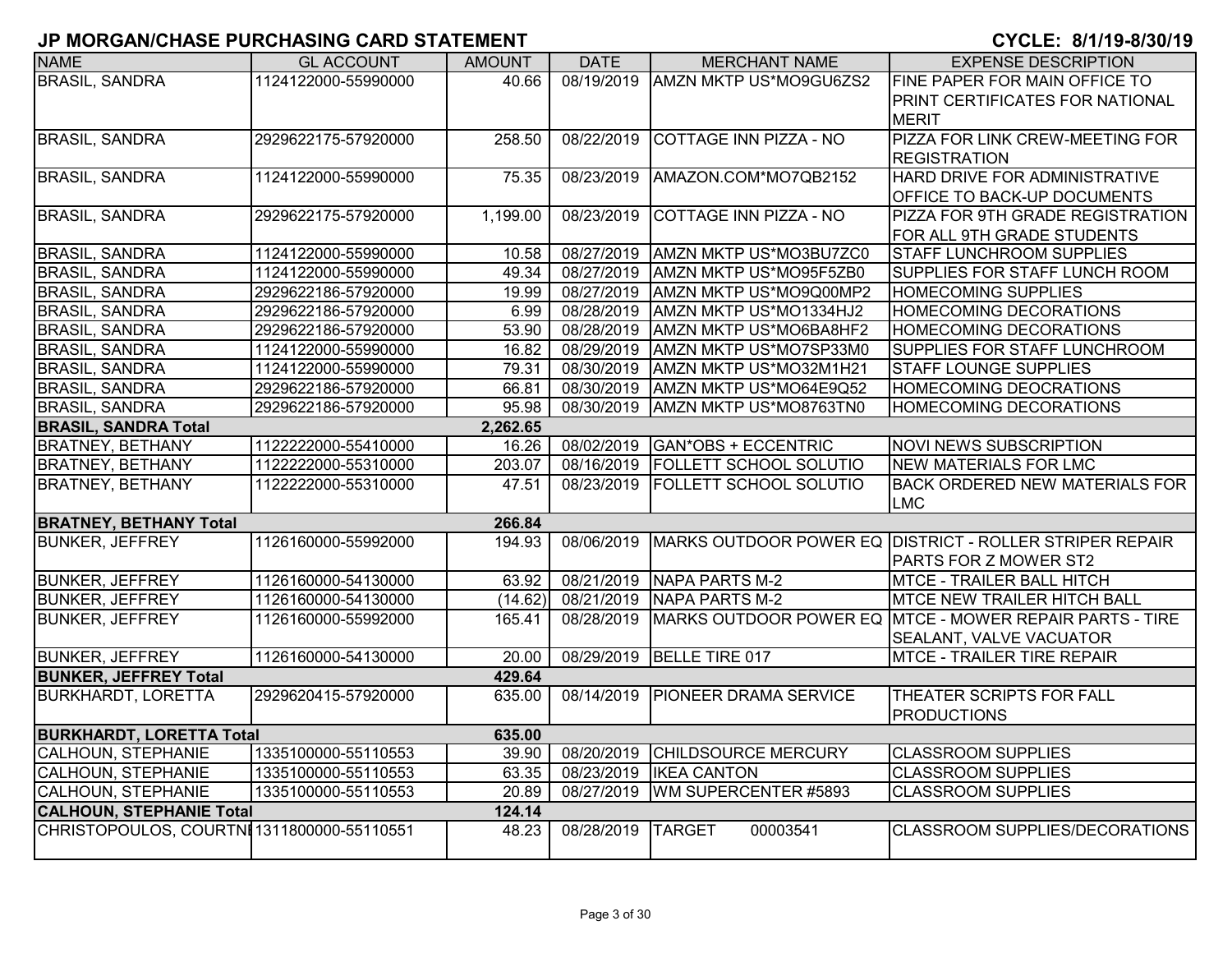| <b>NAME</b>                                | <b>GL ACCOUNT</b>   | <b>AMOUNT</b> | <b>DATE</b>        | <b>MERCHANT NAME</b>                | <b>EXPENSE DESCRIPTION</b>             |
|--------------------------------------------|---------------------|---------------|--------------------|-------------------------------------|----------------------------------------|
| CHRISTOPOULOS, COURTNI 1311800000-55110551 |                     | 23.52         | 08/29/2019         | JOANN STORES #1933                  | PAPER TO COVER CLASSROOM               |
|                                            |                     |               |                    |                                     | <b>WINDOWS</b>                         |
| <b>CHRISTOPOULOS, COURTNEY Total</b>       |                     | 71.75         |                    |                                     |                                        |
| CIANCIO, WANDA                             | 1122500000-53450000 | 4,224.00      | 08/05/2019         | <b>SECURITY DESIGNS</b>             | ANNUAL HONEYWELL/PROWATCH              |
|                                            |                     |               |                    |                                     | <b>SERVICE AGREEMENT</b>               |
| CIANCIO, WANDA                             | 1122500000-55910000 | 142.30        | 08/06/2019         | AMZN MKTP US*MA0C57SA2              | MAGNA CART; PLASTIC STORAGE            |
|                                            |                     |               |                    |                                     | <b>BOXES; MAGNETIC WHITEBOARD</b>      |
| CIANCIO, WANDA                             | 1126113000-54120824 | 210.00        | 08/15/2019         | <b>SECURITY DESIGNS</b>             | SERVICE CALL FOR DOOR CARD             |
|                                            |                     |               |                    |                                     | <b>READER AT NOVI WOODS</b>            |
|                                            |                     |               |                    |                                     | WIRE WAS CUT AT FRONT DOOR;            |
|                                            |                     |               |                    |                                     | <b>RELOADED TO THE ITC PANEL</b>       |
| CIANCIO, WANDA                             | 1122500000-53450000 | 2,623.00      | 08/16/2019         | <b>NETOP TECH INC</b>               | ANNUAL NETOP RENEWAL; SOFTWARE         |
|                                            |                     |               |                    |                                     | <b>USED IN MEDIA CENTERS</b>           |
|                                            |                     |               |                    |                                     |                                        |
| CIANCIO, WANDA                             | 1122500000-55990000 | 776.17        | 08/22/2019         | AMAZON.COM*MO6CS8JW1                | DELL KM636 WIRELESS KEYBOARD &         |
|                                            |                     |               |                    |                                     | <b>MOUSE COMBOS</b>                    |
| CIANCIO, WANDA                             | 4445603000-56422958 | 1,256.40      | 08/22/2019         | AMZN MKTP US*MO9BM5JK1              | <b>LOGITECH USB HEADSET H390 WITH</b>  |
|                                            |                     |               |                    |                                     | <b>NOISE CANCELLING MICS</b>           |
| CIANCIO, WANDA                             | 1122500000-55910000 | 14.94         | 08/27/2019         | AMZN MKTP US*MO4CM6532              | Z ZICOME 4 PACK MAGNETIC WHITE         |
|                                            |                     |               |                    |                                     | <b>BOARD ERASER</b>                    |
| CIANCIO, WANDA                             | 1122500000-55990000 | 29.97         | 08/27/2019         | AMZN MKTP US*MO9PL1G21              | <b>IPAD CASES FOR TECH INTEGRATORS</b> |
| CIANCIO, WANDA                             | 1122500000-55990000 | 62.97         | 08/30/2019         | AMZN MKTP US*MO5RC0A90              | <b>WIRELESS NETWORK ADAPTERS</b>       |
| <b>CIANCIO, WANDA Total</b>                |                     | 9,339.75      |                    |                                     |                                        |
| CIANFERRA, LINDA                           | 2929625301-57920000 | 30.00         |                    | 08/01/2019 PAYPAL *N HIST SOC       | <b>ESL FIELD TRIP</b>                  |
| CIANFERRA, LINDA                           | 1528300331-53220000 | 1,400.00      | 08/27/2019         | <b>MICHIGAN WORKS ASSOCI</b>        | MICHIGAN WORKS CONFERENCE (2)          |
|                                            |                     |               |                    |                                     | PEOPLE)                                |
| <b>CIANFERRA, LINDA Total</b>              |                     | 1,430.00      |                    |                                     |                                        |
| <b>CLARK, KIMBERLY</b>                     | 1212211194-55110000 | 275.52        | 08/01/2019         | LANGUAGE DYNAMICS GROU              | <b>VILLAGE OAKS STORY CHAMPS</b>       |
| <b>CLARK, KIMBERLY</b>                     | 1212213194-55110000 | 275.52        | 08/01/2019         | LANGUAGE DYNAMICS GROU              | <b>NOVI WOODS STORY CHAMPS</b>         |
| <b>CLARK, KIMBERLY</b>                     | 1212214194-55110000 | 275.52        | 08/01/2019         | LANGUAGE DYNAMICS GROU              | <b>PARKVIEW STORY CHAMPS</b>           |
| <b>CLARK, KIMBERLY</b>                     | 1212215194-55110000 | 275.52        | 08/01/2019         | LANGUAGE DYNAMICS GROU              | <b>DEERFIELD STORY CHAMPS</b>          |
| <b>CLARK, KIMBERLY</b>                     | 1212212194-55110000 | 275.53        | 08/01/2019         | <b>LANGUAGE DYNAMICS GROU</b>       | <b>ORCHARD HILLS STORY CHAMPS</b>      |
| <b>CLARK, KIMBERLY</b>                     | 1222600000-55990000 | 49.29         | 08/09/2019         | <b>MEX</b>                          | <b>WORKING LUNCH OAKLAND SCHOOLS</b>   |
|                                            |                     |               |                    |                                     | <b>CONFERENCE</b>                      |
| <b>CLARK, KIMBERLY</b>                     | 1212215193-55110000 | 125.31        |                    | 08/14/2019 GOPHER SPORT             | <b>WOBBLE CHAIR</b>                    |
| <b>CLARK, KIMBERLY</b>                     | 1222600000-53229000 | 396.60        | 08/19/2019   DELTA |                                     | <b>LOUISVILLE CONFERENCE</b>           |
| CLARK, KIMBERLY                            | 1222600000-53220000 | 735.00        |                    | 08/19/2019   NASDSE.ORG             | NASDSE CASE CONFERENCE                 |
| <b>CLARK, KIMBERLY</b>                     | 1212222194-55110000 | 219.89        |                    | 08/21/2019   VOYAGER SOPRIS LEARN'G | <b>PHONICS MATERIALS</b>               |
| <b>CLARK, KIMBERLY</b>                     | 1222600000-55990000 | 154.52        | 08/22/2019         | JIMMY JOHNS - 1659 - E              | PANEL LUNCH ALL DAY INTERVIEWS         |
| <b>CLARK, KIMBERLY</b>                     | 1221620000-53220000 | 45.00         | 08/22/2019         | <b>OAKLAND SCHOOLS-RC INT</b>       | <b>KELSEY HERMAN</b>                   |
| <b>CLARK, KIMBERLY</b>                     | 1212220194-53220000 | 45.00         |                    | 08/22/2019   OAKLAND SCHOOLS-RC INT | <b>MARTIN MCDONALD</b>                 |
| <b>CLARK, KIMBERLY</b>                     | 1212222000-53220000 | 45.00         |                    | 08/22/2019   OAKLAND SCHOOLS-RC INT | <b>AMANDA SQUIRES</b>                  |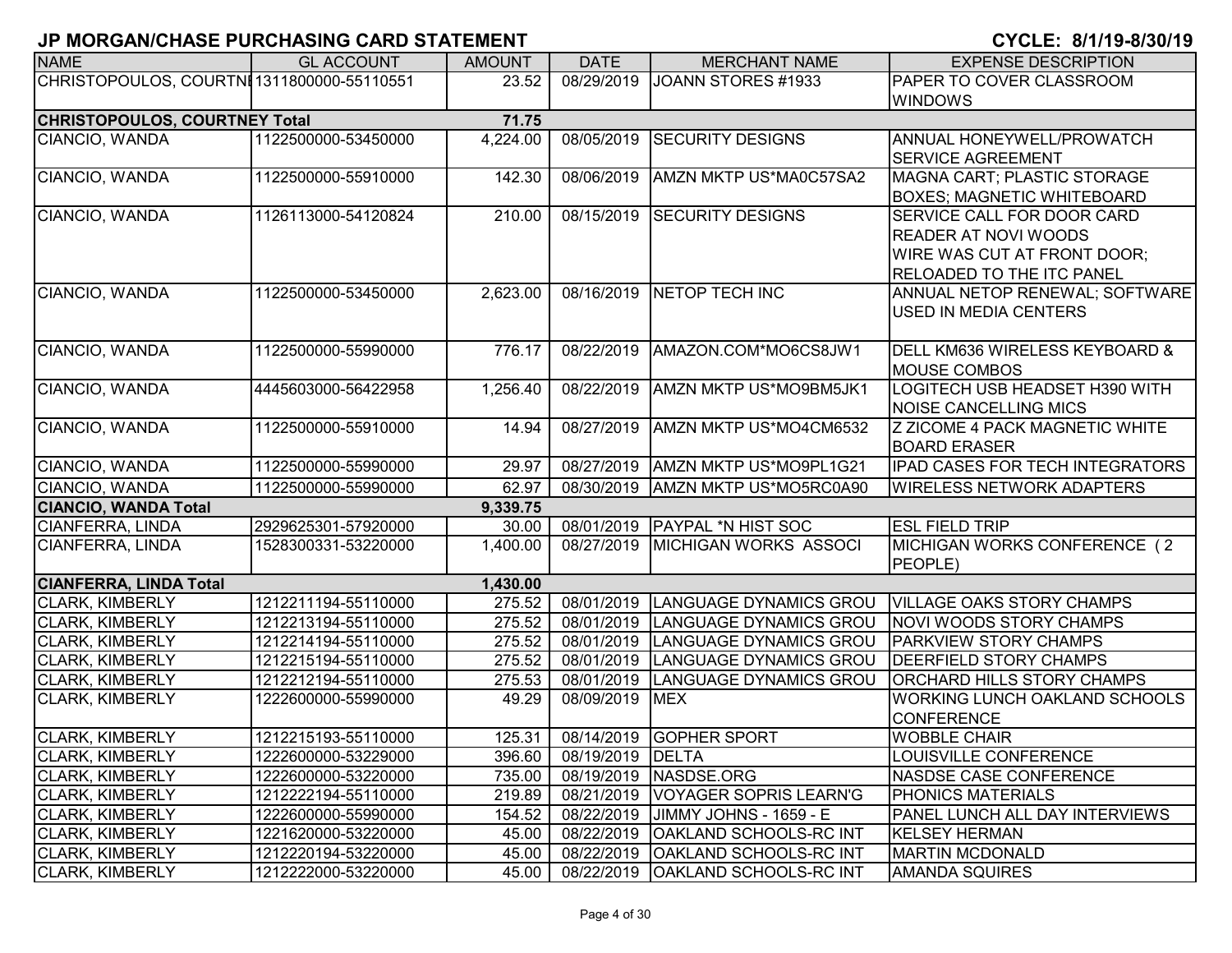| <b>NAME</b>                  | <b>GL ACCOUNT</b>   | <b>AMOUNT</b> | <b>DATE</b> | <b>MERCHANT NAME</b>              | <b>EXPENSE DESCRIPTION</b>             |
|------------------------------|---------------------|---------------|-------------|-----------------------------------|----------------------------------------|
| <b>CLARK, KIMBERLY</b>       | 1221922205-53220000 | 45.00         | 08/22/2019  | OAKLAND SCHOOLS-RC INT            | <b>DANIELLE TAGAI</b>                  |
| <b>CLARK, KIMBERLY</b>       | 1221611000-53220000 | 45.00         | 08/22/2019  | <b>OAKLAND SCHOOLS-RC INT</b>     | <b>AMBER ZARB</b>                      |
| <b>CLARK, KIMBERLY</b>       | 1222600000-53220000 | 45.00         | 08/22/2019  | OAKLAND SCHOOLS-RC INT            | <b>STACEY THEOPHELIS</b>               |
| <b>CLARK, KIMBERLY</b>       | 1212222194-55110000 | 238.80        | 08/27/2019  | <b>CURRICULUM ASSOC</b>           | PHONICS FOR READING                    |
| <b>CLARK, KIMBERLY Total</b> |                     | 3,567.02      |             |                                   |                                        |
| <b>COOLMAN, ROBERT</b>       | 1126160000-55992000 | 29.85         |             | 08/07/2019 CONSERVA ELECTRIC SUPP | <b>MTCE - LAMPS STOCK</b>              |
| <b>COOLMAN, ROBERT</b>       | 1126160000-55992000 | 264.50        | 08/07/2019  | CONSERVA ELECTRIC SUPP            | <b>MTCE - BALLAST - STOCK</b>          |
| <b>COOLMAN, ROBERT</b>       | 1126160000-55992000 | 107.88        | 08/20/2019  | CONSERVA ELECTRIC SUPP            | <b>MTCE LAMPS STOCK</b>                |
| COOLMAN, ROBERT              | 1126101000-55992000 | 18.32         | 08/21/2019  | CONSERVA ELECTRIC SUPP            | <b>ESB- DISTRICT FLUORESCENT BULBS</b> |
| COOLMAN, ROBERT              | 1126105000-55992000 | 18.32         | 08/21/2019  | CONSERVA ELECTRIC SUPP            | NATC- DISTRICT FLUORESCENT BULBS       |
| <b>COOLMAN, ROBERT</b>       | 1126152000-55992000 | 109.92        | 08/21/2019  | CONSERVA ELECTRIC SUPP            | ECEC - DISTRICT FLUORESCENT            |
|                              |                     |               |             |                                   | <b>BULBS</b>                           |
| COOLMAN, ROBERT              | 1126122000-55992000 | 732.80        | 08/21/2019  | CONSERVA ELECTRIC SUPP            | HS- DISTRICT FLUORESCENT BULBS         |
| <b>COOLMAN, ROBERT</b>       | 1126120000-55992000 | 366.40        | 08/21/2019  | CONSERVA ELECTRIC SUPP            | MS - DISTRICT FLUORESCENT BULBS        |
| COOLMAN, ROBERT              | 1126118000-55992000 | 549.60        | 08/21/2019  | CONSERVA ELECTRIC SUPP            | NM- DISTRICT FLUORESCENT BULBS         |
| COOLMAN, ROBERT              | 1126114000-55992000 | 183.20        | 08/21/2019  | <b>CONSERVA ELECTRIC SUPP</b>     | PV-DISTRICT FLUORESCENT BULBS          |
| COOLMAN, ROBERT              | 1126112000-55992000 | 183.20        | 08/21/2019  | CONSERVA ELECTRIC SUPP            | OH - DISTRICT FLUORESCENT BULBS        |
| COOLMAN, ROBERT              | 1126111000-55992000 | 183.20        | 08/21/2019  | CONSERVA ELECTRIC SUPP            | VO - DISTRICT FLUORESCENT BULBS        |
| <b>COOLMAN, ROBERT</b>       | 1126115000-55992000 | 183.20        | 08/21/2019  | <b>CONSERVA ELECTRIC SUPP</b>     | DF - DISTRICT FLUORESCENT BULBS        |
| <b>COOLMAN, ROBERT</b>       | 1126113000-55992000 | 183.20        | 08/21/2019  | CONSERVA ELECTRIC SUPP            | <b>NW-DISTRICT FLUORESCENT BULBS</b>   |
| <b>COOLMAN, ROBERT</b>       | 1126160000-55992000 | 18.32         | 08/21/2019  | <b>CONSERVA ELECTRIC SUPP</b>     | <b>MTCE - DISTRICT FLUORESCENT</b>     |
|                              |                     |               |             |                                   | <b>BULBS</b>                           |
| COOLMAN, ROBERT              | 1126170000-55992000 | 18.32         | 08/21/2019  | <b>CONSERVA ELECTRIC SUPP</b>     | <b>TRANS - DISTRICT FLUORESCENT</b>    |
|                              |                     |               |             |                                   | <b>BULBS</b>                           |
| COOLMAN, ROBERT              | 1126160000-55992000 | 69.88         |             | 08/30/2019   THE HOME DEPOT #2737 | <b>MTCE - STOCK CORDS</b>              |
| <b>COOLMAN, ROBERT Total</b> |                     | 3,220.11      |             |                                   |                                        |
| CROAD, LORI                  | 1311800000-55990551 | 8.98          | 08/07/2019  | WM SUPERCENTER #5893              | CONTAINER FOR PRESCHOOL                |
|                              |                     |               |             |                                   | <b>SUMMER CAMP</b>                     |
| CROAD, LORI                  | 1335100000-55990553 | 27.69         | 08/27/2019  | <b>TARGET</b><br>00008722         | <b>SCHOOL SUPPLIES</b>                 |
| CROAD, LORI                  | 1335100000-55990553 | 3.97          | 08/27/2019  | WM SUPERCENTER #5893              | <b>SCHOOL SUPPLIES</b>                 |
| CROAD, LORI                  | 1335100000-55990553 | (4.89)        | 08/28/2019  | <b>TARGET</b><br>00014654         | <b>RETURNED SCHOOL SUPPLY</b>          |
| CROAD, LORI                  | 1335100000-55990553 | 12.60         | 08/28/2019  | WM SUPERCENTER #5893              | <b>SCHOOL SUPPLIES</b>                 |
| <b>CROAD, LORI Total</b>     |                     | 48.35         |             |                                   |                                        |
| <b>DIATIKAR, CHRISTINE</b>   | 2529700864-55990000 | 91.66         |             | 08/02/2019 HUBERT COMPANY         | <b>BREAKFAST CART SIGN (GRANT)</b>     |
| <b>DIATIKAR, CHRISTINE</b>   | 4445618000-56420957 | 12,337.32     |             | 08/06/2019 SSI*SCHOOL SPECIALTY   | INSTRUMENT STORAGE CABINETS            |
| <b>DIATIKAR, CHRISTINE</b>   | 1125200000-55910000 | 88.30         |             | 08/07/2019 STAPLS7223006012000001 | <b>OFFICE SUPPLIES</b>                 |
| <b>DIATIKAR, CHRISTINE</b>   | 1222600000-55910000 | 36.27         |             | 08/07/2019 STAPLS7223006012000001 | <b>CHAIR MAT-CLARK</b>                 |
| <b>DIATIKAR, CHRISTINE</b>   | 1128200000-55910000 | 29.47         |             | 08/07/2019 STAPLS7223006012000001 | <b>CHAIR MAT-SIPPLE</b>                |
| <b>DIATIKAR, CHRISTINE</b>   | 1125200000-57910000 | 21.92         | 08/14/2019  | WM SUPERCENTER #5893              | <b>GASB 84 PTO MEETING</b>             |
|                              |                     |               |             |                                   | <b>REFRESHMENTS</b>                    |
| <b>DIATIKAR, CHRISTINE</b>   | 1126122061-55510000 | 24.55         | 08/16/2019  | <b>CONSUMERS ENERGY CO</b>        | 8.19 GAS - ITC                         |
| <b>DIATIKAR, CHRISTINE</b>   | 4445618000-56420957 | 4,117.56      |             | 08/16/2019 SSI*SCHOOL SPECIALTY   | <b>INSTRUMENT STORAGE CABINETS</b>     |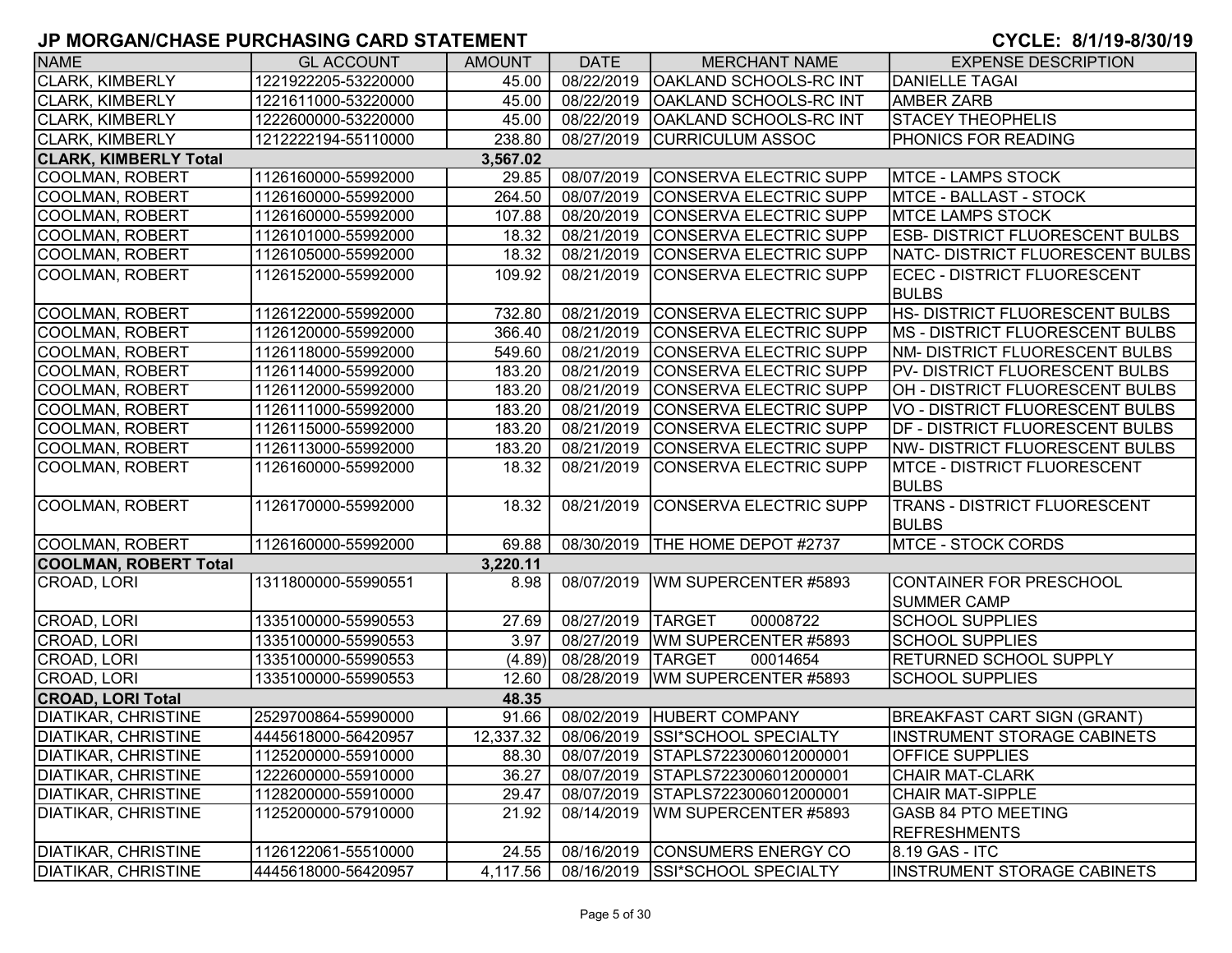| <b>NAME</b>                      | <b>GL ACCOUNT</b>   | <b>AMOUNT</b> | <b>DATE</b>       | <b>MERCHANT NAME</b>                   | <b>EXPENSE DESCRIPTION</b>                                                    |
|----------------------------------|---------------------|---------------|-------------------|----------------------------------------|-------------------------------------------------------------------------------|
| <b>DIATIKAR, CHRISTINE</b>       | 1126162061-55510000 | 14.41         | 08/20/2019        | <b>CONSUMERS ENERGY CO</b>             | 8.19 GAS - BOSCO                                                              |
| <b>DIATIKAR, CHRISTINE</b>       | 2326161000-55510000 | 100.81        | 08/20/2019        | <b>CONSUMERS ENERGY CO</b>             | 8.19 GAS - RM                                                                 |
| <b>DIATIKAR, CHRISTINE</b>       | 1126161000-55510000 | (100.81)      | 08/20/2019        | <b>CONSUMERS ENERGY CO</b>             | 8.19 GAS - RM REDUCTION                                                       |
| <b>DIATIKAR, CHRISTINE</b>       | 1126112061-55510000 | 149.38        | 08/20/2019        | <b>CONSUMERS ENERGY CO</b>             | 8.19 GAS - OH                                                                 |
| <b>DIATIKAR, CHRISTINE</b>       | 1126111061-55510000 | 196.34        | 08/20/2019        | <b>CONSUMERS ENERGY CO</b>             | 8.19 GAS - VO                                                                 |
| <b>DIATIKAR, CHRISTINE</b>       | 1126103061-55510000 | 18.54         |                   | 08/23/2019 CONSUMERS ENERGY CO         | 8.19 GAS - ITC                                                                |
| <b>DIATIKAR, CHRISTINE</b>       | 1125200000-55910000 | 66.15         | 08/26/2019        | STAPLS7223989964000001                 | <b>OFFICE SUPPLIES</b>                                                        |
| <b>DIATIKAR, CHRISTINE Total</b> |                     | 17,191.87     |                   |                                        |                                                                               |
| DRAGOO, MICHAEL                  | 1126160000-53220000 | 295.00        | 08/09/2019   MSBO |                                        | DRAGOO - MSBO ANNUAL FACILITIES<br><b>OPERATIONS DIRECTOR CONF &amp; EXPO</b> |
|                                  |                     |               |                   |                                        | 2019                                                                          |
| DRAGOO, MICHAEL                  | 1126160000-55992000 | 144.85        | 08/15/2019        | <b>AMERICAN LOCKSETS</b>               | <b>MTCE - KEY BLANKS TO MAKE</b><br><b>DISTRICT INTERIOR KEYS</b>             |
| DRAGOO, MICHAEL                  | 1126101000-55992000 | 9.99          | 08/19/2019        | AMZN MKTP US*MO8XI5NB2                 | <b>ESB - COAVAS WINDOW FILM NON</b><br><b>ADHESIVE FRO</b>                    |
| DRAGOO, MICHAEL                  | 1126101000-55992000 | 20.19         |                   | 08/26/2019 REDFORD LOCK COMPANY I      | <b>ESB - KEYS FOR CABINETS</b>                                                |
| <b>DRAGOO, MICHAEL Total</b>     |                     | 470.03        |                   |                                        |                                                                               |
| DUQUETTE, EDWARD                 | 1126160000-55980000 | 99.99         |                   | 08/01/2019 ROCKLER 008                 | <b>MTCE - MULTI MAX OSCILLATING TOOL</b>                                      |
| DUQUETTE, EDWARD                 | 1126122000-55992000 | 66.89         | 08/01/2019        | <b>THE HOME DEPOT #2737</b>            | HS CHILDCARE GATE REPAIR                                                      |
| DUQUETTE, EDWARD                 | 1126160000-55992000 | 54.39         | 08/01/2019        | THE HOME DEPOT #2737                   | <b>MTCE - SHOP SUPPLIES - TERRY</b><br><b>TOWELS, PAINT BRUSH</b>             |
| DUQUETTE, EDWARD                 | 1126160000-55980000 | 201.97        | 08/01/2019        | <b>THE HOME DEPOT 2737</b>             | MTCE - SHOP TOOLS - GROUT BLADE                                               |
| <b>DUQUETTE, EDWARD</b>          | 1126122000-55992000 | 104.16        | 08/02/2019        | <b>THE HOME DEPOT #2737</b>            | <b>HS FLOORING REPAIR</b>                                                     |
| DUQUETTE, EDWARD                 | 1126122000-55992000 | 17.87         | 08/02/2019        | <b>THE HOME DEPOT #2737</b>            | HS EXTERIOR DOOR IN THE SCIENCE<br>HALLWAY - HARDWARE REPAIR                  |
| <b>DUQUETTE, EDWARD</b>          | 1126122000-55992000 | 33.44         | 08/07/2019        | THE HOME DEPOT #2737                   | HS TILE FLOOR HALLWAY REPAIR                                                  |
| <b>DUQUETTE, EDWARD</b>          | 1126111000-55992000 | 15.30         | 08/08/2019        | <b>GREAT LAKES ACE HDWE</b>            | VO - HARDWARE TO REPAIR DESK                                                  |
| <b>DUQUETTE, EDWARD</b>          | 1126122000-55992000 | 139.11        | 08/08/2019        | <b>SOLTIS PLASTICS CORP</b>            | <b>HS CEILING REPAIR</b>                                                      |
| <b>DUQUETTE, EDWARD</b>          | 1126120000-55992000 | 43.98         | 08/12/2019        | THE HOME DEPOT #2737                   | MS- PAINT FOR SCOREBOARD                                                      |
| <b>DUQUETTE, EDWARD</b>          | 1126122000-55992000 | 15.81         | 08/12/2019        | THE HOME DEPOT #2737                   | HS REPAIRED CEILING - CATRACK -<br><b>WALL PLATES</b>                         |
| DUQUETTE, EDWARD                 | 1126120000-55992000 | 10.50         |                   | 08/21/2019 FASTENAL COMPANY 01MID      | <b>MS - HARDWARE FOR BULLETIN</b><br><b>BOARD</b>                             |
| DUQUETTE, EDWARD                 | 1126120000-55992000 | 42.70         | 08/21/2019        | <b>GREAT LAKES ACE HDWE</b>            | <b>MS - FASTENERS FOR OFFICE</b><br><b>BULLETIN BOARD</b>                     |
| DUQUETTE, EDWARD                 | 1126120000-55992000 |               |                   | (7.80) 08/21/2019 GREAT LAKES ACE HDWE | <b>MS RETURNED FASTNERS</b>                                                   |
| <b>DUQUETTE, EDWARD</b>          | 1126122000-55992000 | 21.91         | 08/23/2019        | THE HOME DEPOT #2737                   | HS CAT RACK - REPAIRED HOLE IN<br><b>CEILING</b>                              |
| DUQUETTE, EDWARD                 | 1126113000-55992000 | 101.41        | 08/28/2019        | THE HOME DEPOT #2737                   | NW PAINT FOR MAIN OFFICE WO 22833                                             |
| <b>DUQUETTE, EDWARD Total</b>    |                     | 961.63        |                   |                                        |                                                                               |
| <b>FENCHEL, LISA</b>             | 1124118000-55990000 | 42.32         |                   | 08/27/2019   THE HOME DEPOT #2704      | <b>FLOWERS FOR FRONT ENTRYWAYS</b>                                            |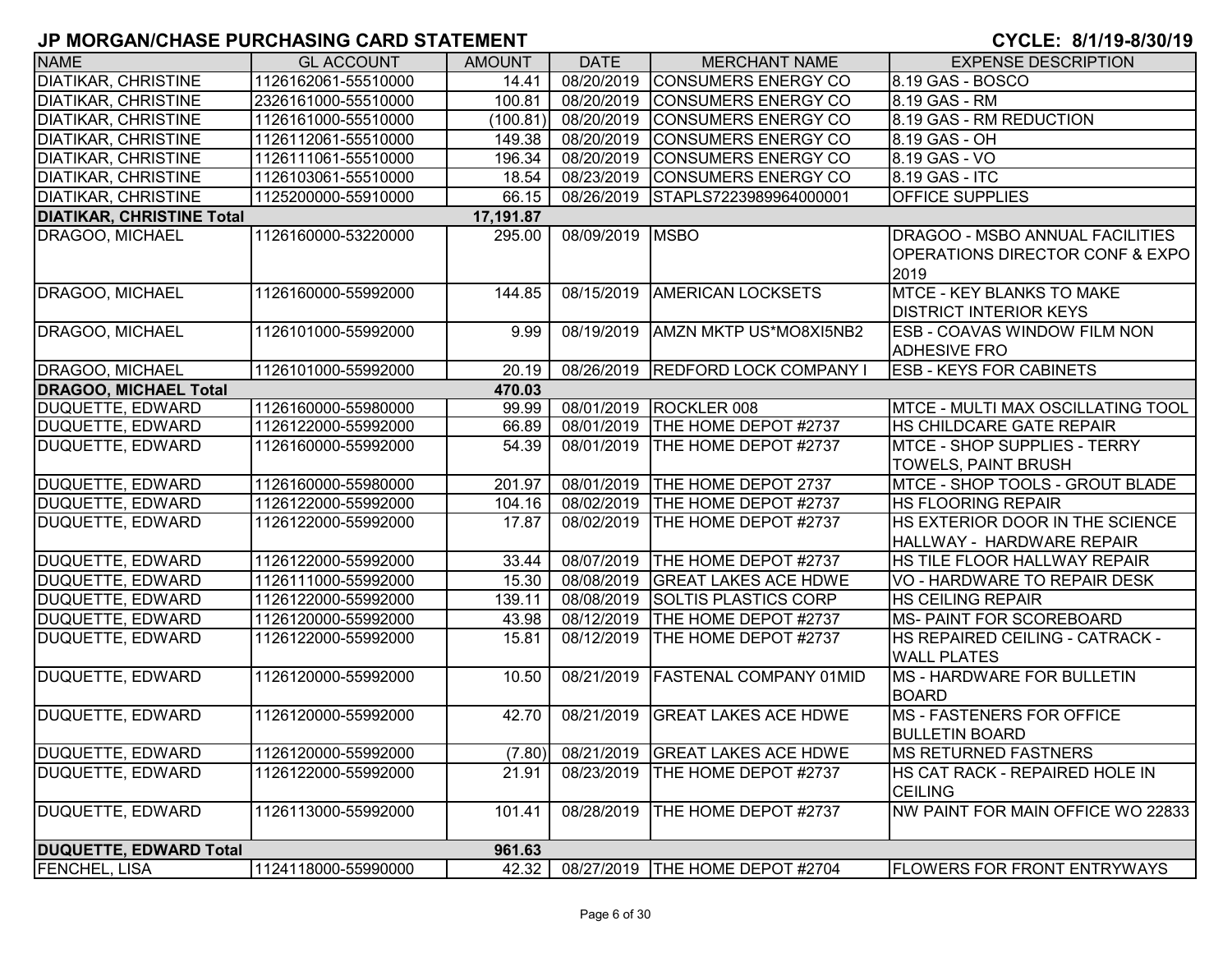| <b>NAME</b>                     | <b>GL ACCOUNT</b>   | <b>AMOUNT</b> | <b>DATE</b> | <b>MERCHANT NAME</b>             | <b>EXPENSE DESCRIPTION</b>                               |
|---------------------------------|---------------------|---------------|-------------|----------------------------------|----------------------------------------------------------|
| FENCHEL, LISA                   | 2929618275-57920000 | 82.51         | 08/30/2019  | PANERA BREAD #600667 P           | <b>BREAKFAST FOR STAFF MEETING-</b>                      |
|                                 |                     |               |             |                                  | FENCHEL                                                  |
| <b>FENCHEL, LISA Total</b>      |                     | 124.83        |             |                                  |                                                          |
| FULAR, JAMES                    | 1126160000-55992000 | 216.59        | 08/05/2019  |                                  | MARKS OUTDOOR POWER EQ MTCE - STRIPING KIT FOR MOWER ST2 |
| FULAR, JAMES                    | 1126160000-55993000 | 387.01        | 08/08/2019  | <b>RESIDEX</b>                   | <b>DISTRICT WIDE WEED CONTROL</b>                        |
| FULAR, JAMES                    | 1126122000-55993000 | 235.08        | 08/08/2019  | <b>RESIDEX</b>                   | <b>HS - FERTILIZER &amp; WEED CONTROL</b>                |
|                                 |                     |               |             |                                  | FOR HS BASEBALL FIELD                                    |
| <b>FULAR, JAMES</b>             | 1126113000-54110000 | 500.00        | 08/15/2019  | MICHIGAN STUMP REMOVAL           | <b>NW - TREE TRIMMING</b>                                |
| <b>FULAR, JAMES</b>             | 1126160000-54120000 | 149.76        | 08/20/2019  | <b>BADER AND SONS CO.</b>        | MTCE - GATOR 625I REPAIR                                 |
| <b>FULAR, JAMES</b>             | 1126160000-55993000 | 212.46        | 08/26/2019  | <b>WEINGARTZ</b>                 | <b>MTCE - GROUNDS REPLACEMENT</b>                        |
|                                 |                     |               |             |                                  | <b>HEDGE TRIMMER ATTACHMENT</b>                          |
| FULAR, JAMES                    | 1126118000-55993000 | 359.87        | 08/28/2019  | <b>ADVANCED TURF SOLUTION</b>    | <b>INM STADIUM WEED KILLER</b>                           |
| <b>FULAR, JAMES</b>             | 1126120000-55993000 | 359.87        | 08/28/2019  | <b>ADVANCED TURF SOLUTION</b>    | <b>MS STADIUM WEED KILLER</b>                            |
| FULAR, JAMES                    | 1126122000-55993000 | 359.86        | 08/28/2019  | <b>ADVANCED TURF SOLUTION</b>    | HS STADIUM WEED KILLER                                   |
| FULAR, JAMES                    | 1126160000-55993000 | 29.33         | 08/29/2019  | AMAZON.COM*MO6LY6J30             | <b>DISTRICT - IRON TREE IMPLANTS FOR</b>                 |
|                                 |                     |               |             |                                  | CONTROL OF IRON CHLOROSIS                                |
| <b>FULAR, JAMES Total</b>       |                     | 2,809.83      |             |                                  |                                                          |
| <b>GILCHRIST, BETHANY</b>       | 1335100000-55990553 | 6.79          | 08/07/2019  | CVS/PHARMACY #08244              | CONTACT SOLUTION FOR SUMMER                              |
|                                 |                     |               |             |                                  | <b>CARE SLIME CRAFT</b>                                  |
| <b>GILCHRIST, BETHANY Total</b> |                     | 6.79          |             |                                  |                                                          |
| <b>GILMORE, MEGAN</b>           | 1311800000-55110551 | 83.72         | 08/28/2019  | <b>TARGET</b><br>00014654        | <b>CLASSROOM SUPPLIES</b>                                |
| <b>GILMORE, MEGAN</b>           | 1311800000-55110551 | 39.46         | 08/29/2019  | THE HOME DEPOT #2737             | <b>WINDOW FILM W/KIT</b>                                 |
| <b>GILMORE, MEGAN Total</b>     |                     | 123.18        |             |                                  |                                                          |
| <b>GORDON, BRIAN</b>            | 1429300000-54910000 | 140.00        | 08/02/2019  | <b>RED*CROSS TRNG &amp; PROD</b> | CPR/AED CERTIFICATION                                    |
| <b>GORDON, BRIAN</b>            | 2929661104-57920000 | 27.98         | 08/09/2019  | BRUEGGERS #3793                  | <b>BAGELS KLAA</b>                                       |
| <b>GORDON, BRIAN</b>            | 2929661172-57920000 | 1,799.00      | 08/12/2019  | <b>HUDL</b>                      | <b>SCOUTING PROGRAM</b>                                  |
| <b>GORDON, BRIAN</b>            | 1429300000-57410000 | 161.20        | 08/12/2019  | <b>MIAAA MEMBERSHIP</b>          | <b>MICHIGAN INTERSCHOLASTIC</b>                          |
|                                 |                     |               |             |                                  | <b>ATHLETIC ADMIN. ASSOC MEMBERSHIP</b>                  |
|                                 |                     |               |             |                                  |                                                          |
| <b>GORDON, BRIAN</b>            | 1429300000-57410000 | 13.77         | 08/14/2019  | <b>AMAZON PRIME</b>              | <b>AMAZON MEMBERSHIP</b>                                 |
| <b>GORDON, BRIAN</b>            | 2929661172-57920000 | 30.00         | 08/15/2019  | <b>PAYPAL *MHSFCA</b>            | <b>COACHES ASSOCIATION MEMBERSHIP</b>                    |
|                                 |                     |               |             |                                  |                                                          |
| <b>GORDON, BRIAN Total</b>      |                     | 2,171.95      |             |                                  |                                                          |
| HANSEN, ANN                     | 1311800000-55990551 | 12.69         | 08/07/2019  | KROGER #366                      | <b>BAGGIES FOR FOBS</b>                                  |
| HANSEN, ANN                     | 1335100000-55990553 | 39.56         | 08/15/2019  | 00014654<br><b>TARGET</b>        | UTILITY TUBS FOR SUMMER CAMP                             |
|                                 |                     |               |             |                                  | <b>STORAGE</b>                                           |
| <b>HANSEN, ANN Total</b>        |                     | 52.25         |             |                                  |                                                          |
| HARBAR, ERIN                    | 1111322000-55110702 | 12.39         | 08/16/2019  | AMAZON.COM*MO94Y04C2             | <b>CASTER STOPS FOR SHELVING</b>                         |
| <b>HARBAR, ERIN Total</b>       |                     | 12.39         |             |                                  |                                                          |
| <b>HAWKINS, STEPHANIE</b>       | 2929641352-57920000 | 63.33         | 08/05/2019  | AMZN MKTP US*MA5MS4QA2           | <b>SUMMER CAMP SUPPLIES</b>                              |
| HAWKINS, STEPHANIE              | 2929641352-57920000 | (2.64)        | 08/08/2019  | <b>OTC BRANDS, INC.</b>          | <b>TAX EXEMPT RETURN</b>                                 |
| HAWKINS, STEPHANIE              | 2929641352-57920000 | (8.49)        | 08/08/2019  | <b>OTC BRANDS, INC.</b>          | <b>TAX EXEMPT RETURN</b>                                 |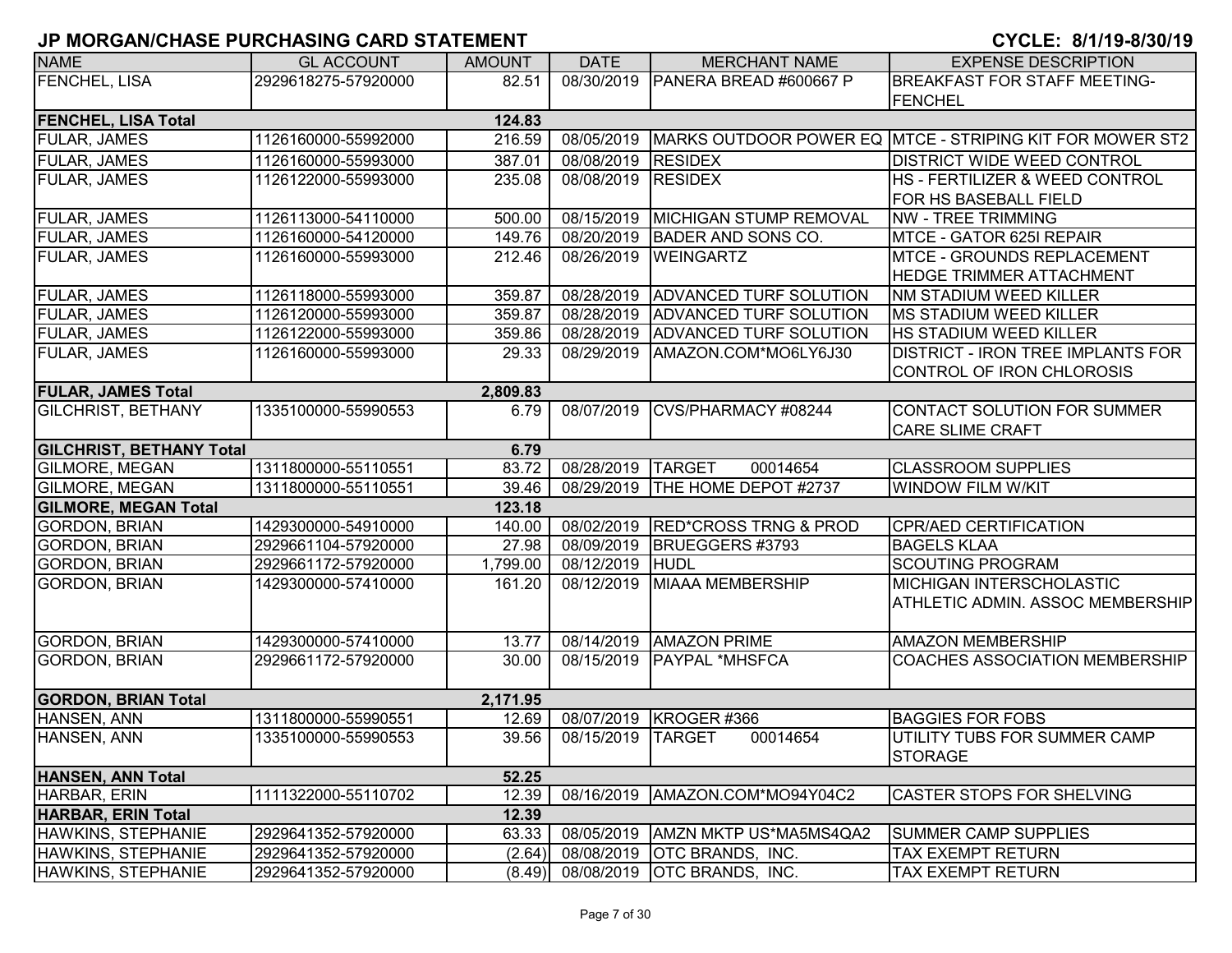| <b>NAME</b>                  | <b>GL ACCOUNT</b>   | <b>AMOUNT</b> | <b>DATE</b> | <b>MERCHANT NAME</b>              | <b>EXPENSE DESCRIPTION</b>                                                                                       |
|------------------------------|---------------------|---------------|-------------|-----------------------------------|------------------------------------------------------------------------------------------------------------------|
| HAWKINS, STEPHANIE           | 1311800000-55110551 | 114.74        | 08/12/2019  | AMAZON.COM*MA4RK82B1              | DRESS UP CLOTHES RACK                                                                                            |
| HAWKINS, STEPHANIE           | 2929641355-57920000 | 14.83         |             | 08/27/2019   AMAZON.COM*MO5S805O2 | <b>BIRTHDAY CROWNS</b>                                                                                           |
| <b>HAWKINS, STEPHANIE</b>    | 2929641355-57920000 | 12.99         | 08/27/2019  | AMZN MKTP US*MO28D2Z80            | <b>NAME TAGS</b>                                                                                                 |
| HAWKINS, STEPHANIE Total     |                     | 194.76        |             |                                   |                                                                                                                  |
| <b>HENDERSON, BETH</b>       | 1125200000-55910000 | 17.60         | 08/08/2019  | STAPLS7222495644000002            | <b>BUSINESS OFFICE SUPPLIES</b>                                                                                  |
| <b>HENDERSON, BETH</b>       | 1125200000-55910000 | 17.60         | 08/08/2019  | STAPLS7222495644000003            | <b>BUSINESS OFFICE SUPPLIES</b>                                                                                  |
| <b>HENDERSON, BETH</b>       | 1125200000-55910000 | 17.60         | 08/08/2019  | STAPLS7222495644000004            | <b>BUSINESS OFFICE SUPPLIES</b>                                                                                  |
| <b>HENDERSON, BETH</b>       | 1125200000-55910000 | 17.60         | 08/08/2019  | STAPLS7222495644000005            | <b>BUSINESS OFFICE SUPPLIES</b>                                                                                  |
| <b>HENDERSON, BETH</b>       | 1125200000-55910000 | (14.80)       | 08/12/2019  | STAPLS7222495644001001            | <b>BUSINESS OFFICE SUPPLY RETURN</b>                                                                             |
| HENDERSON, BETH              | 1125200000-55910000 | 33.75         | 08/16/2019  | STAPLS7223561913000001            | <b>BUSINESS OFFICE SUPPLIES</b>                                                                                  |
| <b>HENDERSON, BETH</b>       | 1125200000-55910000 | 1,340.00      | 08/19/2019  | <b>VERITIV-EAST</b>               | PAPER PALLET ESB OFFICE SUPPLIES                                                                                 |
| <b>HENDERSON, BETH</b>       | 1125200000-57410000 | 150.00        | 08/28/2019  | <b>MSBO</b>                       | MSBO ANNUAL MEMBERSHIP FEE-<br><b>HENDERSON</b>                                                                  |
| <b>HENDERSON, BETH Total</b> |                     | 1,579.35      |             |                                   |                                                                                                                  |
| HOLLY, SHEILA                | 1123100000-53220000 | 210.00        | 08/01/2019  | <b>MICHIGANASS</b>                | MASB BEHIND THE SCENES AT THE<br>CAPITAL WORKSHOP, DANIELLE<br>RUSKIN AND KATHY HOOD, SEPT. 25,<br>2019, LANSING |
| <b>HOLLY, SHEILA</b>         | 1123100000-57910000 | 27.68         | 08/12/2019  | FEDEX 789026100143                | <b>BOND BALLOT LANGUAGE TO</b><br>OAKLAND COUNTY CLERK'S OFFICE                                                  |
| <b>HOLLY, SHEILA</b>         | 1128300000-57910000 | 438.86        | 08/12/2019  | <b>THE MASTER TEACHER</b>         | 30 YEARS OF SERVICE FOR 7 PEOPLE                                                                                 |
| <b>HOLLY, SHEILA</b>         | 1123200000-53220000 | 400.00        | 08/13/2019  | MI ASSOC SCH ADM                  | 2019 MASB FALL CONFERENCE<br>REGISTRATION FEE, DR. MATTHEWS,<br>SEPT 18-20, 2019                                 |
| <b>HOLLY, SHEILA</b>         | 1128300000-57910000 | 73.77         |             | 08/16/2019 THE MASTER TEACHER     | 30 YEARS OF SERVICE                                                                                              |
| HOLLY, SHEILA                | 1128300000-57910000 | 201.89        | 08/16/2019  | <b>THE MASTER TEACHER</b>         | 45 YEARS OF SERVICE                                                                                              |
| HOLLY, SHEILA                | 1123100000-57910000 | 42.50         | 08/23/2019  | <b>CONTEMPORARY INDUSTRIE</b>     | NAME PLATES FOR BOARD MEMBER<br><b>PLAQUE</b>                                                                    |
| <b>HOLLY, SHEILA</b>         | 1128300000-57910000 | 1,121.50      | 08/23/2019  | <b>CONTEMPORARY INDUSTRIE</b>     | TEACHERS/SUPPORT PERSON OF THE<br>YEAR NAME PLATES FOR PLAQUE; 20<br>YEARS OF SERVICE FOR 20 PEOPLE              |
| <b>HOLLY, SHEILA</b>         | 1123200000-53220000 | 35.00         | 08/29/2019  | <b>OAKLAND SCHOOLS-RC INT</b>     | 2019 SCHOOL ATTENDANCE<br>CONFERENCE, SHEILA HOLLY, SEPT<br>24, 2019                                             |
| <b>HOLLY, SHEILA</b>         | 1123200000-53220000 | 180.00        | 08/30/2019  | <b>MICHIGANASS</b>                | <b>MASB BACK TO SCHOOL LAW</b><br>WORKSHOP, SHEILA HOLLY, SEPT. 6,<br>2019                                       |
| <b>HOLLY, SHEILA Total</b>   |                     | 2,731.20      |             |                                   |                                                                                                                  |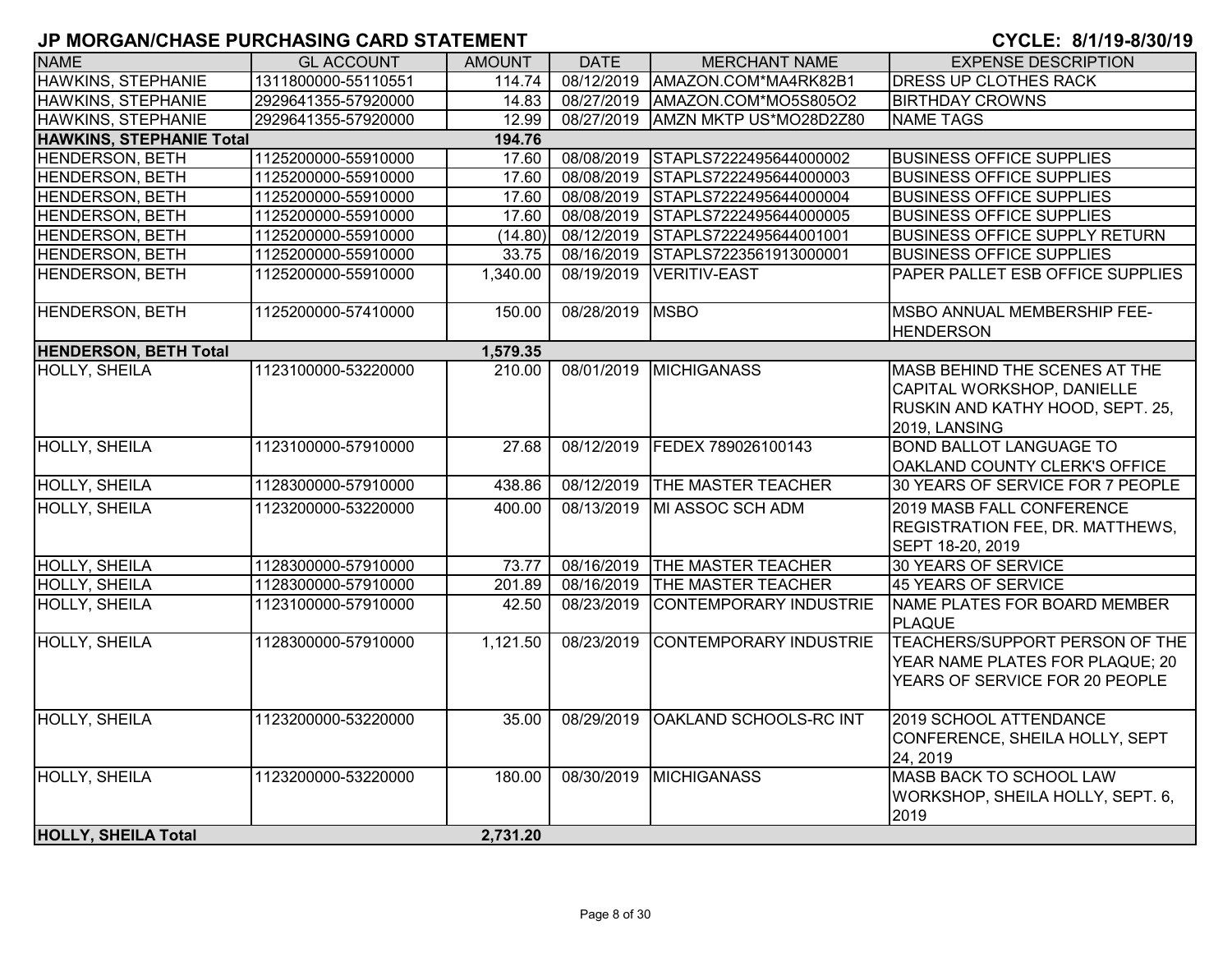| <b>NAME</b>                     | <b>GL ACCOUNT</b>   | <b>AMOUNT</b> | <b>DATE</b> | <b>MERCHANT NAME</b>              | <b>EXPENSE DESCRIPTION</b>                     |
|---------------------------------|---------------------|---------------|-------------|-----------------------------------|------------------------------------------------|
| HOPPENSTEDT, DARBY              | 2929622175-57920000 | 15.90         |             | 08/13/2019   LITTLE CAESARS #0057 | NOURISHMENT FOR HIGH SCHOOL                    |
|                                 |                     |               |             |                                   | <b>STUDENTS DURING STUDENT DIALOG</b>          |
|                                 |                     |               |             |                                   | <b>TRAINING</b>                                |
| <b>HOPPENSTEDT, DARBY</b>       | 2929622175-57920000 | 7.19          |             | 08/14/2019 BUSCH'S #1205          | NOURISHMENT FOR HIGH SCHOOL                    |
|                                 |                     |               |             |                                   | <b>STUDENTS DURING STUDENT DIALOG</b>          |
|                                 |                     |               |             |                                   | <b>TRAINING</b>                                |
| <b>HOPPENSTEDT, DARBY Total</b> |                     | 23.09         |             |                                   |                                                |
| HOSKINS, DIANE                  | 1111134000-55110000 | 6.99          | 08/21/2019  | AMZN MKTP US*MA0LI3IT0            | ART SUPPLIES SHARED TIME - ST.<br><b>PAULS</b> |
| HOSKINS, DIANE                  | 1111132000-55110000 | 157.61        | 08/21/2019  | AMZN MKTP US*MA0OS8IK0            | ART SUPPLIES SHARED TIME ST.                   |
|                                 |                     |               |             |                                   | <b>PAULS</b>                                   |
| HOSKINS, DIANE                  | 2929625301-57920000 | 154.76        | 08/21/2019  | LEVELUP*POTBELLY582500            | <b>STAFF KICK OFF MEETING</b>                  |
| HOSKINS, DIANE                  | 1111132000-55110000 | 119.36        | 08/23/2019  | AMZN MKTP US*MA18S9YN0            | ART SUPPLIES SHARED TIME ST.                   |
|                                 |                     |               |             |                                   | <b>PAULS</b>                                   |
| <b>HOSKINS, DIANE</b>           | 1111132000-55110000 | 25.96         | 08/23/2019  | AMZN MKTP US*MO6WK7EL1            | ART SUPPLIES SHARED TIME ST.                   |
|                                 |                     |               |             |                                   | <b>PAULS</b>                                   |
| <b>HOSKINS, DIANE</b>           | 1513200332-55110000 | 350.18        | 08/23/2019  | STAPLS7223863218000002            | <b>TEACHER SUPPLY - DEFERRED</b>               |
|                                 |                     |               |             |                                   | SECTION 107                                    |
| <b>HOSKINS, DIANE</b>           | 1513200332-55110000 | 36.80         | 08/26/2019  | STAPLS7223863218000003            | <b>CLASSROOM NOTEBOOKS - DEFERRED</b>          |
|                                 |                     |               |             |                                   | SECTION 107                                    |
| <b>HOSKINS, DIANE</b>           | 2929625301-57920000 | 21.98         | 08/26/2019  | <b>WALMART.COM</b>                | CAKE, KICK OFF STAFF MEETING                   |
| <b>HOSKINS, DIANE</b>           | 2929625301-57920000 | 2.63          | 08/26/2019  | WM SUPERCENTER #5893              | PLATES, KICK OFF STAFF MEETING                 |
| HOSKINS, DIANE                  | 1513200332-55110000 | 15.79         | 08/28/2019  | STAPLS7223863218000001            | <b>TEACHER CLASSROOM SUPPLY</b>                |
|                                 |                     |               |             |                                   | <b>SECTION 107 DEFERRED</b>                    |
| <b>HOSKINS, DIANE</b>           | 1513200332-55110000 | 806.38        | 08/28/2019  | STAPLS7223863218000004            | ROLLING CABINETS - SECTION 107                 |
|                                 |                     |               |             |                                   | DEFERRED TEACHER SUPPLY                        |
| <b>HOSKINS, DIANE</b>           | 2929625301-57920000 | 44.66         | 08/29/2019  | <b>BENITOS PIZZA-NOVI</b>         | <b>ESL REGISTRATION - VOLUNTEER</b>            |
|                                 |                     |               |             |                                   | <b>LUNCH</b>                                   |
| HOSKINS, DIANE                  | 2929625301-57920000 | 679.17        | 08/29/2019  | SAMSCLUB.COM                      | VENDING, STUDENT PLATES & DINNER               |
|                                 |                     |               |             |                                   | <b>SUPPLIES</b>                                |
| HOSKINS, DIANE                  | 2929625301-57920000 | 31.73         | 08/30/2019  | <b>BENITOS PIZZA-NOVI</b>         | <b>ESL REGISTRATION - VOLUNTEER</b>            |
|                                 |                     |               |             |                                   | <b>LUNCH</b>                                   |
| <b>HOSKINS, DIANE Total</b>     |                     | 2,454.00      |             |                                   |                                                |
| HOWARD, SARAH                   | 1311800000-55110551 | 25.95         | 08/19/2019  | AMAZON.COM*MO7FI8LN1              | <b>CLASSROOM ACTIVITIES</b>                    |
| HOWARD, SARAH                   | 1311800000-55110551 | 18.47         | 08/19/2019  | <b>TEACHERS STORE LIVON</b>       | <b>CLASSROOM SUPPLIES</b>                      |
| <b>HOWARD, SARAH</b>            | 1311800000-55110551 | 15.98         |             | 08/22/2019   TEACHERS STORE LIVON | <b>CLASSROOM SUPPLIES</b>                      |
| <b>HOWARD, SARAH Total</b>      |                     | 60.40         |             |                                   |                                                |
| HURLBURT, THOMAS                | 1127170000-55730000 | 22.98         | 08/19/2019  | <b>OREILLY AUTO PARTS #48</b>     | <b>TOOL</b>                                    |
| HURLBURT, THOMAS                | 1127170000-55730000 | 11.99         | 08/21/2019  | <b>OREILLY AUTO PARTS #48</b>     | <b>PART</b>                                    |
| <b>HURLBURT, THOMAS Total</b>   |                     | 34.97         |             |                                   |                                                |
| JANTZ, ANGELA                   | 1124115000-55990000 | 188.85        | 08/23/2019  | AMZN MKTP US*MO5FO41O2            | <b>BANDAIDS FOR CLASSROOMS AND</b>             |
|                                 |                     |               |             |                                   | <b>OFFICE</b>                                  |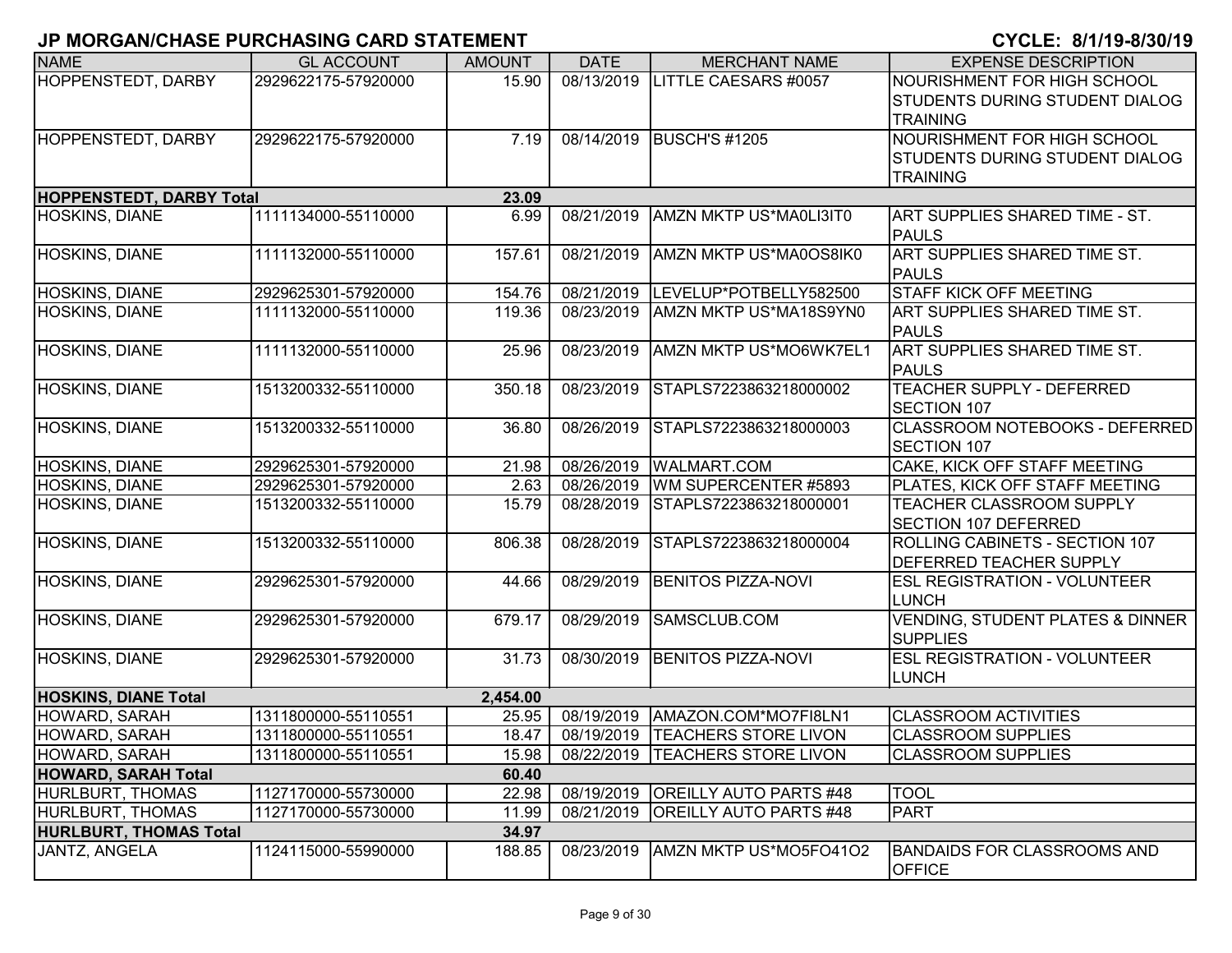| <b>NAME</b>                | <b>GL ACCOUNT</b>   | <b>AMOUNT</b> | <b>DATE</b> | <b>MERCHANT NAME</b>          | <b>EXPENSE DESCRIPTION</b>        |
|----------------------------|---------------------|---------------|-------------|-------------------------------|-----------------------------------|
| <b>JANTZ, ANGELA</b>       | 1111115000-55110708 | 262.49        | 08/23/2019  | STAPLS7223868759000001        | DIVIDERS, MARKERS, AND PENS FOR   |
|                            |                     |               |             |                               | <b>4TH GRADE</b>                  |
| JANTZ, ANGELA              | 1111115000-55110708 | 337.58        | 08/23/2019  | STAPLS7223878442000001        | LABELS, MARKERS, SCISSORS, TAPE,  |
|                            |                     |               |             |                               | WIDE RULED PAPER, AND RUBBER      |
|                            |                     |               |             |                               | BANDS FOR 1ST AND 2ND GRADE       |
| JANTZ, ANGELA              | 1124115000-55990000 | 11.26         | 08/26/2019  | AMAZON.COM*MO3AP2OI0          | MOTRIN FOR THE HEALTH ROOM        |
| JANTZ, ANGELA              | 1111115000-55110708 | 96.50         | 08/26/2019  | STAPLS7223868759000002        | <b>SCISSORS FOR 4TH GRADE</b>     |
| JANTZ, ANGELA              | 1111115000-55110708 | 28.10         | 08/26/2019  | STAPLS7223882580000001        | SENTENCE AND LEARNING STRIPS      |
|                            |                     |               |             |                               | FOR 1ST GRADE                     |
| JANTZ, ANGELA              | 1111115000-55110708 | 46.88         | 08/27/2019  | <b>SSI*SCHOOL SPECIALTY</b>   | BLANK JOURNALS FOR 1ST GRADE      |
|                            |                     |               |             |                               | <b>CLASSROOMS</b>                 |
| JANTZ, ANGELA              | 1124115000-55990000 | 80.52         | 08/27/2019  | <b>STAPLES</b><br>00115659    | 10X13 ENVELOPES FOR STUDENT       |
|                            |                     |               |             |                               | <b>PACKETS</b>                    |
| JANTZ, ANGELA              | 2929615275-57920000 | 528.80        | 08/29/2019  | MARIA S ITALIAN BAKERY        | DF STAFF PROFESSIONAL             |
|                            |                     |               |             |                               | <b>DEVELOPMENT-LUNCH</b>          |
| JANTZ, ANGELA              | 1111115000-55110708 | 115.12        | 08/29/2019  | STAPLS7223878442000002        | <b>WATERCOLOR PAINTS FOR</b>      |
|                            |                     |               |             |                               | KINDERGARTEN AND 2ND GRADE        |
| JANTZ, ANGELA Total        |                     | 1,696.10      |             |                               |                                   |
| JOB, STACEY                | 1335100000-54910553 | 756.50        | 08/01/2019  | <b>BONAVENTURE SKATING LT</b> | <b>SUMMER FIELD TRIP</b>          |
| JOB, STACEY                | 1311800000-53220551 | 20.00         | 08/02/2019  | <b>APPELBAUM TRAINING INS</b> | <b>TRAINING PS</b>                |
| JOB, STACEY                | 1335100000-55990553 | 95.39         | 08/07/2019  | AMZN MKTP US*MA31498K1        | <b>POOL FOR SUMMER CAMP</b>       |
| JOB, STACEY                | 1335100000-54910553 | 1,252.00      | 08/08/2019  | <b>ANN ARBOR HANDS-ON ADM</b> | <b>SUMMER CAMP FIELD TRIP</b>     |
| JOB, STACEY                | 1335100000-55990553 | 405.91        | 08/08/2019  | <b>GFS STORE #1985</b>        | <b>SUMMER CAMP SNACKS</b>         |
| JOB, STACEY                | 1335100000-54910553 | 416.20        | 08/12/2019  | MAD SCIENCE OF DETROIT        | SUMMER CAMP IN HOUSE ACTIVITY     |
| JOB, STACEY                | 1335100000-55990553 | 41.93         | 08/12/2019  | TARGET.COM *                  | STORAGE BINS FOR SUMMER CAMP      |
| JOB, STACEY                | 1311800000-53450551 | 4,270.50      | 08/12/2019  | <b>TEACHING STRATEGIES</b>    | ONLINE GOLD ASSESSMENT            |
| JOB, STACEY                | 1335100000-55990553 | 65.43         | 08/14/2019  | <b>GFS STORE #1985</b>        | <b>SUMMER CAMP SNACKS</b>         |
| JOB, STACEY                | 1335100000-54910553 | 1,155.00      | 08/14/2019  | <b>LOWER HURON METROPARK</b>  | <b>SUMMER CAMP FIELD TRIP</b>     |
| JOB, STACEY                | 1335100000-55990553 | 45.09         | 08/15/2019  | <b>GFS STORE #1985</b>        | <b>SUMMER CAMP SNACKS</b>         |
| JOB, STACEY                | 1335100000-55990553 | 304.00        | 08/16/2019  | <b>PP*KONAICEWEST</b>         | <b>SUMMER CAMP SNACKS</b>         |
| JOB, STACEY                | 1335100000-55990553 | 35.61         | 08/19/2019  | GFS STORE #1985               | <b>SUMMER CAMP SNACKS</b>         |
| JOB, STACEY                | 1311800000-53220551 | 20.00         | 08/20/2019  | <b>APPELBAUM TRAINING INS</b> | <b>PS TRAINING</b>                |
| JOB, STACEY                | 2929641355-57920000 | 237.02        | 08/26/2019  | NOVI CONEY ISLAND             | <b>BREAKFAST FOR OH</b>           |
| JOB, STACEY                | 1335100000-55990553 | 21.07         | 08/29/2019  | HOMEDEPOT.COM                 | <b>REPLACE TEACHER CHAIR FROM</b> |
|                            |                     |               |             |                               | <b>SUMMER CAMP</b>                |
| <b>JOB, STACEY Total</b>   |                     | 9,141.65      |             |                               |                                   |
| JORDAN, CHRISTOPHER        | 1126120000-55992000 | 194.12        | 08/01/2019  | ETNA DISTRIBUTORS, LLC        | MS MUSIC ROOM 604 VAV FAN         |
|                            |                     |               |             |                               | POWERED BOX REPAIR                |
| <b>JORDAN, CHRISTOPHER</b> | 1126122000-55992000 | 47.29         | 08/02/2019  | DOWNRIVER REFRIG SUP C        | HS DAYCARE - CRANKCASE HEATER     |
|                            |                     |               |             |                               | FOR VUV ROOM 179                  |
| JORDAN, CHRISTOPHER        | 1126103000-55992000 | 14.32         | 08/07/2019  | <b>ETNA DISTRIBUTORS, LLC</b> | ITC - ROOM 111 REPAIRED WATER     |
|                            |                     |               |             |                               | <b>LEAK ON WO 22754</b>           |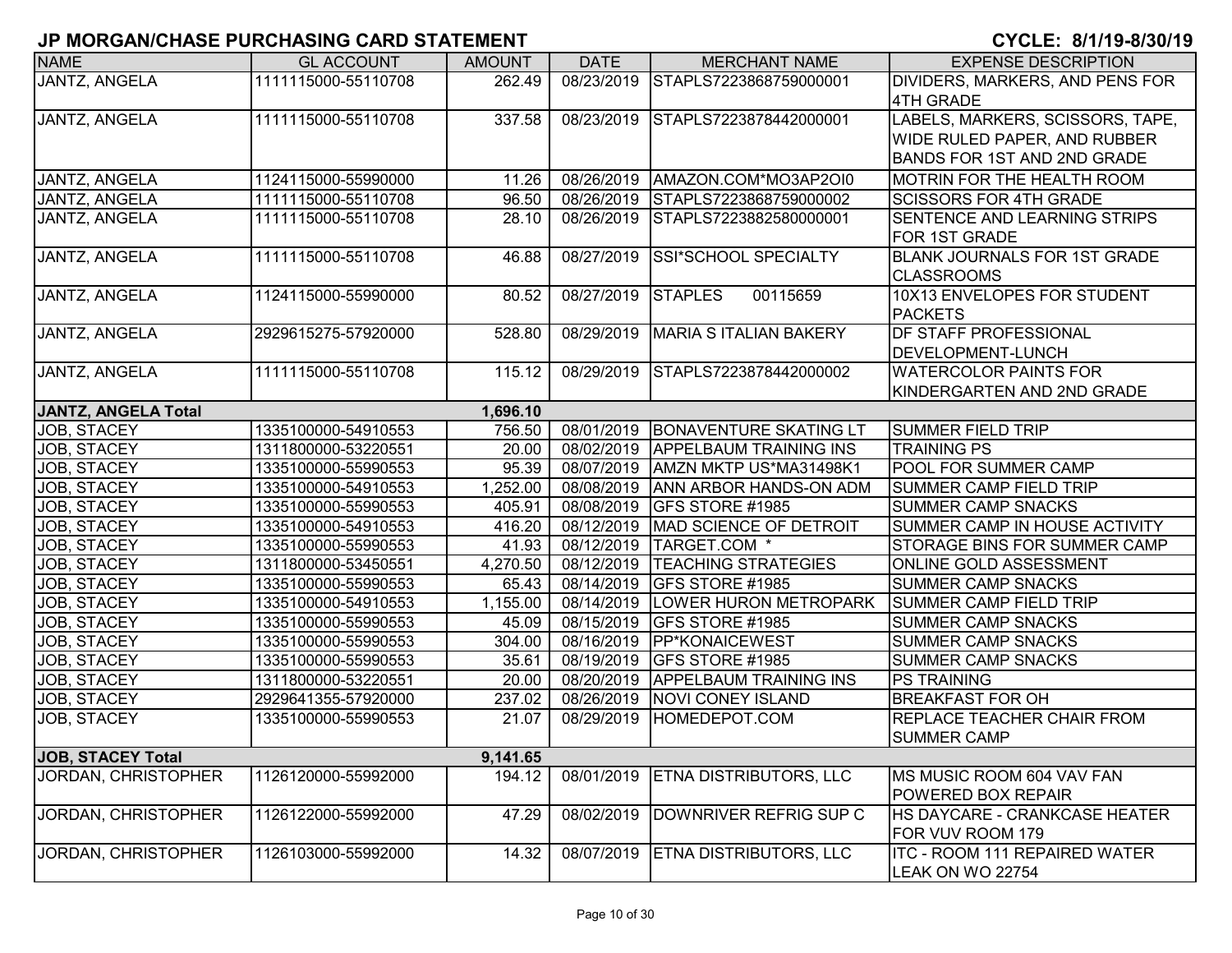| <b>NAME</b>                 | <b>GL ACCOUNT</b>   | <b>AMOUNT</b> | <b>DATE</b> | <b>MERCHANT NAME</b>              | <b>EXPENSE DESCRIPTION</b>             |
|-----------------------------|---------------------|---------------|-------------|-----------------------------------|----------------------------------------|
| JORDAN, CHRISTOPHER         | 1126105000-55992000 | 603.18        | 08/08/2019  | DOWNRIVER REFRIG SUP C            | NATC - REPLACED BAD COMPRESSOR         |
|                             |                     |               |             |                                   | ON BARD HVAC UNIT                      |
| JORDAN, CHRISTOPHER         | 1126103000-55992000 | 17.92         | 08/08/2019  | THE HOME DEPOT #2737              | <b>ITC RM 111 WATER LEAK REPAIR WO</b> |
|                             |                     |               |             |                                   | 22754                                  |
| JORDAN, CHRISTOPHER         | 1126122000-55992000 | 94.90         | 08/20/2019  | <b>BILDON APPLIANCE</b>           | HS KITCHEN STEAM KETTLE REPAIRED       |
|                             |                     |               |             |                                   | <b>GASKET</b>                          |
| JORDAN, CHRISTOPHER         | 1126160000-55980000 | 28.22         | 08/21/2019  | THE HOME DEPOT #2737              | MTCE - VAN TOOLS - BUCKET HEAD         |
|                             |                     |               |             |                                   | <b>WET/DRY VAC</b>                     |
| JORDAN, CHRISTOPHER         | 1126122000-55992000 | 1,348.50      | 08/30/2019  | <b>COCHRANE SUPPLY AND EN</b>     | HS AHU-F1 FREQUENCY DRIVE REPAIR       |
|                             |                     |               |             |                                   |                                        |
| JORDAN, CHRISTOPHER Total   |                     | 2,348.45      |             |                                   |                                        |
| LALONDE, LUCAS              | 1129900000-54120000 | 82.34         | 08/07/2019  | <b>LIGHT SOURCE INC</b>           | <b>REPLACEMENT SWITCH FOR BLACK</b>    |
|                             |                     |               |             |                                   | <b>BOX ETC ELEMENT LIGHTING</b>        |
|                             |                     |               |             |                                   | <b>CONSOLE FOR REPAIR</b>              |
| LALONDE, LUCAS              | 1129900000-57410000 | 35.00         | 08/15/2019  | <b>SQ *SQ *USITT MIDWEST</b>      | USITT MEMBERSHIP FOR ALL AUD           |
|                             |                     |               |             |                                   | <b>EMPLOYEES</b>                       |
| <b>LALONDE, LUCAS Total</b> |                     | 117.34        |             |                                   |                                        |
| <b>LASH, NANCY</b>          | 1124114000-54910000 | 59.01         | 08/14/2019  | SHRED-IT                          | <b>BUILDING SHRED</b>                  |
| LASH, NANCY                 | 1124114000-54910000 | 54.00         | 08/14/2019  | <b>WASTE INDUSTRIES - NON</b>     | <b>WASTE REMOVAL</b>                   |
| LASH, NANCY                 | 1124114000-55910000 | 260.16        | 08/15/2019  | STAPLS7223446427000001            | <b>OFFICE SUPPLY</b>                   |
| LASH, NANCY                 | 1111114000-55110708 | 106.19        | 08/15/2019  | STAPLS7223475940000001            | <b>CLASSROOM SUPPLY</b>                |
| <b>LASH, NANCY</b>          | 1111114000-55110708 | 272.04        | 08/15/2019  | STAPLS7223476138000001            | <b>CLASSROOM SUPPLIES</b>              |
| LASH, NANCY                 | 1111114000-55110708 | 9.30          | 08/16/2019  | AMZN MKTP US*MA2P932X0            | <b>CLASSROOM SUPPLY</b>                |
| <b>LASH, NANCY</b>          | 1111114000-55110708 | 174.76        | 08/16/2019  | AMZN MKTP US*MO0RU5C71            | <b>CLASSROOM SUPPLY</b>                |
| <b>LASH, NANCY</b>          | 1124114000-55910000 | 47.07         | 08/16/2019  | STAPLS7223474058000001            | <b>OFFICE SUPPLY</b>                   |
| <b>LASH, NANCY</b>          | 1124114000-55910000 | 45.25         | 08/19/2019  | AMZN MKTP US*MA1QE09L0            | <b>OFFICE SUPPLY</b>                   |
| LASH, NANCY                 | 1124114000-55910000 | 18.98         | 08/19/2019  | AMZN MKTP US*MA23V49P0            | <b>OFFICE SUPPLY</b>                   |
| LASH, NANCY                 | 1111114000-55110727 | 136.73        | 08/19/2019  | AMZN MKTP US*MA6QB0930            | <b>GYM SUPPLY</b>                      |
| LASH, NANCY                 | 1124114000-55910000 | 59.50         | 08/19/2019  | AMZN MKTP US*MO06I9OF1            | OFFICE SUPPLY                          |
| LASH, NANCY                 | 1111114000-55110727 | 7.47          | 08/19/2019  | AMZN MKTP US*MO4ZT3NB2            | <b>GYM SUPPLY</b>                      |
| LASH, NANCY                 | 1111114000-55110727 | 19.72         | 08/19/2019  | AMZN MKTP US*MO8829O31            | <b>GYM SUPPLY</b>                      |
| LASH, NANCY                 | 1111114000-55110708 | 196.90        | 08/19/2019  | SSI*SCHOOL SPECIALTY              | <b>CLASSROOM SUPPLY</b>                |
| LASH, NANCY                 | 1111114000-55110708 | 170.19        | 08/19/2019  | STAPLS7223587263000001            | <b>CLASSROOM SUPPLY</b>                |
| LASH, NANCY                 | 1124114000-55910000 | 123.54        | 08/19/2019  | STAPLS7223587484000001            | OFFICE SUPPLY                          |
| <b>LASH, NANCY</b>          | 1111114000-55110708 | 1,013.91      | 08/19/2019  | STAPLS7223591047000001            | <b>CLASSROOM SUPPLY</b>                |
| <b>LASH, NANCY</b>          | 1111114000-55110708 | 23.95         |             | 08/19/2019 STAPLS7223591047000003 | <b>CLASSROOM SUPPLY</b>                |
| <b>LASH, NANCY</b>          | 1124114000-55910000 | 88.10         | 08/19/2019  | STAPLS7223604139000001            | <b>OFFICE SUPPLY</b>                   |
| <b>LASH, NANCY</b>          | 1124114000-55910000 | 24.48         | 08/19/2019  | STAPLS7223610338000001            | <b>OFFICE SUPPLY</b>                   |
| <b>LASH, NANCY</b>          | 1111114000-55110708 | 1,011.33      | 08/19/2019  | STAPLS7223651625000001            | <b>CLASSROOM SUPPLY</b>                |
| <b>LASH, NANCY</b>          | 1111114000-55110708 | 69.78         | 08/19/2019  | STAPLS7223651625000003            | <b>CLASSROOM SUPPLY</b>                |
| <b>LASH, NANCY</b>          | 1124114000-55910000 | 83.31         | 08/19/2019  | STAPLS7223671896000001            | <b>OFFICE SUPPLY</b>                   |
| <b>LASH, NANCY</b>          | 1111114000-55110708 | 2,060.62      |             | 08/20/2019 SSI*SCHOOL SPECIALTY   | <b>ROLL PAPER SUPPLY FOR SCHOOL</b>    |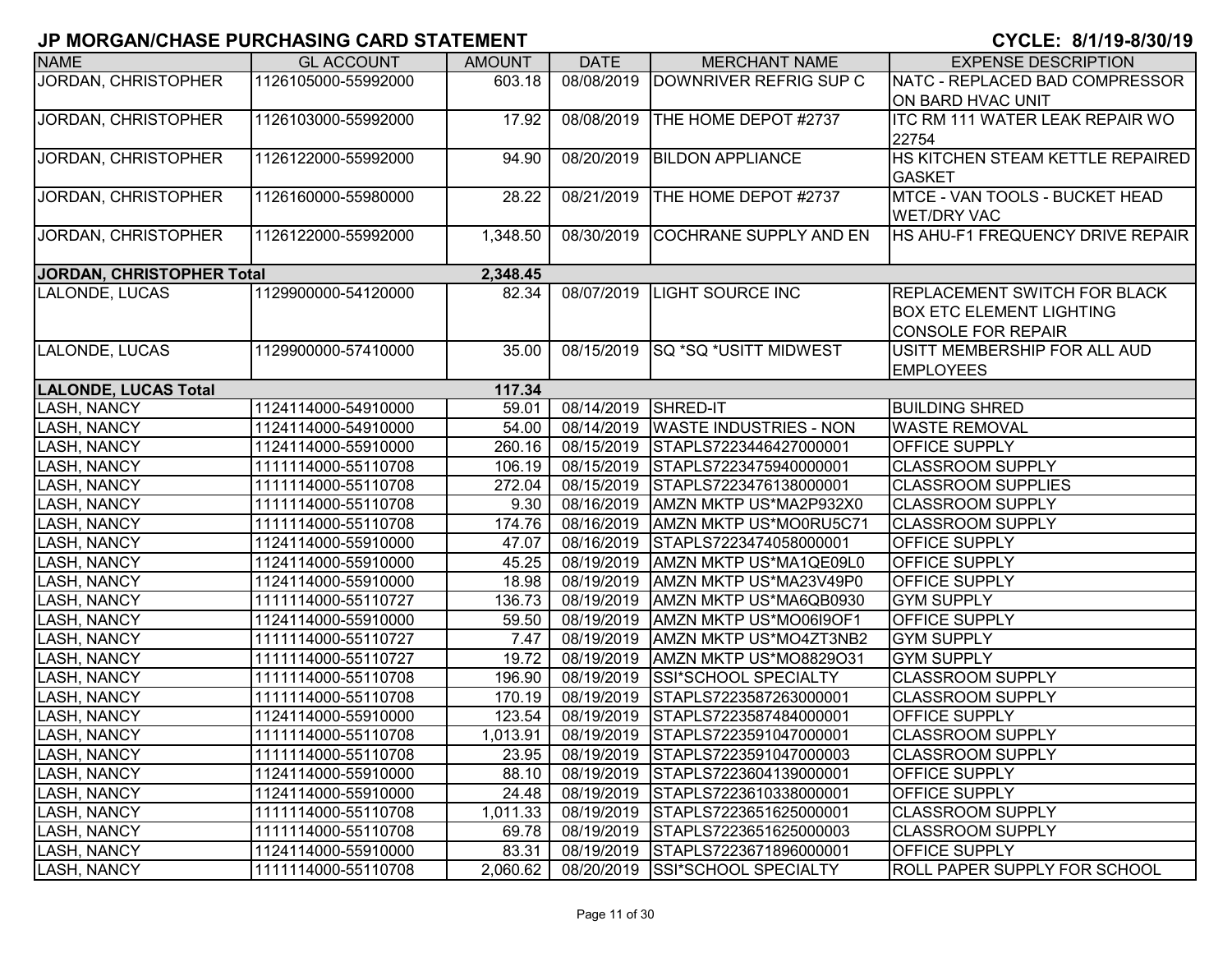| <b>NAME</b>        | <b>GL ACCOUNT</b>   | <b>AMOUNT</b> | <b>DATE</b> | <b>MERCHANT NAME</b>                | <b>EXPENSE DESCRIPTION</b>    |
|--------------------|---------------------|---------------|-------------|-------------------------------------|-------------------------------|
| <b>LASH, NANCY</b> | 1111114000-55110708 | 1,049.76      | 08/20/2019  | <b>SUCCESS BY DESIGN INC</b>        | <b>SCHOOL PLANNERS</b>        |
| <b>LASH, NANCY</b> | 1111114000-55110708 | 35.57         | 08/20/2019  | <b>SUPREME SCHOOL SPLY WE</b>       | <b>CLASSROOM SUPPLY</b>       |
| <b>LASH, NANCY</b> | 1124114000-55910000 | 5.30          | 08/20/2019  | VISTAPR*VISTAPRINT.COM              | OFFICE STAMP TEMPLATE FOR NEW |
|                    |                     |               |             |                                     | <b>PRINCIPAL</b>              |
| <b>LASH, NANCY</b> | 1111114000-55110708 | 146.12        |             | 08/21/2019   DRAPHIX/TEACHER DIRECT | <b>CLASSROOM SUPPLY</b>       |
| <b>LASH, NANCY</b> | 1111114000-55110708 | 64.37         |             | 08/21/2019 ESSENTRA SPECIALITY TA   | <b>CLASSROOM SUPPLY</b>       |
| <b>LASH, NANCY</b> | 1111114000-55110708 | 526.22        |             | 08/21/2019  REALLY GOOD *           | <b>CLASSROOM SUPPLY</b>       |
| <b>LASH, NANCY</b> | 1124114000-55910000 | 324.99        | 08/21/2019  | SCHOOLLABELS.COM                    | <b>VISITOR LABELS OFFICE</b>  |
| <b>LASH, NANCY</b> | 1124114000-55410000 | 104.40        | 08/22/2019  | AMAZON.COM*MO3W68182                | <b>PRINCIPAL BOOKS</b>        |
| <b>LASH, NANCY</b> | 1111114000-55110708 | 42.55         | 08/22/2019  | AMZN MKTP US*MO08K4E32              | <b>CLASSROOM SUPPLY</b>       |
| <b>LASH, NANCY</b> | 1111114000-55110708 | 27.83         | 08/22/2019  | <b>AMZN MKTP US*MO1LM01J2</b>       | <b>CLASSROOM SUPPLY</b>       |
| <b>LASH, NANCY</b> | 1111114000-55110727 | 26.87         | 08/22/2019  | AMZN MKTP US*MO6GE2TB1              | <b>GYM SUPPLY</b>             |
| <b>LASH, NANCY</b> | 1111114000-55110708 | 30.14         | 08/22/2019  | NORTH STAR TEACHER RES              | <b>CLASSROOM SUPPLY</b>       |
| <b>LASH, NANCY</b> | 1111114000-55110708 | 1,065.14      | 08/22/2019  | STAPLS7223727380000001              | <b>CLASSROOM SUPPLY</b>       |
| <b>LASH, NANCY</b> | 1111114000-55110708 | 20.85         | 08/23/2019  | AMZN MKTP US*MO11Q4PW2              | <b>CLASSROOM SUPPLY</b>       |
| <b>LASH, NANCY</b> | 1111114000-55110708 | 57.20         | 08/23/2019  | AMZN MKTP US*MO7C05PD2              | <b>CLASSROOM SUPPLY</b>       |
| <b>LASH, NANCY</b> | 1111114000-55110708 | 21.05         | 08/23/2019  | AMZN MKTP US*MO8ZA6GU2              | <b>CLASSROOM SUPPLY</b>       |
| <b>LASH, NANCY</b> | 1111114000-55110708 | 31.95         | 08/23/2019  | <b>EAI EDUCATION</b>                | <b>CLASSROOM SUPPLY</b>       |
| <b>LASH, NANCY</b> | 1111114000-55110708 | 55.20         | 08/23/2019  | SCHOLASTIC EDUCATION                | <b>CLASSROOM SUPPLY</b>       |
| <b>LASH, NANCY</b> | 1111114000-55110708 | 40.99         | 08/23/2019  | STAPLS7223591047000002              | <b>CLASSROOM SUPPLY</b>       |
| <b>LASH, NANCY</b> | 1111114000-55110708 | 165.89        | 08/23/2019  | STAPLS7223866133000001              | <b>CLASSROOM SUPPLY</b>       |
| <b>LASH, NANCY</b> | 1111114000-55110708 | 84.91         | 08/23/2019  | STAPLS7223876548000001              | <b>CLASSROOM SUPPLY</b>       |
| <b>LASH, NANCY</b> | 1124114000-55910000 | 26.64         | 08/26/2019  | AMZN MKTP US*MO0946PM1              | <b>OFFICE SUPPLY</b>          |
| <b>LASH, NANCY</b> | 1111114000-55110708 | 229.36        | 08/26/2019  | <b>AMZN MKTP US*MO8DM7PA1</b>       | <b>CLASSROOM SUPPLY</b>       |
| <b>LASH, NANCY</b> | 1111114000-55110708 | 26.69         | 08/26/2019  | STAPLS7223651625000002              | <b>CLASSROOM SUPPLY</b>       |
| <b>LASH, NANCY</b> | 1111114000-55110708 | 4.32          | 08/26/2019  | STAPLS7223915846000001              | <b>CLASSROOM SUPPLY</b>       |
| <b>LASH, NANCY</b> | 1111114000-55110708 | 126.85        | 08/26/2019  | STAPLS7223915846000002              | <b>CLASSROOM SUPPLY</b>       |
| <b>LASH, NANCY</b> | 1111114000-55110708 | 1,705.55      | 08/26/2019  | STAPLS7223936452000001              | <b>CLASSROOM SUPPLY</b>       |
| <b>LASH, NANCY</b> | 1111114000-55110708 | 18.66         | 08/26/2019  | STAPLS7223936452000007              | <b>CLASSROOM SUPPLY</b>       |
| <b>LASH, NANCY</b> | 1111114000-55110708 | 1,329.51      | 08/26/2019  | STAPLS7223988472000001              | <b>CLASSROOM SUPPLY</b>       |
| <b>LASH, NANCY</b> | 1111114000-55110708 | 35.57         | 08/26/2019  | <b>SUPREME SCHOOL SPLY WE</b>       | <b>CLASSROOM SUPPLY</b>       |
| <b>LASH, NANCY</b> | 1122214000-55990000 | 75.88         | 08/27/2019  | AMAZON.COM*MO4E36MP2                | <b>MEDIA SUPPLY</b>           |
| <b>LASH, NANCY</b> | 1111114000-55110727 | 23.92         | 08/27/2019  | AMZN MKTP US*MO0ES1MC2              | <b>GYM SUPPLY</b>             |
| <b>LASH, NANCY</b> | 1111114000-55110708 | 174.76        | 08/28/2019  | AMZN MKTP US*MO7VX3571              | <b>CLASSROOM SUPPLY</b>       |
| <b>LASH, NANCY</b> | 1111114000-55110708 | 34.60         | 08/28/2019  | STAPLS7223988472000005              | <b>CLASSROOM SUPPLY</b>       |
| LASH, NANCY        | 1111114000-55110708 | $6.76$        |             | 08/28/2019 STAPLS7223988472000010   | CLASSROOM SUPPLY              |
| <b>LASH, NANCY</b> | 1111114000-55110708 | 380.45        |             | 08/29/2019   AMZN MKTP US*MO0R39HR1 | CLASSROOM SUPPLY              |
| LASH, NANCY        | 1111114000-55110708 | 45.84         |             | 08/29/2019   AMZN MKTP US*MO8750JE0 | <b>CLASSROOM SUPPLY</b>       |
| LASH, NANCY        | 1111114000-55110708 | 188.38        |             | 08/29/2019 STAPLS7223866133000002   | <b>CLASSROOM SUPPLY</b>       |
| LASH, NANCY        | 1111114000-55110708 | 11.04         | 08/29/2019  | STAPLS7223988472000009              | <b>CLASSROOM SUPPLY</b>       |
| <b>LASH, NANCY</b> | 1111114000-55110708 | 153.92        | 08/29/2019  | STAPLS7224047713000001              | <b>CLASSROOM SUPPLY</b>       |
| LASH, NANCY        | 1111114000-55110708 | 1,254.82      |             | 08/29/2019 STAPLS7224112204000001   | <b>CLASSROOM SUPPLY</b>       |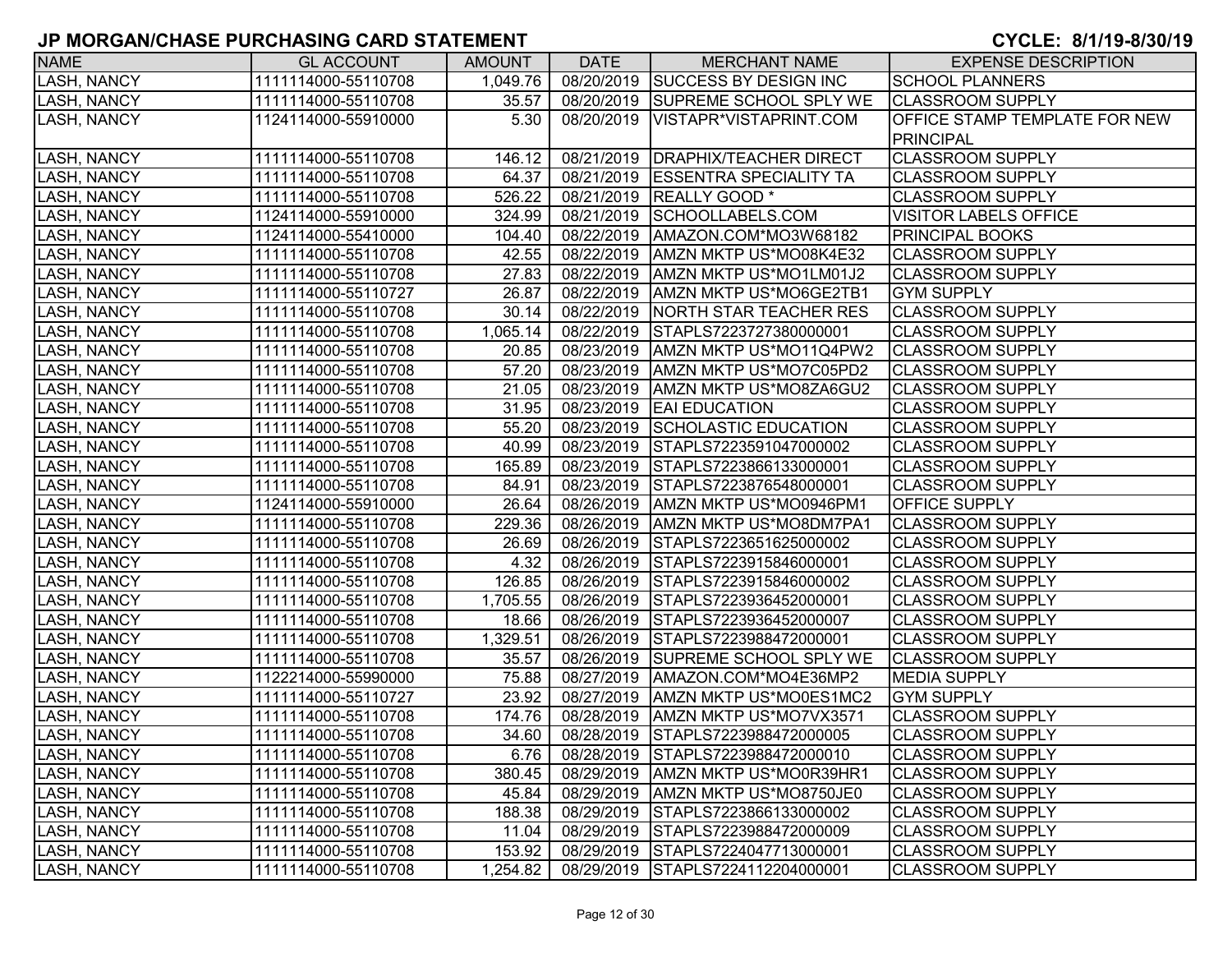| <b>NAME</b>              | <b>GL ACCOUNT</b>   | <b>AMOUNT</b> | <b>DATE</b> | <b>MERCHANT NAME</b>                | <b>EXPENSE DESCRIPTION</b>             |
|--------------------------|---------------------|---------------|-------------|-------------------------------------|----------------------------------------|
| <b>LASH, NANCY</b>       | 1111114000-55110708 | 172.14        | 08/29/2019  | STAPLS7224112204000002              | <b>CLASSROOM SUPPLY</b>                |
| <b>LASH, NANCY</b>       | 1111114000-55110708 | 21.48         | 08/29/2019  | STAPLS7224112204000004              | <b>CLASSROOM SUPPLY</b>                |
| <b>LASH, NANCY</b>       | 1111114000-54910000 | 66.90         | 08/30/2019  | AAA CLUB/INSUR 0470590              | <b>SAFETY BELTS</b>                    |
| <b>LASH, NANCY</b>       | 1124114000-55910000 | 216.61        | 08/30/2019  | <b>SCHOOL HEALTH CORP</b>           | <b>OFFICE BANDAIDS</b>                 |
| <b>LASH, NANCY</b>       | 1111114000-55110708 | (53.96)       | 08/30/2019  | STAPLS7223988472001001              | REFUND OF ITEMS NOT AVAILABLE -        |
|                          |                     |               |             |                                     | <b>CLASSROOM SUPPLY</b>                |
| <b>LASH, NANCY</b>       | 1111114000-55110708 | 120.45        | 08/30/2019  | STAPLS7224112204000006              | <b>CLASSROOM SUPPLY</b>                |
| <b>LASH, NANCY</b>       | 1111114000-55110708 | 8.90          | 08/30/2019  | STAPLS7224112204000007              | <b>CLASSROOM SUPPLY</b>                |
| <b>LASH, NANCY</b>       | 1111114000-55110708 | 43.60         | 08/30/2019  | STAPLS7224133681000001              | <b>CLASSROOM SUPPLY</b>                |
| <b>LASH, NANCY</b>       | 1124114000-55910000 | (0.30)        | 08/30/2019  | VISTAPR*VISTAPRINT.COM              | <b>REFUND OF TAX ON CARINO STAMPER</b> |
|                          |                     |               |             |                                     | <b>TEMPLATE</b>                        |
| <b>LASH, NANCY Total</b> |                     | 16,512.93     |             |                                     |                                        |
| <b>MATSON, MELISSA</b>   | 1722100000-55110630 | 945.00        | 08/01/2019  | <b>AHA PROCESS INC</b>              | <b>BOOKS FOR NEW TEACHER</b>           |
|                          |                     |               |             |                                     | <b>ORIENTATION</b>                     |
| MATSON, MELISSA          | 1722100000-55110630 | 643.96        | 08/01/2019  | THE READING WAREHOUSE               | <b>BOOKS FOR NEW TEACHER</b>           |
|                          |                     |               |             |                                     | <b>ORIENTATION</b>                     |
| MATSON, MELISSA          | 1722100000-55110630 | 2,057.40      | 08/02/2019  | <b>SQ *SQ *MICHIGAN ASCD</b>        | <b>BOOKS FOR NEW TEACHER</b>           |
|                          |                     |               |             |                                     | <b>ORIENTATION</b>                     |
| <b>MATSON, MELISSA</b>   | 1711322000-55210611 | 3,263.67      | 08/05/2019  | <b>SMP HOLT FSG PALGRAVE</b>        | NOVI HIGH SCHOOL - SPORTS              |
|                          |                     |               |             |                                     | <b>STATISTICS TEXTBOOKS</b>            |
| <b>MATSON, MELISSA</b>   | 1722100000-55110630 | 864.84        | 08/07/2019  | FCC*FRANKLINCVYSEMINAR              | LEADER IN ME TRAINING BOOKS            |
| <b>MATSON, MELISSA</b>   | 1711111000-53450611 | 2,500.00      |             | 08/08/2019   FCC*FRANKLINCVYSEMINAR | LEADER IN ME INTELLECTUAL              |
|                          |                     |               |             |                                     | <b>PROPERTY MEMBERSHIP - VILLAGE</b>   |
|                          |                     |               |             |                                     | <b>OAKS</b>                            |
| MATSON, MELISSA          | 1711112000-53450611 | 2,500.00      | 08/08/2019  | FCC*FRANKLINCVYSEMINAR              | <b>LEADER IN ME INTELLECTUAL</b>       |
|                          |                     |               |             |                                     | <b>PROPERTY MEMBERSHIP - ORCHARD</b>   |
|                          |                     |               |             |                                     | <b>HILLS</b>                           |
| MATSON, MELISSA          | 1711113000-53450611 | 2,500.00      | 08/08/2019  | FCC*FRANKLINCVYSEMINAR              | LEADER IN ME INTELLECTUAL              |
|                          |                     |               |             |                                     | <b>PROPERTY MEMBERSHIP - NOVI</b>      |
|                          |                     |               |             |                                     | <b>WOODS</b>                           |
| MATSON, MELISSA          | 1711114000-53450611 | 2,500.00      | 08/08/2019  | FCC*FRANKLINCVYSEMINAR              | LEADER IN ME INTELLECTUAL              |
|                          |                     |               |             |                                     | <b>PROPERTY MEMBERSHIP - PARKVIEW</b>  |
| MATSON, MELISSA          | 1711115000-53450611 | 2,500.00      |             | 08/08/2019   FCC*FRANKLINCVYSEMINAR | LEADER IN ME INTELLECTUAL              |
|                          |                     |               |             |                                     | <b>PROPERTY MEMBERSHIP - DEERFIELD</b> |
|                          |                     |               |             |                                     |                                        |
| MATSON, MELISSA          | 1711118000-53450611 | 2,500.00      |             | 08/08/2019   FCC*FRANKLINCVYSEMINAR | <b>LEADER IN ME INTELLECTUAL</b>       |
|                          |                     |               |             |                                     | PROPERTY MEMBERSHIP - NOVI             |
|                          |                     |               |             |                                     | <b>MEADOWS</b>                         |
| MATSON, MELISSA          | 1722100000-55110630 | 925.75        | 08/09/2019  | AMAZON.COM*MA0XR6D71                | <b>BOOKS FOR NEW TEACHER</b>           |
|                          |                     |               |             |                                     | <b>ORIENTATION</b>                     |
| <b>MATSON, MELISSA</b>   | 4445620000-56420000 | 2,565.20      | 08/12/2019  | <b>LAB AIDS INC</b>                 | NOVI MIDDLE SCHOOL - 7TH GRADE         |
|                          |                     |               |             |                                     | <b>SCIENCE CARTS</b>                   |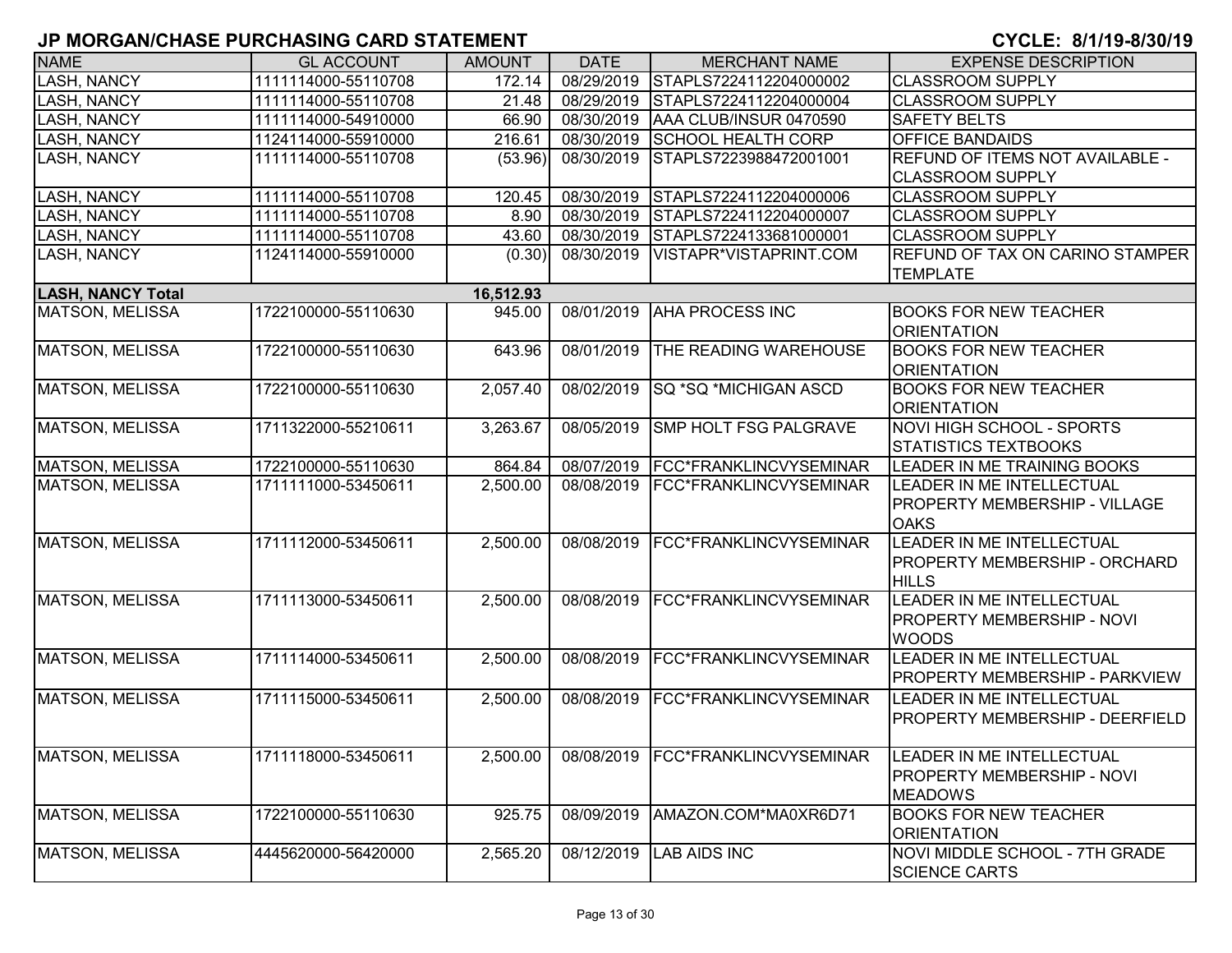| <b>NAME</b>            | <b>GL ACCOUNT</b>   | <b>AMOUNT</b> | <b>DATE</b> | <b>MERCHANT NAME</b>          | <b>EXPENSE DESCRIPTION</b>                                                                    |
|------------------------|---------------------|---------------|-------------|-------------------------------|-----------------------------------------------------------------------------------------------|
| <b>MATSON, MELISSA</b> | 4445618000-56420000 | 914.35        | 08/13/2019  | <b>SELLSTROM MANUFACTURIN</b> | <b>GERMICIDAL CABINET - ROBOTICS</b><br><b>CLASSROOM</b>                                      |
| <b>MATSON, MELISSA</b> | 1711118000-55110611 | 1,038.24      | 08/15/2019  | STAPLS7223456807000001        | NOTEBOOKS ORDER - NOVI MEADOWS<br>5                                                           |
| <b>MATSON, MELISSA</b> | 1711118000-55110611 | 1,292.20      | 08/15/2019  | STAPLS7223457228000001        | NOTEBOOK ORDER - NOVI MEADOWS 6                                                               |
| <b>MATSON, MELISSA</b> | 1711112000-55110611 | 563.15        | 08/15/2019  | STAPLS7223457777000001        | NOTEBOOKS ORDER - ORCHARD HILLS                                                               |
| <b>MATSON, MELISSA</b> | 1711114000-55110611 | 1,520.61      | 08/15/2019  | STAPLS7223457983000001        | NOTEBOOK ORDERS - PARKVIEW                                                                    |
| <b>MATSON, MELISSA</b> | 1711113000-55110611 | 168.00        | 08/15/2019  | STAPLS7223458716000001        | NOTEBOOKS ORDER - NOVI WOODS                                                                  |
| <b>MATSON, MELISSA</b> | 1711111000-55110611 | 1,819.65      | 08/15/2019  | STAPLS7223459412000001        | NOTEBOOKS ORDER - VILLAGE OAKS                                                                |
| <b>MATSON, MELISSA</b> | 1711112000-55110611 | 8,442.63      | 08/19/2019  | MHE*MCGRAW-HILL ECOMM         | EVERYDAY MATH STUDENT JOURNAL<br><b>BUNDLES - ORCHARD HILLS</b>                               |
| <b>MATSON, MELISSA</b> | 1711114000-55110611 | 11,664.95     | 08/19/2019  | MHE*MCGRAW-HILL ECOMM         | EVERYDAY MATH STUDENT JOURNAL<br><b>BUNDLES - PARKVIEW</b>                                    |
| <b>MATSON, MELISSA</b> | 1711115000-55110611 | 9,244.49      | 08/19/2019  | MHE*MCGRAW-HILL ECOMM         | EVERYDAY MATH STUDENT JOURNAL<br><b>BUNDLES - DEERFIELD</b>                                   |
| <b>MATSON, MELISSA</b> | 1711111000-55110611 | 14,571.80     | 08/19/2019  | MHE*MCGRAW-HILL ECOMM         | EVERYDAY MATH STUDENT JOURNAL<br><b>BUNDLES - VILLAGE OAKS</b>                                |
| <b>MATSON, MELISSA</b> | 1711113000-55110611 | 8,843.97      | 08/19/2019  | MHE*MCGRAW-HILL ECOMM         | EVERYDAY MATH STUDENT JOURNAL<br><b>BUNDLES - NOVI WOODS</b>                                  |
| <b>MATSON, MELISSA</b> | 1121222349-53220000 | (999.00)      | 08/19/2019  | ONE 10 EVENTS CVT             | <b>PATHFINDERS SUMMER INSTITUTE</b><br>REFUND (TUITION FULLY COVERED) -<br><b>T. ERICKSON</b> |
| <b>MATSON, MELISSA</b> | 1121222349-53220000 | (999.00)      | 08/19/2019  | <b>ONE 10 EVENTS CVT</b>      | PATHFINDERS SUMMER INSTITUTE<br><b>REFUND (TUITION FULLY COVERED) -</b><br>P. WOLSTENCROFT    |
| <b>MATSON, MELISSA</b> | 1111118730-55110000 | 137.27        | 08/19/2019  | STAPLS7223661823000001        | TAPE AND GLUE PURCHASE - NM<br><b>SCIENCE</b>                                                 |
| <b>MATSON, MELISSA</b> | 1711118000-55110611 | 137.26        | 08/19/2019  | STAPLS7223661823000001        | TAPE AND GLUE PURCHASE - NM<br><b>SCIENCE</b>                                                 |
| <b>MATSON, MELISSA</b> | 1722100000-55910611 | 10.81         | 08/19/2019  | STAPLS7223668010000001        | OFFICE SUPPLIES - OFFICE OF<br><b>ACADEMICS</b>                                               |
| <b>MATSON, MELISSA</b> | 1711118000-55110611 | 7,549.47      | 08/20/2019  | MHE*MCGRAW-HILL ECOMM         | EVERYDAY MATH STUDENT JOURNAL<br><b>BUNDLES - NOVI MEADOWS</b>                                |
| <b>MATSON, MELISSA</b> | 4445620000-56420000 | 2,171.91      | 08/26/2019  | <b>DEMCO INC</b>              | FURNISHINGS/EQUIPMENT FOR NOVI<br>MIDDLE SCHOOL MEDIA CENTER                                  |
| <b>MATSON, MELISSA</b> | 1711114000-55110611 | 2,769.96      | 08/26/2019  | SSI*EPSCC                     | WORDLY WISE STUDENT WORKBOOKS<br>- PARKVIEW                                                   |
| <b>MATSON, MELISSA</b> | 1711112000-55110611 | 1,683.23      | 08/27/2019  | SSI*EPSCC                     | WORDLY WISE STUDENT WORKBOOKS<br>- ORCHARD HILLS                                              |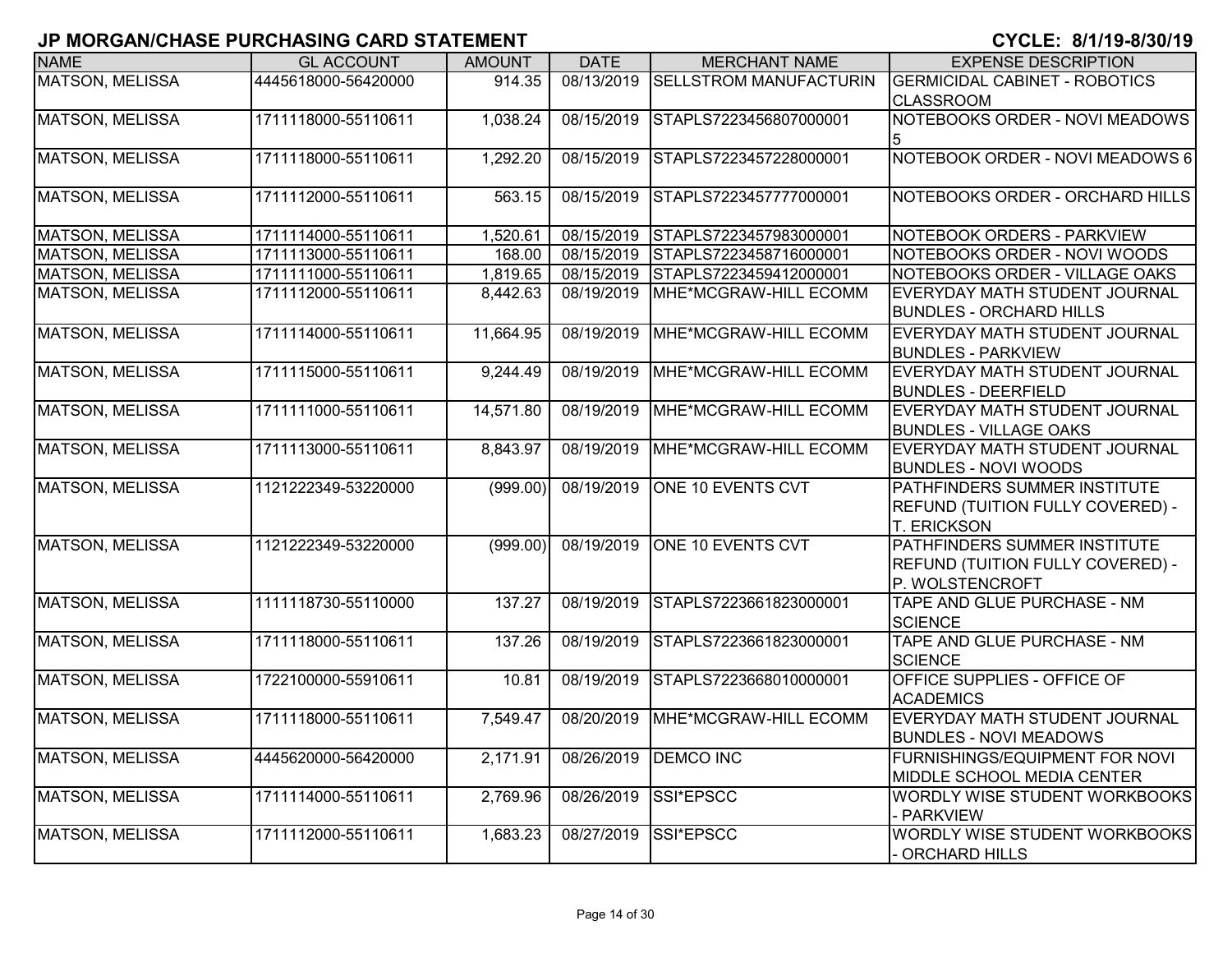| <b>NAME</b>                   | <b>GL ACCOUNT</b>   | <b>AMOUNT</b> | <b>DATE</b>        | <b>MERCHANT NAME</b>                  | <b>EXPENSE DESCRIPTION</b>                                             |
|-------------------------------|---------------------|---------------|--------------------|---------------------------------------|------------------------------------------------------------------------|
| <b>MATSON, MELISSA</b>        | 1711113000-55110611 | 2,074.76      | 08/29/2019         | SSI*EPSCC                             | <b>WORDLY WISE STUDENT WORKBOOKS</b>                                   |
|                               |                     |               |                    |                                       | - NOVI WOODS                                                           |
| <b>MATSON, MELISSA</b>        | 1711118000-55110611 | 5,112.35      | 08/29/2019         | SSI*EPSCC                             | WORDLY WISE STUDENT NOTEBOOKS -<br><b>NOVI MEADOWS 5</b>               |
| <b>MATSON, MELISSA</b>        | 1711111000-55110611 | 2,292.22      | 08/29/2019         | SSI*EPSCC                             | WORDLY WISE STUDENT WORKBOOKS                                          |
|                               |                     |               |                    |                                       | - VILLAGE OAKS                                                         |
| MATSON, MELISSA               | 1711118000-55110611 | 87.36         | 08/29/2019         | STAPLS7223456807002001                | ADDITIONAL NOTEBOOKS - NOVI<br><b>MEADOWS</b>                          |
| MATSON, MELISSA               | 1711118000-55110611 | 262.08        | 08/29/2019         | STAPLS7223457228002001                | <b>ADDITIONAL NOTEBOOKS - NOVI</b><br>MEADOWS 6                        |
| <b>MATSON, MELISSA</b>        | 1711114000-55110611 | (43.68)       | 08/29/2019         | STAPLS7223457983001001                | <b>REFUND FOR NOTEBOOKS NOT</b><br><b>DELIVERED - PARKVIEW</b>         |
| MATSON, MELISSA               | 1711118000-55110611 | 43.68         | 08/29/2019         | STAPLS7223457983002001                | ADDITIONAL NOTEBOOKS - PARKVIEW                                        |
| <b>MATSON, MELISSA</b>        | 1711111000-55110611 | 399.00        | 08/29/2019         | STAPLS7223459412002001                | ADDITIONAL NOTEBOOKS - VILLAGE<br><b>OAKS</b>                          |
| <b>MATSON, MELISSA</b>        | 1711322000-55210611 | 372.47        | 08/29/2019         | THE READING WAREHOUSE                 | STUDENT BOOKS FOR DETROIT<br>COURSE - NOVI HIGH SCHOOL                 |
| <b>MATSON, MELISSA</b>        | 1711115000-55110611 | 1,955.46      | 08/30/2019         | SSI*EPSCC                             | WORDLY WISE STUDENT WORKBOOKS<br>DEERFIELD                             |
| <b>MATSON, MELISSA Total</b>  |                     | 111,367.47    |                    |                                       |                                                                        |
| MATTHEWS, STEVEN              | 1123200000-55990000 | 288.40        | 08/06/2019         | AMAZON.COM*MA3IF7BW1                  | 35 ADMINISTRATIVE COUNCIL STUDY<br><b>BOOKS, LEADERS EAT LAST</b>      |
| MATTHEWS, STEVEN              | 1123200000-53220000 | 50.00         | 08/09/2019         | MI ASSOC SCH ADM                      | <b>MASA CYBERSECURITY WEBINAR,</b><br>AUG. 21, 2019                    |
| <b>MATTHEWS, STEVEN Total</b> |                     | 338.40        |                    |                                       |                                                                        |
| MCDERMOTT, JACOB              | 1126160000-53220000 | 295.00        | 08/09/2019         | <b>MSBO</b>                           | MCDERMOTT - MSBO ANNUAL                                                |
|                               |                     |               |                    |                                       | <b>FACILITIES OPERATIONS DIRECTOR</b><br><b>CONF &amp; EXPO 2019</b>   |
| <b>MCDERMOTT, JACOB Total</b> |                     | 295.00        |                    |                                       |                                                                        |
| MCDOUGALL, BARBARA            | 2929661104-57920000 | 40.03         | 08/01/2019         | <b>BENITOS PIZZA-NOVI</b>             | <b>OFFICE LUNCH WHILE MAKING</b><br><b>PACKETS FOR COACHES RETREAT</b> |
| MCDOUGALL, BARBARA            | 2929661104-57920000 | 99.60         | 08/02/2019         | MARIA S ITALIAN BAKERY                | <b>TOSS SALAD FOR COACHES RETREAT</b>                                  |
| MCDOUGALL, BARBARA            | 1429300000-57410000 | 800.00        | 08/06/2019         | <b>ARBITERSPORTS</b>                  | <b>ARBITERSPORTS YEARLY</b><br><b>SUBSCRIPTION</b>                     |
| MCDOUGALL, BARBARA            | 1429300000-55999000 | 600.00        |                    | 08/07/2019 IPY*THE MONTEREY COMP      | <b>COINS FOR AWARDS</b>                                                |
| MCDOUGALL, BARBARA            | 1429300000-55910000 | 456.76        | 08/07/2019 STAPLES | 00115659                              | <b>OFFICE SUPPLIES</b>                                                 |
| MCDOUGALL, BARBARA            | 1429300000-55999000 | 269.91        |                    | 08/09/2019   PAPER DIRECT             | CERTIFICATE PAPER - AWARDS                                             |
| MCDOUGALL, BARBARA            | 2929661104-57920000 | 130.00        |                    | 08/12/2019   SQ * SQ * KATHRYN'S CREA | <b>HOLIDAY GIFTS</b>                                                   |
| MCDOUGALL, BARBARA            | 2929661195-57920000 | 216.42        | 08/26/2019         | <b>HAMPTON INN HOTELS</b>             | <b>VOLLEYBALL ROOMS</b>                                                |
| MCDOUGALL, BARBARA            | 2929661195-57920000 | 216.42        | 08/26/2019         | <b>HAMPTON INN HOTELS</b>             | <b>VOLLEYBALL ROOMS</b>                                                |
| MCDOUGALL, BARBARA            | 2929661195-57920000 | 216.42        | 08/26/2019         | <b>HAMPTON INN HOTELS</b>             | <b>VOLLEYBALL ROOMS</b>                                                |
| MCDOUGALL, BARBARA            | 2929661195-57920000 | 216.42        |                    | 08/26/2019   HAMPTON INN HOTELS       | <b>VOLLEYBALL ROOMS</b>                                                |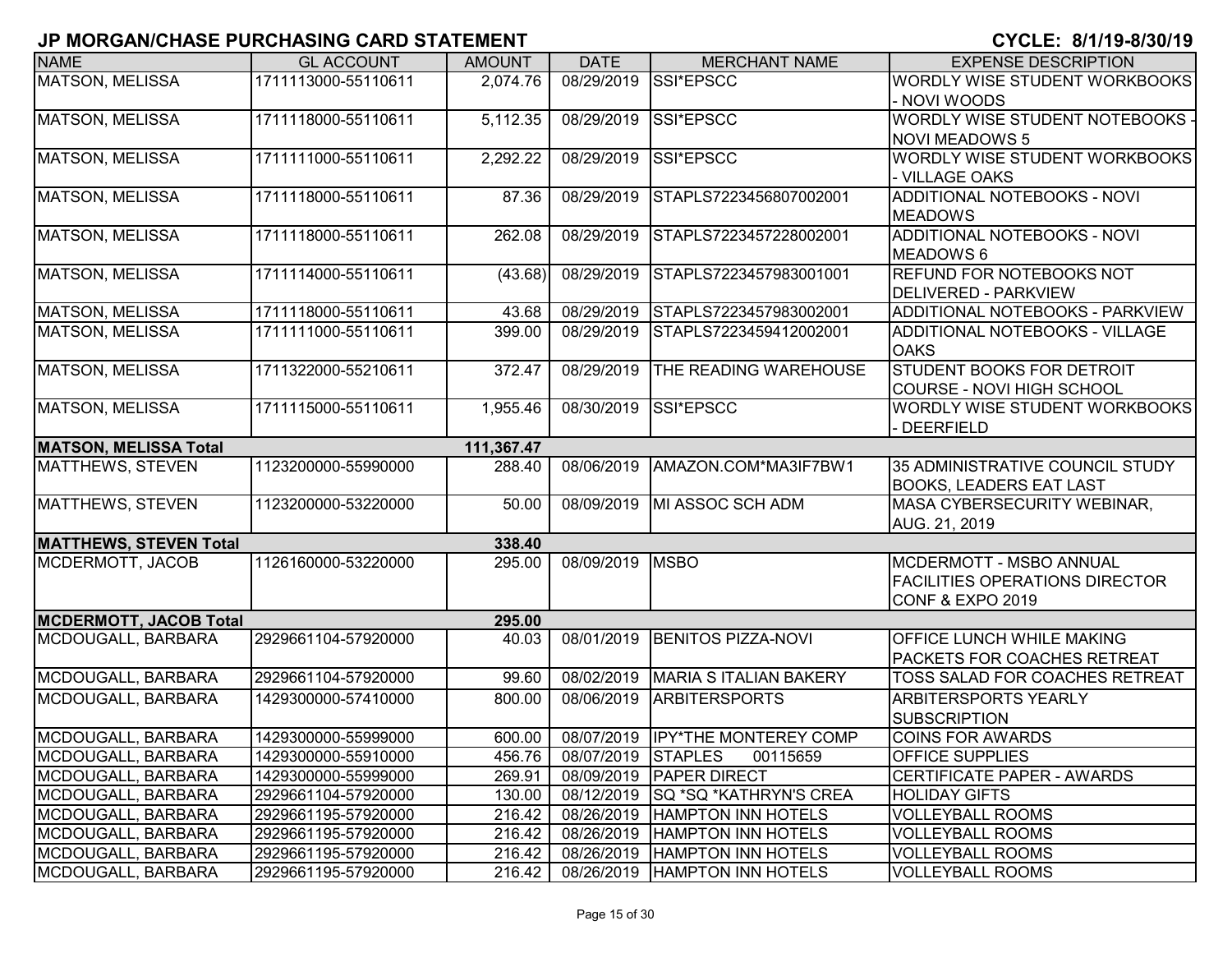| <b>NAME</b>                     | <b>GL ACCOUNT</b>   | <b>AMOUNT</b> | <b>DATE</b> | <b>MERCHANT NAME</b>              | <b>EXPENSE DESCRIPTION</b>                                                                    |
|---------------------------------|---------------------|---------------|-------------|-----------------------------------|-----------------------------------------------------------------------------------------------|
| MCDOUGALL, BARBARA              | 2929661195-57920000 | 216.42        | 08/26/2019  | <b>HAMPTON INN HOTELS</b>         | <b>VOLLEYBALL ROOMS</b>                                                                       |
| MCDOUGALL, BARBARA              | 2929661195-57920000 | 216.42        | 08/26/2019  | <b>HAMPTON INN HOTELS</b>         | <b>VOLLEYBALL ROOMS</b>                                                                       |
| MCDOUGALL, BARBARA              | 2929661195-57920000 | 216.42        | 08/26/2019  | <b>HAMPTON INN HOTELS</b>         | <b>VOLLEYBALL ROOMS</b>                                                                       |
| MCDOUGALL, BARBARA              | 1429300000-57910000 | 812.47        | 08/28/2019  | <b>MID AMERICAN STUDIO</b>        | POMS FOR POM TEAM                                                                             |
| <b>MCDOUGALL, BARBARA Total</b> |                     | 4,723.71      |             |                                   |                                                                                               |
| <b>NESMITH, RUSSELL</b>         | 1126120000-55992000 | 3.96          | 08/01/2019  | THE HOME DEPOT #2737              | <b>MS ART ROOM</b>                                                                            |
| NESMITH, RUSSELL                | 1126105000-55992000 | 308.00        | 08/07/2019  | <b>BILL &amp; ROD S APPLIANCE</b> | NATC - DISHWASHER WITH TRIPLE<br>FILTER WASH SYSTEM                                           |
| NESMITH, RUSSELL                | 1126105000-55992000 | 13.98         | 08/08/2019  | THE HOME DEPOT #2737              | NATC DISHWASHER UNIV KIT                                                                      |
| NESMITH, RUSSELL                | 1126160000-55993000 | 2,170.92      | 08/13/2019  | <b>PIONEER ATHLETICS</b>          | DISTRICT - BRITE STRIPE WHITE PAINT<br>FOR ATHLETIC FIELD STRIPER PAINT                       |
| <b>NESMITH, RUSSELL</b>         | 1126160000-55992000 | 929.76        | 08/19/2019  | <b>BEST PLUMBING SPECIALT</b>     | <b>DISTRICT STOCK - WATER SENTRY</b><br>PLUS FILTER FOR DRINKING<br><b>FOUNTAINS</b>          |
| <b>NESMITH, RUSSELL</b>         | 1126160000-55992000 | 115.19        | 08/19/2019  | THE HOME DEPOT #2737              | MTCE - SUPPLIES - TAPE MEASURE;<br><b>MINI PAINT ROLLERS</b>                                  |
| <b>NESMITH, RUSSELL</b>         | 1126160000-55993000 | 95.08         | 08/20/2019  | <b>PPG PAINTS 8259</b>            | <b>DISTRICT - YELLOW LATEX TRAFFIC</b><br>PAINT FOR PARKING LOT PAINT<br><b>STRIPING</b>      |
| <b>NESMITH, RUSSELL</b>         | 1126160000-55992000 | 179.71        | 08/23/2019  | <b>CONTRACTORS PIPE &amp; SUP</b> | MTCE - CHICAGO FAUCETS - STOCK                                                                |
| <b>NESMITH, RUSSELL</b>         | 1126160000-55992000 | 172.82        | 08/26/2019  | <b>PENSKE TRK LSG 059110</b>      | MTCE TRUCK RENTAL FOR MOVING<br><b>FURNITURE</b>                                              |
| <b>NESMITH, RUSSELL</b>         | 4126122951-54110000 | 82.80         | 08/29/2019  | <b>BINSONS HOMEHEALTHCARE</b>     | HS BATHROOM ACROSS FROM ROOM<br>171D - ADA RAISED TOILET SEAT WITH<br>ARMS. SINKING FUND PG 9 |
| <b>NESMITH, RUSSELL</b>         | 1126160000-55992000 | 51.48         | 08/30/2019  | <b>BEST PLUMBING SPECIALT</b>     | <b>DISTRICT PLUMBING STOCK - BEST 4</b><br><b>WAY KEY</b>                                     |
| <b>NESMITH, RUSSELL</b>         | 4126122951-54110000 | 93.00         | 08/30/2019  | <b>CONTRACTORS PIPE &amp; SUP</b> | HS ADA BATHROOM - DELTA FAUCET                                                                |
| NESMITH, RUSSELL                | 1126160000-55992000 | 50.16         | 08/30/2019  | <b>CONTRACTORS PIPE &amp; SUP</b> | MTCE O-RINGS STOCK                                                                            |
| NESMITH, RUSSELL                | 4126122951-54110000 | 20.80         | 08/30/2019  | THE HOME DEPOT #2737              | <b>HS ADA BATHROOM FAUCET - SUPPLY</b><br>LINE - SINKING FUND PG 9                            |
| <b>NESMITH, RUSSELL Total</b>   |                     | 4,287.66      |             |                                   |                                                                                               |
| NOWICKI, MATTHEW                | 1126160000-55730000 | 39.42         | 08/05/2019  | THE HOME DEPOT #2737              | <b>SILICONE</b>                                                                               |
| <b>NOWICKI, MATTHEW Total</b>   |                     | 39.42         |             |                                   |                                                                                               |
| OAKES, ROBERT                   | 1126160000-55980000 | 156.97        | 08/05/2019  | THE HOME DEPOT #2737              | MTCE - TRUCK TOOLS - TOOL BAG;<br>TUBE CUTTER; HUSKY INNER OUTER<br><b>REAMER</b>             |
| <b>OAKES, ROBERT</b>            | 1126160000-55980000 | 120.97        | 08/08/2019  | THE HOME DEPOT #2737              | <b>MTCE - TRUCK TOOLS - BREAKER BAR:</b><br><b>MECHANIC TOOL SET</b>                          |
| OAKES, ROBERT                   | 1126160000-55992000 | 38.50         | 08/09/2019  | DOWNRIVER REFRIG SUP C            | <b>MTCE TRUCK STOCK-NITROGEN TANK</b>                                                         |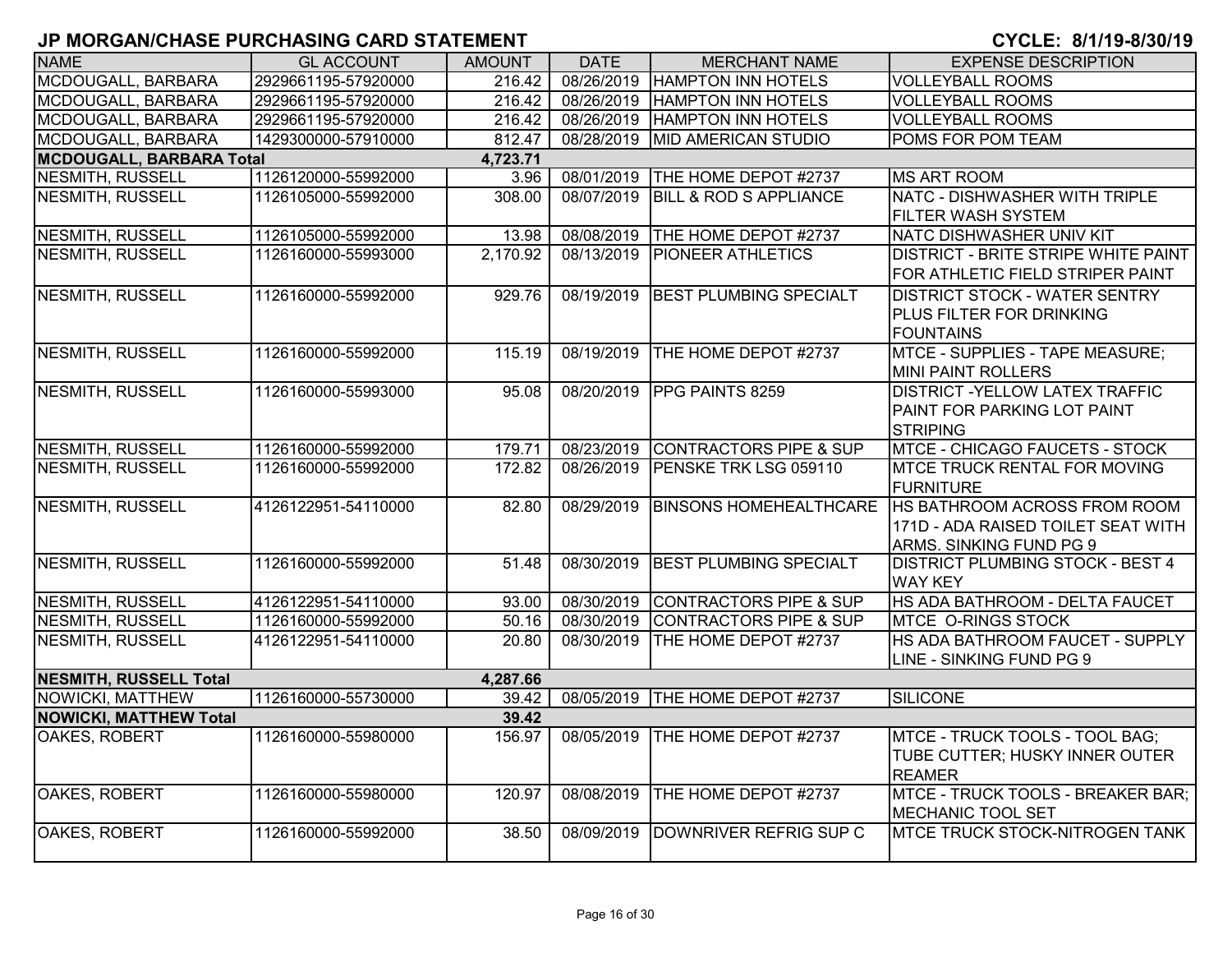| <b>NAME</b>                | <b>GL ACCOUNT</b>   | <b>AMOUNT</b>       | <b>DATE</b> | <b>MERCHANT NAME</b>                | <b>EXPENSE DESCRIPTION</b>         |
|----------------------------|---------------------|---------------------|-------------|-------------------------------------|------------------------------------|
| OAKES, ROBERT              | 1126105000-55992000 | 15.03               |             | 08/09/2019   DOWNRIVER REFRIG SUP C | NATC HVAC BARD UNIT DRIERS SWEAT   |
|                            |                     |                     |             |                                     | <b>LIQUID</b>                      |
| OAKES, ROBERT              | 1126103000-55992000 | 80.66               |             | 08/09/2019  DOWNRIVER REFRIG SUP C  | <b>ITC ROOM 111 HVAC BARD UNIT</b> |
|                            |                     |                     |             |                                     | <b>REPAIR</b>                      |
| OAKES, ROBERT              | 1126105000-55992000 | 27.57               | 08/09/2019  | DOWNRIVER REFRIG SUP C              | NATC HVAC BARD UNIT - CONTACTOR    |
|                            |                     |                     |             |                                     | <b>AND CAPACITOR REPAIR</b>        |
| OAKES, ROBERT              | 1126160000-55992000 | 46.85               |             | 08/09/2019 GRAINGER                 | MTCE - TRUCK STOCK - INSL TAPE;    |
|                            |                     |                     |             |                                     | CABLE TIE; ELECTRICAL TAPE,        |
|                            |                     |                     |             |                                     | <b>CONDENSER WHISK BRUSH; FLUX</b> |
|                            |                     |                     |             |                                     | <b>BRUSH</b>                       |
| OAKES, ROBERT              | 1126103000-55992000 | 6.44                |             | 08/09/2019   THE HOME DEPOT #2737   | ITC LEAK ROOM 111 WO 22754         |
| OAKES, ROBERT              | 1126160000-55992000 | 66.61               | 08/15/2019  | MADISON ELECTRIC COMPA              | <b>IMTCE TRUCK STOCK - CHAIN</b>   |
| OAKES, ROBERT              | 1126112000-55992000 | 19.40               | 08/15/2019  | MADISON ELECTRIC COMPA              | OH GYM - HVAC REPAIR - FUSES       |
| OAKES, ROBERT              | 1126160000-55980000 | 299.00              | 08/19/2019  | THE HOME DEPOT 2737                 | <b>MTCE CORDLESS DRILL</b>         |
| OAKES, ROBERT              | 1126160000-55992000 | 12.35               | 08/19/2019  | <b>THE HOME DEPOT 2737</b>          | MTCE STOCK - ROPE; PVC             |
| OAKES, ROBERT              | 1126120000-55992000 | 30.43               | 08/21/2019  | <b>GRAINGER</b>                     | MS - WATER PUMP PRESSURE SWITCH    |
|                            |                     |                     |             |                                     | <b>FOR PUMP HOUSE</b>              |
| OAKES, ROBERT              | 1126120000-55992000 | 68.76               |             | 08/21/2019 GRAINGER                 | MTCE STOCK MINERAL MACHINE OIL;    |
|                            |                     |                     |             |                                     | SLEEVE COUPLING INSERT             |
| OAKES, ROBERT              | 1126118000-55992000 | $\overline{900.00}$ | 08/22/2019  | <b>INT*IN *BOLHOUSE LLC</b>         | NM6 - RM 619- UNIT VENT SUPPLY FAN |
|                            |                     |                     |             |                                     | <b>ASSEMBLY</b>                    |
| OAKES, ROBERT              | 1126114000-55992000 | 254.39              |             | 08/22/2019   NATIONAL ENERGY CONTRO | <b>PV SOUTH BOILER - LOW WATER</b> |
|                            |                     |                     |             |                                     | <b>CUTOFF</b>                      |
| OAKES, ROBERT              | 1126118000-55992000 | 293.26              | 08/26/2019  | GRAINGER                            | NM 653 UNIT VENT - LINE VOLT       |
|                            |                     |                     |             |                                     | <b>MECHANICAL TSTAT</b>            |
| <b>OAKES, ROBERT Total</b> |                     | 2,437.19            |             |                                     |                                    |
| OCONNOR, GAIL              | 1311800000-55110551 | 159.80              |             | 08/05/2019 STAPLS7222594790000001   | <b>TEACHING SUPPLIES</b>           |
| OCONNOR, GAIL              | 1311800000-55110551 | 253.12              | 08/05/2019  | STAPLS7222595026000001              | <b>TEACHING SUPPLIES</b>           |
| OCONNOR, GAIL              | 1311800000-55110551 | 330.90              | 08/05/2019  | STAPLS7222596172000001              | <b>TEACHING SUPPLIES</b>           |
| <b>OCONNOR, GAIL</b>       | 1311800000-55110551 | 51.80               | 08/05/2019  | STAPLS7222596172000003              | <b>TEACHING SUPPLIES</b>           |
| <b>OCONNOR, GAIL</b>       | 1311800000-55110551 | 35.25               | 08/07/2019  | AMAZON.COM*MA6FC3202                | <b>TEACHING SUPPLIES</b>           |
| OCONNOR, GAIL              | 1311800000-55110551 | 12.60               | 08/07/2019  | STAPLS7222596172000002              | <b>TEACHING SUPPLIES</b>           |
| OCONNOR, GAIL              | 1311800000-55110551 | 235.04              | 08/08/2019  | AMAZON.COM*MA84U3PU0                | <b>TEACHING SUPPLIES</b>           |
| OCONNOR, GAIL              | 1311800000-55110551 | 29.99               | 08/09/2019  | AMZN MKTP US*MA8J109R2              | <b>TEACHING SUPPLIES</b>           |
| <b>OCONNOR, GAIL</b>       | 1311800000-55110551 | 27.89               |             | 08/09/2019   AMZN MKTP US*MA9LN6M20 | <b>TEACHING SUPPLIES</b>           |
| <b>OCONNOR, GAIL</b>       | 1311800000-55110551 | 552.31              |             | 08/09/2019 STAPLS7223118370000001   | <b>TEACHING SUPPLIES</b>           |
| <b>OCONNOR, GAIL</b>       | 1311800000-55110551 | 10.20               |             | 08/09/2019 STAPLS7223118370000003   | <b>TEACHING SUPPLIES</b>           |
| OCONNOR, GAIL              | 1311800000-55110551 | 154.35              |             | 08/09/2019 STAPLS7223122565000001   | <b>TEACHING SUPPLIES</b>           |
| OCONNOR, GAIL              | 1311800000-55110551 | 39.03               |             | 08/12/2019   AMZN MKTP US*MA21I4KM1 | <b>TEACHING SUPPLIES</b>           |
| OCONNOR, GAIL              | 1311800000-55110551 | 63.01               | 08/12/2019  | AMZN MKTP US*MA3JZ1RY2              | <b>TEACHING SUPPLIES</b>           |
| OCONNOR, GAIL              | 1311800000-55110551 | 29.99               |             | 08/12/2019   AMZN MKTP US*MA9T83S11 | <b>TEACHING SUPPLIES</b>           |
| <b>OCONNOR, GAIL</b>       | 1311800000-55110551 | 30.66               |             | 08/12/2019 STAPLS7223118370000002   | <b>TEACHING SUPPLIES</b>           |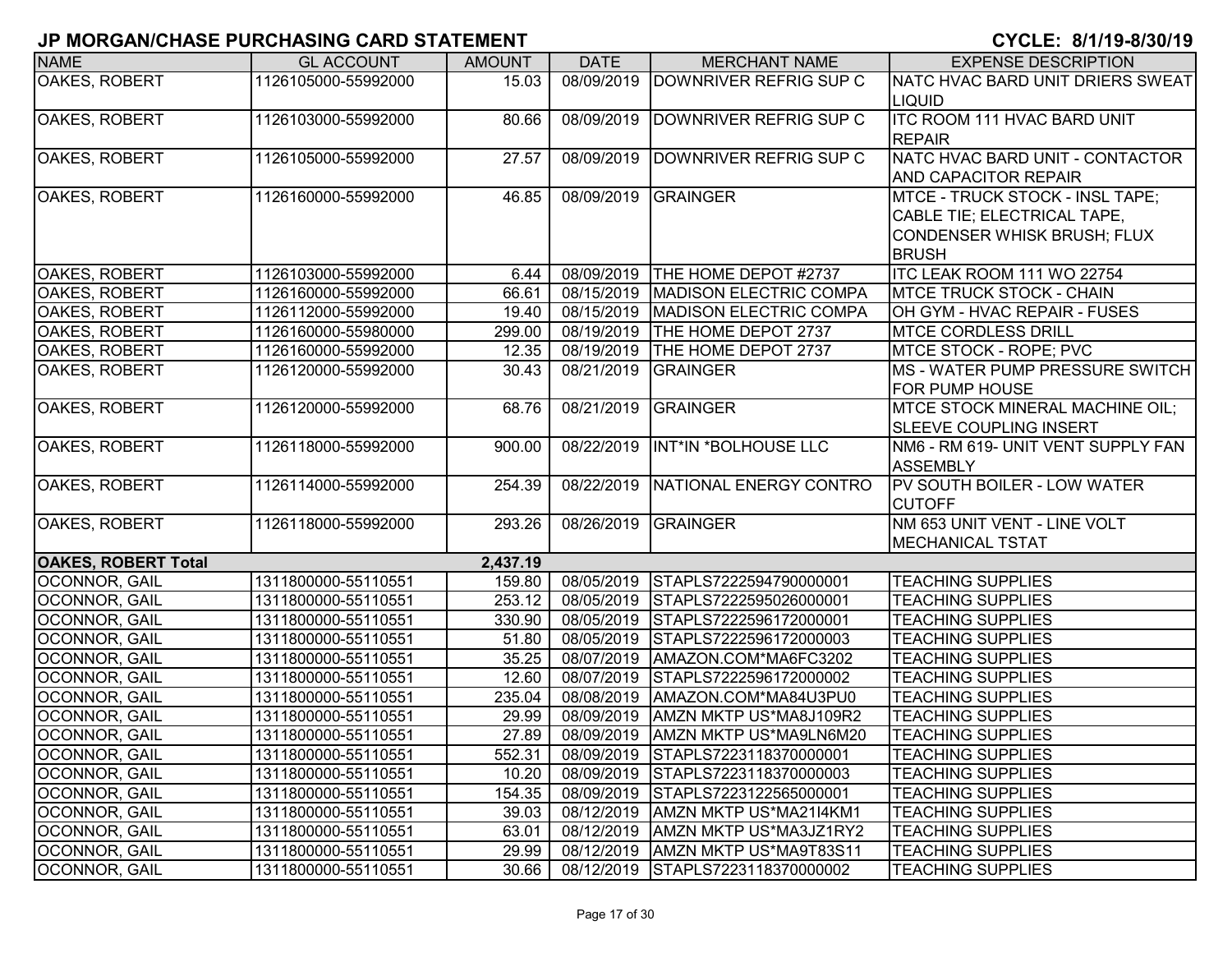| <b>NAME</b>                   | <b>GL ACCOUNT</b>   | <b>AMOUNT</b> | <b>DATE</b>        | <b>MERCHANT NAME</b>                | <b>EXPENSE DESCRIPTION</b> |
|-------------------------------|---------------------|---------------|--------------------|-------------------------------------|----------------------------|
| OCONNOR, GAIL                 | 1311800000-55110551 | 272.77        |                    | 08/12/2019 STAPLS7223227539000001   | <b>TEACHING SUPPLIES</b>   |
| OCONNOR, GAIL                 | 1311800000-55110551 | 17.16         |                    | 08/12/2019 STAPLS7223227539000002   | <b>TEACHING SUPPLIES</b>   |
| OCONNOR, GAIL                 | 1311800000-55110551 | 200.10        |                    | 08/12/2019 STAPLS7223228253000001   | <b>TEACHING SUPPLIES</b>   |
| OCONNOR, GAIL                 | 1311800000-55110551 | 107.47        |                    | 08/12/2019 STAPLS7223228962000001   | <b>TEACHING SUPPLIES</b>   |
| OCONNOR, GAIL                 | 1311800000-55110551 | 366.00        |                    | 08/12/2019 STAPLS7223230337000001   | <b>TEACHING SUPPLIES</b>   |
| OCONNOR, GAIL                 | 1311800000-55110551 | 13.31         |                    | 08/15/2019   AMAZON.COM*MO2J42FZ2   | <b>TEACHING SUPPLIES</b>   |
| OCONNOR, GAIL                 | 1335100000-55110553 | 4.50          |                    | 08/15/2019   AMZN MKTP US*MA0VK66B0 | <b>TEACHING SUPPLIES</b>   |
| OCONNOR, GAIL                 | 1311800000-55110551 | 88.14         |                    | 08/16/2019   AMAZON.COM*MO6PT5C91   | <b>TEACHING SUPPLIES</b>   |
| OCONNOR, GAIL                 | 1311800000-55110551 | 182.25        |                    | 08/16/2019   AMZN MKTP US*MA7PI7S90 | <b>TEACHING SUPPLIES</b>   |
| OCONNOR, GAIL                 | 1311800000-55110551 | 13.78         |                    | 08/16/2019 STAPLS7223228962000002   | <b>TEACHING SUPPLIES</b>   |
| OCONNOR, GAIL                 | 1335100000-55110553 | 45.57         |                    | 08/16/2019 STAPLS7223515582000001   | <b>TEACHING SUPPLIES</b>   |
| OCONNOR, GAIL                 | 1311800000-55110551 | 2.29          |                    | 08/16/2019 STAPLS7223515582000002   | <b>TEACHING SUPPLIES</b>   |
| <b>OCONNOR, GAIL</b>          | 1311800000-55110551 | 20.99         |                    | 08/19/2019   AMZN MKTP US*MO4753O81 | <b>TEACHING SUPPLIES</b>   |
| OCONNOR, GAIL                 | 1311800000-55110551 | 8.77          |                    | 08/19/2019   AMZN MKTP US*MO6GD0OH1 | <b>TEACHING SUPPLIES</b>   |
| OCONNOR, GAIL                 | 1311800000-55110551 | 41.00         |                    | 08/19/2019   AMZN MKTP US*MO6KY4L22 | <b>TEACHING SUPPLIES</b>   |
| <b>OCONNOR, GAIL</b>          | 1311800000-55410551 | 94.88         | 08/19/2019         | SCHOLASTIC, INC.                    | <b>TEACHING SUPPLIES</b>   |
| <b>OCONNOR, GAIL</b>          | 1311800000-55110551 | 107.53        | 08/19/2019         | SCHOLASTIC, INC.                    | <b>TEACHING SUPPLIES</b>   |
| <b>OCONNOR, GAIL</b>          | 1311800000-55410551 | 107.53        | 08/19/2019         | SCHOLASTIC, INC.                    | <b>TEACHING SUPPLIES</b>   |
| OCONNOR, GAIL                 | 1311800000-55410551 | 107.53        | 08/19/2019         | SCHOLASTIC, INC.                    | <b>TEACHING SUPPLIES</b>   |
| OCONNOR, GAIL                 | 1611851343-55110000 | 113.85        | 08/19/2019         | SCHOLASTIC, INC.                    | <b>TEACHING SUPPLIES</b>   |
| OCONNOR, GAIL                 | 1311800000-55110551 | 120.74        | 08/19/2019         | STAPLS7223622091000001              | <b>TEACHING SUPPLIES</b>   |
| OCONNOR, GAIL                 | 1311800000-55110551 | (13.31)       | 08/20/2019         | AMAZON.COM                          | <b>TEACHING SUPPLIES</b>   |
| <b>OCONNOR, GAIL</b>          | 1311800000-55110551 | 168.34        |                    | 08/20/2019 SSI*SCHOOL SPECIALTY     | <b>TEACHING SUPPLIES</b>   |
| OCONNOR, GAIL                 | 1311800000-55110551 | 25.98         |                    | 08/21/2019   AMZN MKTP US*MO8I81AO2 | <b>TEACHING SUPPLIES</b>   |
| OCONNOR, GAIL                 | 1311800000-55110551 | 530.32        |                    | 08/22/2019   DISCOUNTSCH 8006272829 | <b>TEACHING SUPPLIES</b>   |
| OCONNOR, GAIL                 | 1311800000-55110551 | 49.00         |                    | 08/23/2019   AMZN MKTP US*MO4FO9AX1 | <b>TEACHING SUPPLIES</b>   |
| OCONNOR, GAIL                 | 1611851343-55110000 | 230.00        | 08/26/2019 ACCUCUT |                                     | <b>TEACHING SUPPLIES</b>   |
| OCONNOR, GAIL                 | 1311800000-55110551 | 16.55         |                    | 08/26/2019   AMAZON.COM*MO45B7X92   | <b>TEACHING SUPPLIES</b>   |
| OCONNOR, GAIL                 | 1311800000-55110551 | 201.52        |                    | 08/26/2019   MEIJER # 122           | <b>TEACHING SUPPLIES</b>   |
| OCONNOR, GAIL                 | 1311800000-55110551 | 369.20        |                    | 08/26/2019 STAPLS7223912742000001   | <b>TEACHING SUPPLIES</b>   |
| OCONNOR, GAIL                 | 1311800000-55110551 | 13.60         | 08/26/2019         | STAPLS7223912742000003              | <b>TEACHING SUPPLIES</b>   |
| OCONNOR, GAIL                 | 1311800000-55110551 | 128.45        | 08/26/2019         | STAPLS7223940844000001              | <b>TEACHING SUPPLIES</b>   |
| OCONNOR, GAIL                 | 1335100000-55410000 | 113.57        | 08/27/2019         | <b>NWF RANGER RICK</b>              | <b>TEACHING SUPPLIES</b>   |
| <b>OCONNOR, GAIL</b>          | 1335100000-55410000 | 23.82         | 08/27/2019         | <b>NWF RANGER RICK JR</b>           | <b>TEACHING SUPPLIES</b>   |
| <b>OCONNOR, GAIL</b>          | 1311800000-55110551 | 273.40        | 08/28/2019         | <b>MEIJER #122</b>                  | <b>TEACHING SUPPLIES</b>   |
| OCONNOR, GAIL                 | 1335100000-55410000 | 20.00         |                    | 08/28/2019 NAT*GEO LITTLE KIDS      | <b>TEACHING SUPPLIES</b>   |
| OCONNOR, GAIL                 | 1335100000-55410000 | 150.00        |                    | 08/29/2019   NATIONAL GEO KIDS      | <b>TEACHING SUPPLIES</b>   |
| OCONNOR, GAIL                 | 1311800000-55110551 | 1.94          |                    | 08/29/2019  THE HOME DEPOT #2737    | <b>TEACHING SUPPLIES</b>   |
| <b>OCONNOR, GAIL Total</b>    |                     | 6,354.48      |                    |                                     |                            |
| <b>OFILI, ALEXANDER</b>       | 2929611275-57920000 | 29.04         | 08/27/2019         | JIMMY JOHNS - 396                   | <b>TO THANK TEACHERS</b>   |
| <b>OFILI, ALEXANDER Total</b> |                     | 29.04         |                    |                                     |                            |
| POHLONSKI, EMILY              | 1111322730-55110000 | 10.98         |                    | 08/23/2019   AMAZON.COM*MO05Q4OP0   | 3X5 CARDS                  |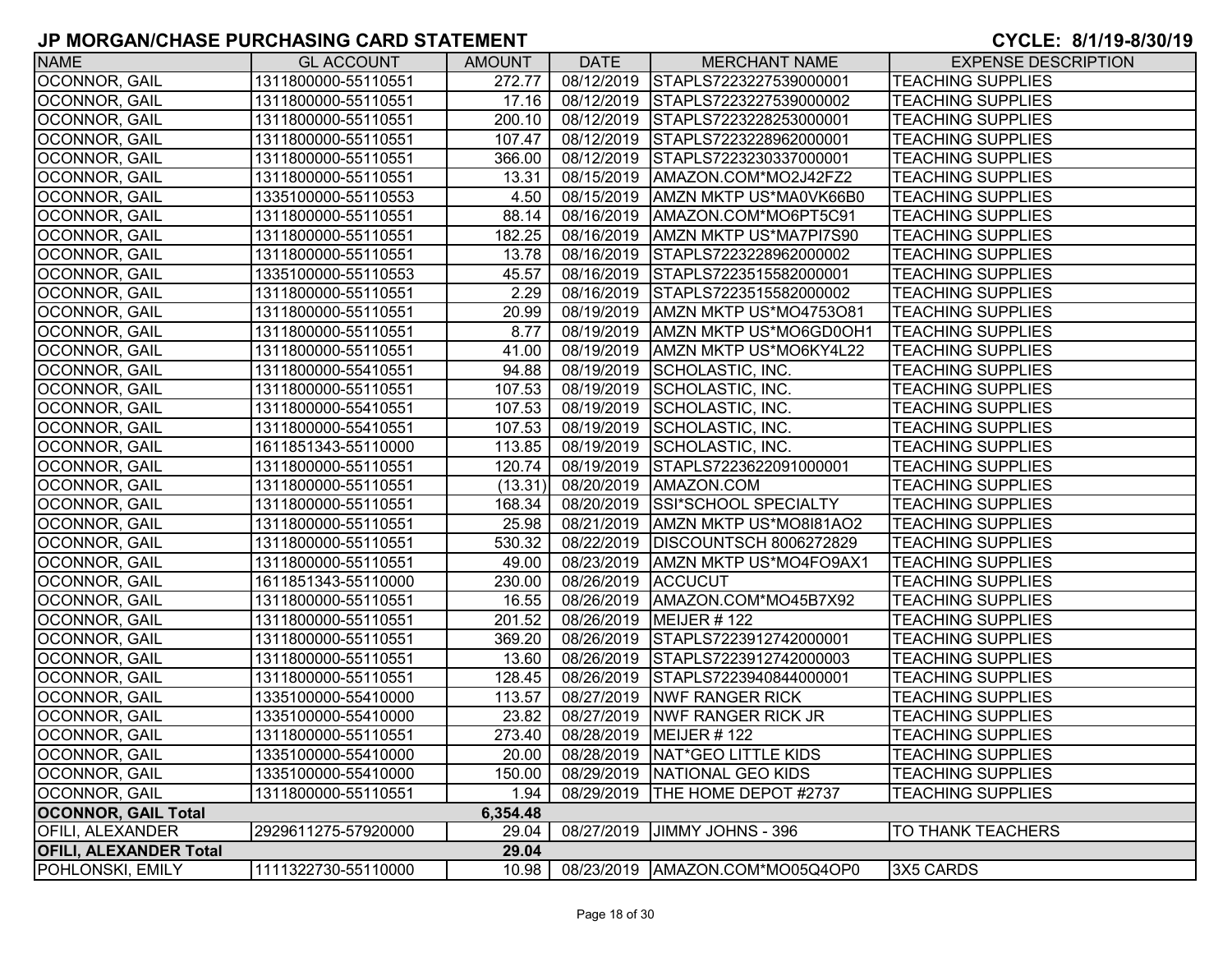| <b>NAME</b>                    | <b>GL ACCOUNT</b>   | <b>AMOUNT</b> | <b>DATE</b> | <b>MERCHANT NAME</b>              | <b>EXPENSE DESCRIPTION</b>                                                  |
|--------------------------------|---------------------|---------------|-------------|-----------------------------------|-----------------------------------------------------------------------------|
| POHLONSKI, EMILY               | 1111322730-55110000 | 14.49         | 08/26/2019  | AMZN MKTP US*MO2GM5EX1            | <b>LABEL MAKER REFILLS</b>                                                  |
| POHLONSKI, EMILY Total         |                     | 25.47         |             |                                   |                                                                             |
| <b>QUITIQUIT, PAMELA</b>       | 2929612275-57920000 | 21.83         | 08/21/2019  | KROGER #526                       | <b>SUPPLIES FOR STAFF TEAM BUILDING</b><br><b>EVENT</b>                     |
| <b>QUITIQUIT, PAMELA</b>       | 2929612275-57920000 | 4.59          | 08/23/2019  | <b>GREAT LAKES ACE HDWE</b>       | SUPPLIES FOR STAFF TEAM BUILDING                                            |
| <b>QUITIQUIT, PAMELA Total</b> |                     | 26.42         |             |                                   |                                                                             |
| REICHLEY, CARRIE               | 1111118000-55110708 | 28.94         | 08/15/2019  | <b>REALLY GOOD</b> *              | <b>CLASSROOM SUPPLIES-STORAGE BINS-</b><br><b>ERICKSON</b>                  |
| <b>REICHLEY, CARRIE</b>        | 1111118000-55110799 | 139.90        | 08/16/2019  | <b>AMERICAN FLAGPOLE &amp; FL</b> | $(2)$ NEW 5 X 8 FLAGS                                                       |
| REICHLEY, CARRIE               | 1111118000-55110708 | 75.35         |             | 08/16/2019 SSI*SCHOOL SPECIALTY   | <b>CLASSROOM SUPPLIES-DUTHIE</b>                                            |
| <b>REICHLEY, CARRIE</b>        | 1124118000-55910000 | 236.56        | 08/16/2019  | SSI*SCHOOL SPECIALTY              | <b>OFFICE LAMINATING FILM</b>                                               |
| <b>REICHLEY, CARRIE</b>        | 1111118000-55110000 | 40.39         | 08/16/2019  | <b>SSI*SCHOOL SPECIALTY</b>       | LEADERSHIP CLUB SUPPLIES                                                    |
| <b>REICHLEY, CARRIE</b>        | 1111118000-55110708 | 300.60        | 08/16/2019  | SSI*SCHOOL SPECIALTY              | <b>CLASSROOM SUPPLIES-</b>                                                  |
|                                |                     |               |             |                                   | <b>GRIMM/MICHALSKI</b>                                                      |
| REICHLEY, CARRIE               | 1111118000-55110708 | 100.05        |             | 08/16/2019 SSI*SCHOOL SPECIALTY   | <b>CLASSROOM SUPPLIES-MULHALL</b>                                           |
| REICHLEY, CARRIE               | 1111118724-55110000 | 25.12         | 08/16/2019  | SSI*SCHOOL SPECIALTY              | <b>VOCAL MUSIC SUPPLIES-SORENSEN</b>                                        |
| <b>REICHLEY, CARRIE</b>        | 1111118000-55110708 | 75.09         | 08/16/2019  | SSI*SCHOOL SPECIALTY              | <b>CLASSROOM SUPPLIES-</b>                                                  |
|                                |                     |               |             |                                   | RODRIGUEZ/DEHNE                                                             |
| <b>REICHLEY, CARRIE</b>        | 1111118000-55110708 | 24.15         |             | 08/16/2019 SSI*SCHOOL SPECIALTY   | <b>CLASSROOM SUPPLIES-FAORO</b>                                             |
| <b>REICHLEY, CARRIE</b>        | 1111118000-55110708 | 200.26        | 08/19/2019  | SSI*SCHOOL SPECIALTY              | <b>CLASSROOM SUPPLIES-</b>                                                  |
|                                |                     |               |             |                                   | <b>GRIMM/MICHALSKI</b>                                                      |
| <b>REICHLEY, CARRIE</b>        | 1111118000-55110708 | 41.22         |             | 08/19/2019 SSI*SCHOOL SPECIALTY   | <b>CLASSROOM SUPPLIES-KUHN</b>                                              |
| <b>REICHLEY, CARRIE</b>        | 1111118000-55110708 | 201.70        | 08/19/2019  | <b>SSI*SCHOOL SPECIALTY</b>       | CLASSROOM SUPPLIES-PLANT                                                    |
| <b>REICHLEY, CARRIE</b>        | 1111118000-55110708 | 15.27         | 08/20/2019  | SSI*SCHOOL SPECIALTY              | <b>CLASSROOM SUPPLIES - TROOST</b>                                          |
| <b>REICHLEY, CARRIE</b>        | 1111118000-55110708 | 117.76        | 08/20/2019  | SSI*SCHOOL SPECIALTY              | <b>CLASSROOM SUPPLIES - TROOST</b>                                          |
| <b>REICHLEY, CARRIE</b>        | 1111118000-55110708 | 30.68         | 08/26/2019  | <b>REALLY GOOD</b> *              | <b>CLASSROOM STORAGE BINS-</b><br><b>ERICKSON</b>                           |
| REICHLEY, CARRIE               | 1111118000-55110708 | 167.85        | 08/26/2019  | SSI*SCHOOL SPECIALTY              | <b>CLASSROOM SUPPLIES-KOZLOWSKI</b>                                         |
| <b>REICHLEY, CARRIE</b>        | 1111118000-55110731 | 90.00         | 08/28/2019  | NATIONALGEO                       | <b>REGISTRATION FOR GEOGRAPHY BEE</b><br>GRADES 5 & 6                       |
| REICHLEY, CARRIE               | 1111118000-55110708 | 106.75        | 08/29/2019  | SSI*SCHOOL SPECIALTY              | <b>CLASSROOM SUPPLIES-LEVIN</b>                                             |
| <b>REICHLEY, CARRIE Total</b>  |                     | 2,017.64      |             |                                   |                                                                             |
| RODRIGUEZ, SANDRA              | 1111113000-54910000 | 194.48        | 08/15/2019  | SHRED-IT                          | SHRED IT BILL FOR NW - END OF THE<br>YEAR HAD 11 BOXES                      |
| RODRIGUEZ, SANDRA              | 1111113000-55990000 | 109.00        |             | 08/16/2019 INT*IN *FLAGPOLES ETC. | OUTDOOR FLAG FOR NOVI WOODS<br><b>SCHOOL AND STUDENTS FOR THE</b><br>PLEDGE |
| RODRIGUEZ, SANDRA              | 1111113000-55990000 | 490.00        | 08/16/2019  | <b>PRINTNOLOGY INC</b>            | NW STAFF T-SHIRTS FOR DEN<br><b>CURRICULUM</b>                              |
| RODRIGUEZ, SANDRA              | 1111113000-55110708 | 166.04        | 08/19/2019  | REALLY GOOD *                     | BEN/CORATTI - SCHOOL SUPPLIES -<br><b>FOLDERS - WRITING</b>                 |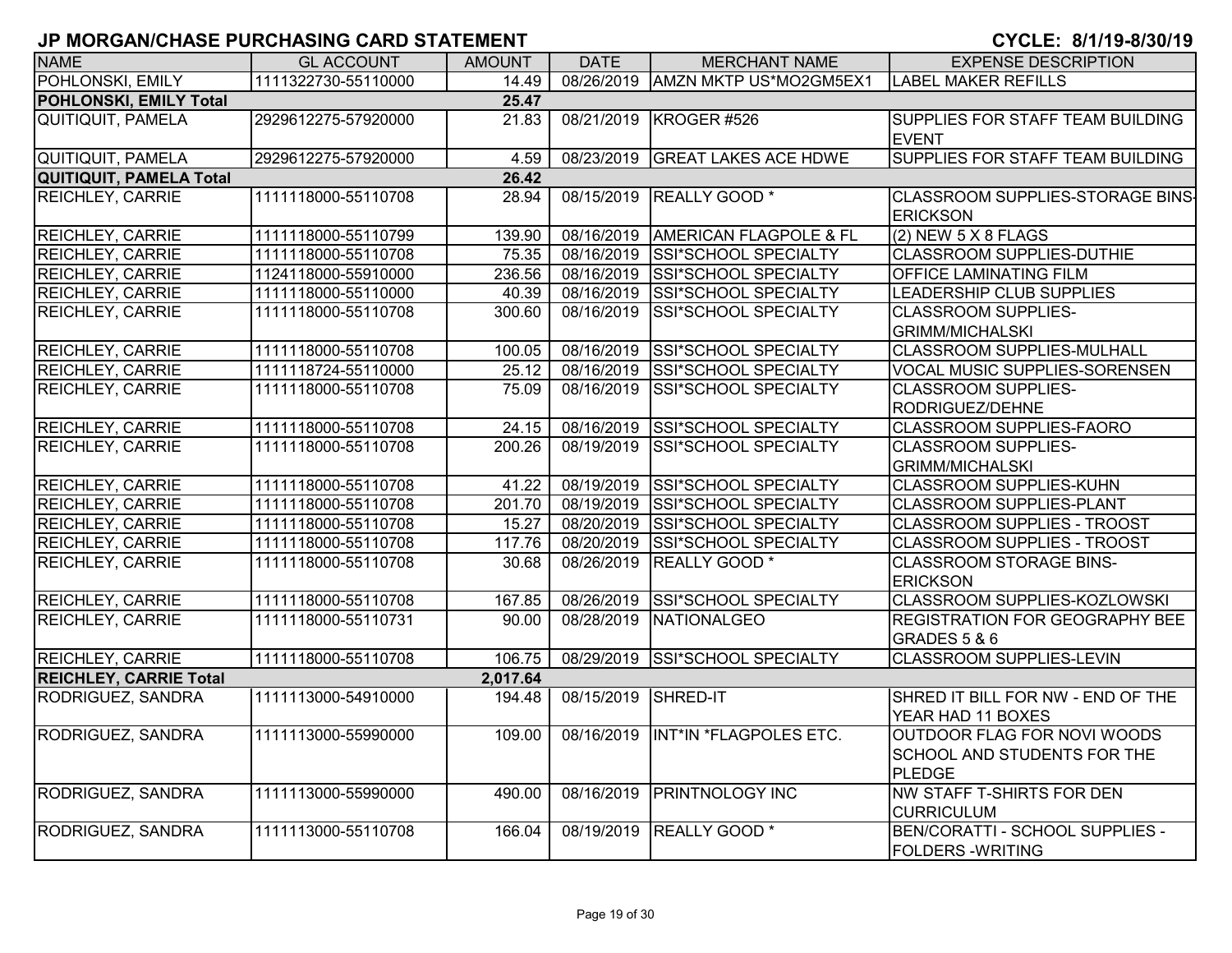| <b>NAME</b>                    | <b>GL ACCOUNT</b>   | <b>AMOUNT</b> | <b>DATE</b> | <b>MERCHANT NAME</b>              | <b>EXPENSE DESCRIPTION</b>         |
|--------------------------------|---------------------|---------------|-------------|-----------------------------------|------------------------------------|
| RODRIGUEZ, SANDRA              | 1111113000-55210708 | 150.48        | 08/19/2019  | <b>REALLY GOOD</b> *              | BEN/CORATTI - CLASSROOM WRITING    |
|                                |                     |               |             |                                   | <b>JOURNALS</b>                    |
| RODRIGUEZ, SANDRA              | 1111113000-55110708 | 3,305.94      | 08/19/2019  | <b>VERITIV-MIDWEST</b>            | NW PAPER ORDER - ZEROX PAPER       |
| RODRIGUEZ, SANDRA              | 1111113000-55990000 | 1,097.14      | 08/20/2019  | <b>PRINTNOLOGY INC</b>            | WOOD SIGNS FOR NW STUDENTS -       |
|                                |                     |               |             |                                   | PAWS PROGRAM 6 SIGNS MADE          |
| RODRIGUEZ, SANDRA              | 1111113000-55210708 | 196.00        | 08/21/2019  | <b>VERITIV-MIDWEST</b>            | 4 CASES COLOR PAPER - BACK ORDER   |
|                                |                     |               |             |                                   | <b>DELIVERY</b>                    |
| RODRIGUEZ, SANDRA              | 1111113000-55110708 | 517.40        | 08/22/2019  | <b>VERITIV-MIDWEST</b>            | PAPER ORDER - CAME IN SEPARATE     |
|                                |                     |               |             |                                   | <b>LOAD - COLOR INDEX</b>          |
| RODRIGUEZ, SANDRA              | 1111113000-55110708 | 98.00         | 08/22/2019  | <b>VERITIV-MIDWEST</b>            | FINAL PAPER BACK ORDER - COLOR     |
|                                |                     |               |             |                                   | <b>IPAPER</b>                      |
| RODRIGUEZ, SANDRA              | 1124113000-55990000 | 15.00         | 08/23/2019  | <b>REDFORD LOCK COMPANY I</b>     | KEY MADE FOR RESOURCE ROOM FOR     |
|                                |                     |               |             |                                   | <b>SECURE FILE CABINET</b>         |
| <b>RODRIGUEZ, SANDRA</b>       | 1124113000-55990000 | 95.15         | 08/27/2019  | JIMMY JOHNS - 1659                | NOON AID MEETING - PLAY WORKS      |
|                                |                     |               |             |                                   | <b>DISTRICT WIDE - NW NOON AID</b> |
|                                |                     |               |             |                                   | <b>WORKING LUNCH MEETING</b>       |
| <b>RODRIGUEZ, SANDRA Total</b> |                     | 6,434.63      |             |                                   |                                    |
| RONNING, ADAM                  | 2929620239-57920000 | 162.88        |             | 08/26/2019 MEIJER # 034           | MULTIPLE AUDIO CABLES FOR          |
|                                |                     |               |             |                                   | <b>CLASSROOM KEYBOARDS AND</b>     |
|                                |                     |               |             |                                   | <b>MISCELLANEOUS CLASSROOM</b>     |
|                                |                     |               |             |                                   | SUPPLIES FOR THE BEGINNING OF THE  |
|                                |                     |               |             |                                   | <b>YEAR</b>                        |
| <b>RONNING, ADAM Total</b>     |                     | 162.88        |             |                                   |                                    |
| <b>ROQUE, EMILY</b>            | 1311800000-55110551 | 51.19         | 08/22/2019  | <b>TEACHERS STORE LIVON</b>       | <b>CLASSROOM SET UP</b>            |
| <b>ROQUE, EMILY</b>            | 1311800000-55110551 | 31.27         |             | 08/26/2019 AMZN MKTP US*MO9UV2GU2 | <b>CLASSROOM SET UP</b>            |
| ROQUE, EMILY                   | 1311800000-55110551 | 7.00          | 08/28/2019  | <b>DOLLAR TREE</b>                | <b>CLASSROOM SET UP</b>            |
| <b>ROQUE, EMILY Total</b>      |                     | 89.46         |             |                                   |                                    |
| <b>ROSS, NICOLE</b>            | 1111322000-55110720 | 205.00        |             | 08/22/2019 NATIONAL DANCE EDUCATI | NATIONAL DANCE EDUCATION           |
|                                |                     |               |             |                                   | ORGANIZATION FEE TO START A HS     |
|                                |                     |               |             |                                   | NATIONAL DANCE HONOR SOCIETY       |
|                                |                     |               |             |                                   | <b>CHAPTER</b>                     |
| <b>ROSS, NICOLE</b>            | 1111322000-55110720 | 42.75         |             | 08/23/2019 DINN BROS INCINTERNET  | NAME PLATES FOR GRADUATING         |
|                                |                     |               |             |                                   | SENIORS TO ADD TO "DANCE HALL OF   |
|                                |                     |               |             |                                   | FAME" PLAQUE IN OUR HALLWAY        |
|                                |                     |               |             |                                   | <b>SHOWCASE</b>                    |
| <b>ROSS, NICOLE Total</b>      |                     | 247.75        |             |                                   |                                    |
| RUDY, MICHELLE                 | 2929641355-57920000 | 10.00         | 08/26/2019  | <b>DOLLARTREE</b>                 | TEACHING SUPPLIES - FEATHERS.      |
|                                |                     |               |             |                                   | ENVELOPES, TABLE CLOTHS, NOTE      |
|                                |                     |               |             |                                   | PADS FOR WRITING CENTER, DAWN      |
|                                |                     |               |             |                                   | <b>SOAP FOR PROJECTS</b>           |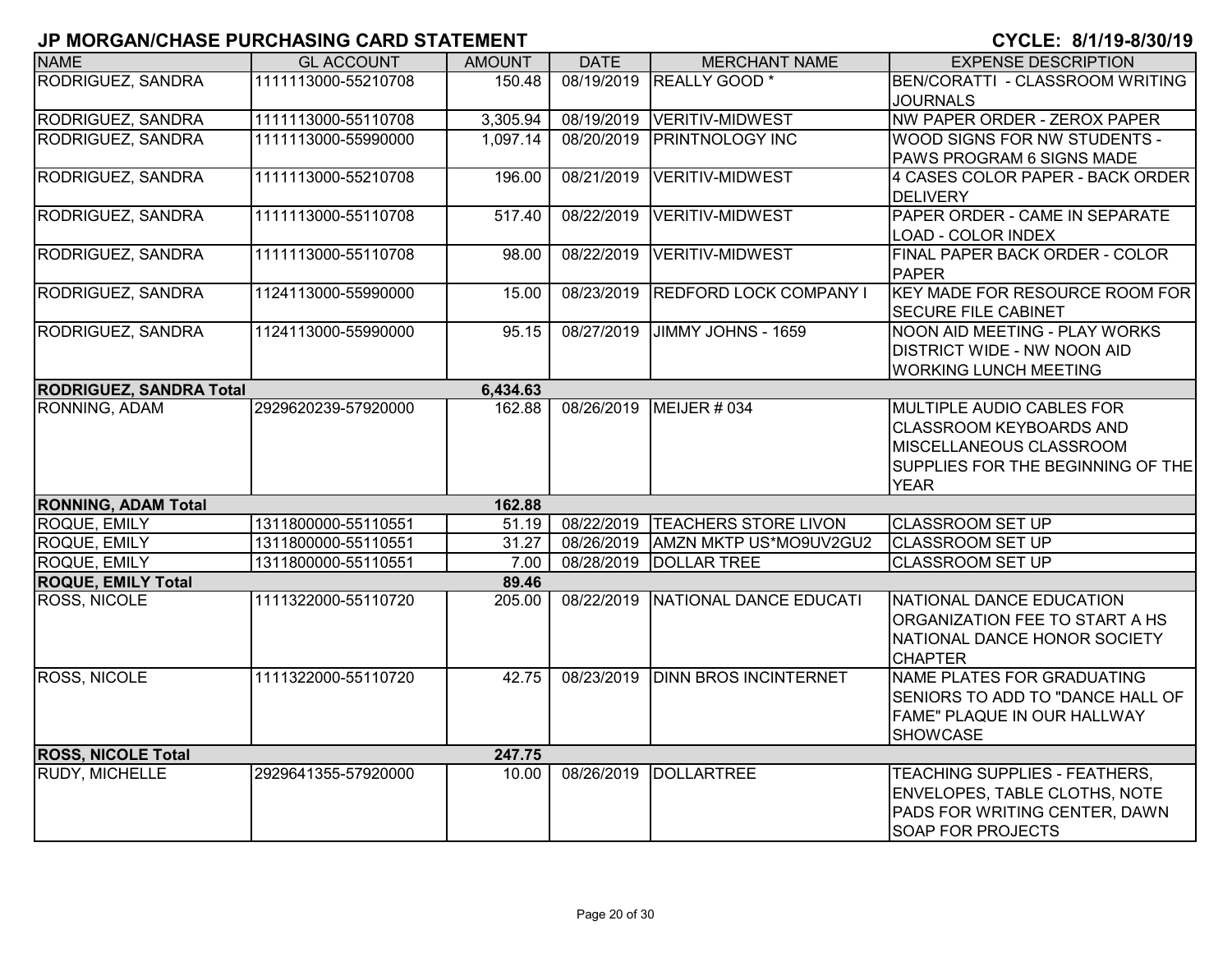| <b>NAME</b>                 | <b>GL ACCOUNT</b>   | <b>AMOUNT</b> | <b>DATE</b> | <b>MERCHANT NAME</b>                | <b>EXPENSE DESCRIPTION</b>          |
|-----------------------------|---------------------|---------------|-------------|-------------------------------------|-------------------------------------|
| RUDY, MICHELLE              | 2929641355-57920000 | 34.52         | 08/26/2019  | <b>TARGET</b><br>00002816           | TEACHINING SUPPLIES - READING       |
|                             |                     |               |             |                                     | CORNER GARLAND BANNER, FOLDERS      |
|                             |                     |               |             |                                     | FOR ORIENTATION, PLAYDOH FOR        |
|                             |                     |               |             |                                     | PRIZE BOX, AND PLAYDOH FOR          |
|                             |                     |               |             |                                     | CLASSROOM CENTERS, BULLETIN         |
|                             |                     |               |             |                                     | <b>BOARD</b>                        |
| <b>RUDY, MICHELLE</b>       | 1311800000-55110551 | 43.38         | 08/29/2019  | AMZN MKTP US*MO93I25W1              | TOYS - RACE TRACK, ART SUPPLIES -   |
|                             |                     |               |             |                                     | DAB N DOT MARKERS                   |
| <b>RUDY, MICHELLE Total</b> |                     | 87.90         |             |                                     |                                     |
| <b>RUTKOWSKI, MELANIE</b>   | 1722100000-53220611 | 300.00        | 08/01/2019  | OAKLAND SCHOOLS-RC INT              | COGNITIVE COACHING CONFERENCE       |
|                             |                     |               |             |                                     | FOR S. BOERSMA & K. ADER            |
| RUTKOWSKI, MELANIE          | 4445622000-56420000 | 436.34        | 08/05/2019  | AMZN MKTP US*MA4675AI0              | 2 WHEELCHAIRS AND HEAD RESTS        |
|                             |                     |               |             |                                     | FOR HS STUDENT EMERGENCY            |
|                             |                     |               |             |                                     | <b>TRANSPORTATION</b>               |
| <b>RUTKOWSKI, MELANIE</b>   | 1722100000-55910611 | 354.23        | 08/05/2019  | <b>THE EXECUTIVE ADVERTIS</b>       | NCSD POST IT BOOKS FOR IMPACT 19    |
| RUTKOWSKI, MELANIE          | 1722100000-55910611 | 40.00         | 08/07/2019  | STAPLS7223035802000001              | <b>SUPPLIES FOR IMPACT 19</b>       |
| RUTKOWSKI, MELANIE          | 1722100000-55910611 | 17.50         | 08/08/2019  | STAPLS7223039843000001              | SUPPLIES FOR OFFICE OF ACADEMICS    |
|                             |                     |               |             |                                     | (BATTERIES FOR KEYBOARDS/MICE)      |
|                             |                     |               |             |                                     |                                     |
| RUTKOWSKI, MELANIE          | 1128300000-55990000 | 108.98        | 08/19/2019  | STAPLS7223652963000001              | SUPPLIES FOR HR- JACKIE ABRAHAM     |
|                             |                     |               |             |                                     | USED MY STAPLES ADVANTAGE           |
|                             |                     |               |             |                                     | <b>ACCOUNT</b>                      |
| <b>RUTKOWSKI, MELANIE</b>   | 1722100000-55910611 | 77.85         |             | 08/22/2019   AMAZON MKTPL*MO0H47JI1 | SUPPLIES FOR IMPACT 19              |
| RUTKOWSKI, MELANIE          | 1711322000-55110611 | 12.99         | 08/22/2019  | AMAZON.COM*MO3N19JB1                | SUPPLIES FOR HS INTERVENTION        |
| RUTKOWSKI, MELANIE          | 1711322000-55110611 | 200.90        | 08/22/2019  | AMZN MKTP US*MA71A2WA0              | <b>SUPPLIES FOR HS INTERVENTION</b> |
|                             |                     |               |             |                                     | AMAZON IS NOT TAX EXEMPT ON         |
|                             |                     |               |             |                                     | ITEMS THAT ARE NOT SOLD BY          |
|                             |                     |               |             |                                     | AMAZON.COM                          |
| <b>RUTKOWSKI, MELANIE</b>   | 1100000000-11925000 | 15.00         | 08/22/2019  | OAKLAND SCHOOLS-RC INT              | TITLE III ADVISORY COUNCIL FOR A.   |
|                             |                     |               |             |                                     | RINGLE TO GO TO ACCOUNT             |
|                             |                     |               |             |                                     | 1622100686-53220000 AFTER 05/20/20  |
| RUTKOWSKI, MELANIE          | 1100000000-11925000 | 15.00         | 08/22/2019  | OAKLAND SCHOOLS-RC INT              | TITLE III ADVISORY COUNCIL FOR A.   |
|                             |                     |               |             |                                     | <b>RINGLE TO GO TO ACCOUNT</b>      |
|                             |                     |               |             |                                     | 1622100686-53220000 AFTER 1/22/20   |
| <b>RUTKOWSKI, MELANIE</b>   | 1100000000-11925000 | 15.00         | 08/22/2019  | OAKLAND SCHOOLS-RC INT              | TITLE III ADVISORY COUNCIL FOR A.   |
|                             |                     |               |             |                                     | RINGLE TO GO TO ACCOUNT             |
|                             |                     |               |             |                                     | 1622100686-53220000 AFTER 10/10/19  |
| <b>RUTKOWSKI, MELANIE</b>   | 1722100000-55910611 | 66.57         | 08/22/2019  | STAPLS7223813083000001              | SUPPLIES FOR IMPACT 19              |
| <b>RUTKOWSKI, MELANIE</b>   | 1711322000-55110611 | 64.95         | 08/22/2019  | <b>THERAPY SHOPPE</b>               | SUPPLIES FOR HS INTERVENTION        |
| <b>RUTKOWSKI, MELANIE</b>   | 1722100000-55910611 | 21.99         |             | 08/23/2019   AMZN MKTP US*MO33D2TL1 | <b>SUPPLIES FOR IMPACT 19</b>       |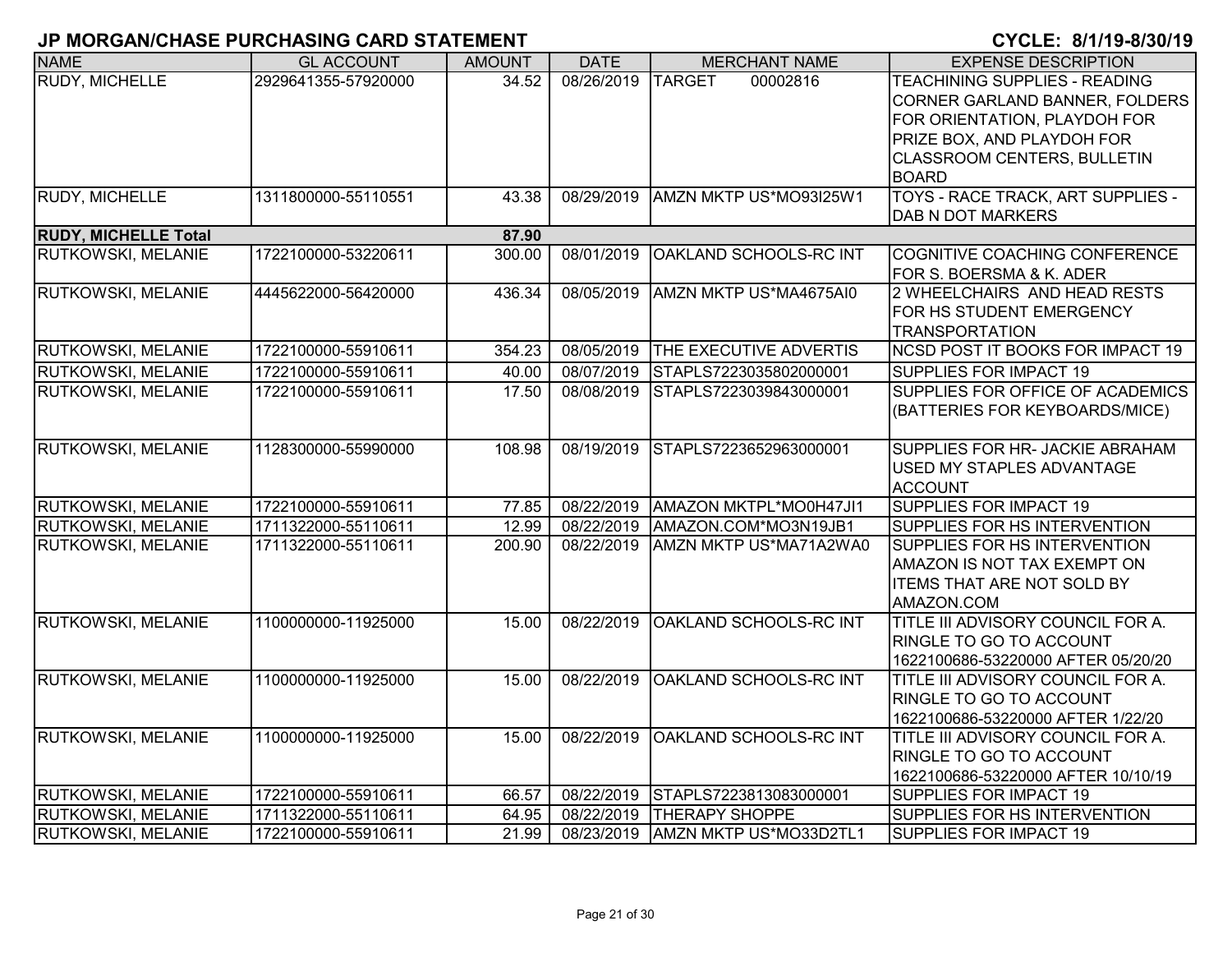| <b>NAME</b>                     | <b>GL ACCOUNT</b>   | <b>AMOUNT</b> | <b>DATE</b> | <b>MERCHANT NAME</b>                | <b>EXPENSE DESCRIPTION</b>         |
|---------------------------------|---------------------|---------------|-------------|-------------------------------------|------------------------------------|
| RUTKOWSKI, MELANIE              | 1100000000-11925000 | 235.00        | 08/23/2019  | <b>COLLEGEBOARD WORKSHOP</b>        | CONFERENCE REGISTRATION FOR        |
|                                 |                     |               |             |                                     | CHRISTOPHER GISMONDI (CATHOLIC     |
|                                 |                     |               |             |                                     | CENTRAL) TITLE II DRAW DOWN AFTER  |
|                                 |                     |               |             |                                     | 10.18.19 1637100776-53220748       |
| RUTKOWSKI, MELANIE              | 1100000000-11925000 | 235.00        | 08/23/2019  | <b>COLLEGEBOARD WORKSHOP</b>        | <b>CONFERENCE REGISTRATION FOR</b> |
|                                 |                     |               |             |                                     | MICHAEL GUSTAD (CATHOLIC           |
|                                 |                     |               |             |                                     | CENTRAL) TITLE II DRAW DOWN AFTER  |
|                                 |                     |               |             |                                     | 12.3.19 1637100776-53220748        |
| <b>RUTKOWSKI, MELANIE</b>       | 1100000000-11925000 | 235.00        | 08/23/2019  | <b>COLLEGEBOARD WORKSHOP</b>        | CONFERENCE REGISTRATION FOR        |
|                                 |                     |               |             |                                     | KEVIN GRIFFIN (CATHOLIC CENTRAL)   |
|                                 |                     |               |             |                                     | TITLE II DRAW DOWN AFTER 10.18.19  |
|                                 |                     |               |             |                                     | 1637100776-53220748                |
| <b>RUTKOWSKI, MELANIE</b>       | 1100000000-11925000 | 235.00        | 08/23/2019  | <b>COLLEGEBOARD WORKSHOP</b>        | CONFERENCE REGISTRATION FOR        |
|                                 |                     |               |             |                                     | DARIA FILES (CATHOLIC CENTRAL)     |
|                                 |                     |               |             |                                     | TITLE II DRAW DOWN AFTER 12.2.19   |
|                                 |                     |               |             |                                     | 1637100776-53220748                |
| <b>RUTKOWSKI, MELANIE</b>       | 1100000000-11925000 | 235.00        | 08/23/2019  | COLLEGEBOARD WORKSHOP               | <b>CONFERENCE REGISTRATION FOR</b> |
|                                 |                     |               |             |                                     | LEAH STORM (CATHOLIC CENTRAL)      |
|                                 |                     |               |             |                                     | TITLE II DRAW DOWN AFTER 12.3.19   |
|                                 |                     |               |             |                                     | 1637100776-53220748                |
| <b>RUTKOWSKI, MELANIE</b>       | 1100000000-11925000 | 235.00        | 08/23/2019  | COLLEGEBOARD WORKSHOP               | CONFERENCE REGISTRATION FOR        |
|                                 |                     |               |             |                                     | KEVIN GRIFFIN (CATHOLIC CENTRAL)   |
|                                 |                     |               |             |                                     | TITLE II DRAW DOWN AFTER 12.2.19   |
|                                 |                     |               |             |                                     | 1637100776-53220748                |
| <b>RUTKOWSKI, MELANIE</b>       | 1711322000-55110611 | 43.67         |             | 08/26/2019   AMZN MKTP US*MO9N09G82 | SUPPLIES FOR HS INTERVENTION       |
| <b>RUTKOWSKI, MELANIE</b>       | 1722100000-55910611 | 28.64         | 08/26/2019  | ETAHAND2MIND                        | SUPPLIES FOR IMPACT 19             |
| <b>RUTKOWSKI, MELANIE</b>       | 1722100000-55910611 | 52.65         | 08/26/2019  | <b>SSI*SCHOOL SPECIALTY</b>         | SUPPLIES FOR IMPACT 19             |
| <b>RUTKOWSKI, MELANIE</b>       | 1722100000-57410611 | 119.00        | 08/27/2019  | <b>AMAZON PRIME</b>                 | <b>AMAZON PRIME MEMBERSHIP</b>     |
|                                 |                     |               |             |                                     | PAYMENT                            |
| RUTKOWSKI, MELANIE              | 1722100000-55910611 | 25.42         |             | 08/28/2019 ETAHAND2MIND             | SUPPLIES FOR IMPACT 19             |
| <b>RUTKOWSKI, MELANIE</b>       | 1722100000-55910611 | 16.96         |             | 08/28/2019 ETAHAND2MIND             | SUPPLIES FOR IMPACT 19             |
| <b>RUTKOWSKI, MELANIE</b>       | 1722100000-55910611 | 36.86         | 08/29/2019  | AMZN MKTP US*MO2AI8TJ0              | PRESENTER CLICKER AND CASE FOR     |
|                                 |                     |               |             |                                     | A. RINGLE                          |
| <b>RUTKOWSKI, MELANIE Total</b> |                     | 3,480.50      |             |                                     |                                    |
| SAMMUT, CHRISTINA               | 1311800000-55110551 | 77.22         |             | 08/29/2019   AMZN MKTP US*MO3C098Q2 | <b>CLASSROOM TEACHING SUPPLIES</b> |
| <b>SAMMUT, CHRISTINA Total</b>  |                     | 77.22         |             |                                     |                                    |
| SATTERFIELD, EMILY              | 1311800000-55110551 | (12.99)       |             | 08/12/2019   AMAZON PRIME           | PRIME, CREDIT PENDING              |
| <b>SATTERFIELD, EMILY</b>       | 1311800000-55110551 | 30.59         |             | 08/12/2019 MICHAELS STORES 3744     | <b>CRAFT SUPPLIES</b>              |
| <b>SATTERFIELD, EMILY</b>       | 1311800000-55110551 | 12.99         |             | 08/19/2019   AMAZON PRIME           | PRIME CREDIT                       |
| <b>SATTERFIELD, EMILY</b>       | 1311800000-55110551 | 76.09         |             | 08/19/2019   AMZN MKTP US*MO0P80FA1 | <b>TOYS</b>                        |
| SATTERFIELD, EMILY              | 1311800000-55110551 | 230.64        |             | 08/19/2019   AMZN MKTP US*MO1PU9FT1 | <b>CRAFT SUPPLIES</b>              |
| SATTERFIELD, EMILY              | 1311800000-55110551 | 117.18        |             | 08/26/2019   AMZN MKTP US*MO2X77G42 | <b>TOYS</b>                        |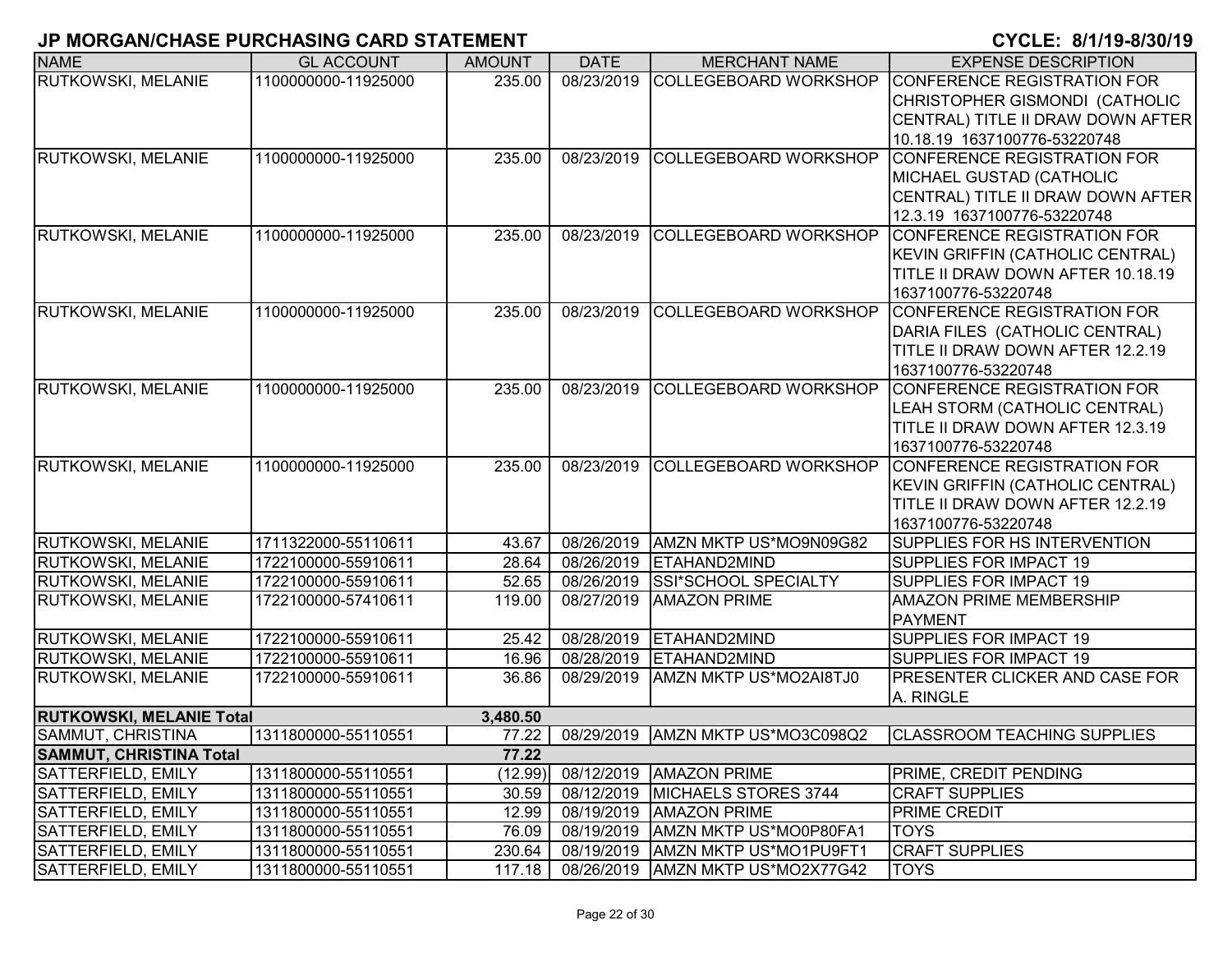| <b>NAME</b>                     | <b>GL ACCOUNT</b>   | <b>AMOUNT</b> | <b>DATE</b>      | <b>MERCHANT NAME</b>                | <b>EXPENSE DESCRIPTION</b>                           |
|---------------------------------|---------------------|---------------|------------------|-------------------------------------|------------------------------------------------------|
| SATTERFIELD, EMILY              | 1311800000-55110551 | 34.57         | 08/26/2019       | AMZN MKTP US*MO4CN4OY0              | <b>TOYS</b>                                          |
| SATTERFIELD, EMILY              | 1311800000-55110551 | 8.99          | 08/26/2019       | AMZN MKTP US*MO6GE0C40              | <b>TOYS</b>                                          |
| <b>SATTERFIELD, EMILY</b>       | 1311800000-55110551 | 63.66         |                  | 08/26/2019 OTC BRANDS, INC.         | <b>TOYS</b>                                          |
| <b>SATTERFIELD, EMILY</b>       | 1311800000-55110551 | 13.49         |                  | 08/28/2019 MICHAELS STORES 3744     | <b>SUPPLIES</b>                                      |
| <b>SATTERFIELD, EMILY Total</b> |                     | 575.21        |                  |                                     |                                                      |
| <b>SCHYPINSKI, RACHEL</b>       | 2929622186-57920000 | 153.45        |                  | 08/19/2019 COTTAGE INN PIZZA - NO   | STUDENT COUNCIL BONDING EVENT                        |
| <b>SCHYPINSKI, RACHEL</b>       | 2929622175-57920000 | 43.95         |                  | 08/20/2019   TIM HORTON'S #914221   | DONUTS FOR REGISTRATION                              |
| <b>SCHYPINSKI, RACHEL Total</b> |                     | 197.40        |                  |                                     |                                                      |
| <b>SHAFER, RACHELLE</b>         | 1124112000-55990000 | 16.31         | 08/19/2019       | AMZN MKTP US*MA63V5940              | <b>SUPPLIES FOR EMERGENCY KITS</b>                   |
| <b>SHAFER, RACHELLE</b>         | 1124112000-55990000 | 82.15         | 08/19/2019       | AMZN MKTP US*MO3QC24L1              | <b>SUPPLIES FOR EMERGENCY KITS</b>                   |
| <b>SHAFER, RACHELLE</b>         | 1111112000-55110708 | 362.50        | 08/21/2019       | VERITIV-MIDWEST                     | <b>CARDSTOCK 67 LB PAPER</b>                         |
| <b>SHAFER, RACHELLE</b>         | 1122212000-55990000 | 95.26         | 08/22/2019       | AMAZON.COM*MO59S30B2                | <b>BOOK CLUB FOR STAFF- EXTRA</b>                    |
|                                 |                     |               |                  |                                     | <b>BOOKS PURCHASE FOR NEW STAFF</b>                  |
| SHAFER, RACHELLE                | 1111112000-55110708 | 796.00        |                  | 08/22/2019 SSI*EPSCC                | <b>FIRST GRADE WORDLY WISE BOOKS</b>                 |
| <b>SHAFER, RACHELLE</b>         | 1111112000-56420000 | 316.40        | 08/22/2019       | SSI*SCHOOL SPECIALTY                | TWO NEW BULLETIN BOARDS                              |
|                                 |                     |               |                  |                                     | PURCHASED FOR THE HALLWAYS                           |
| <b>SHAFER, RACHELLE</b>         | 1111112000-55110708 | 99.50         | 08/22/2019       | STAPLS7223783571000001              | <b>CLASSROOM SUPPLIES</b>                            |
| SHAFER, RACHELLE                | 1124112000-55910000 | 26.02         | 08/22/2019       | STAPLS7223783571000001              | <b>CLASSROOM SUPPLIES</b>                            |
| <b>SHAFER, RACHELLE</b>         | 1124112000-55910000 | 84.08         | 08/26/2019       | STAPLS7223940120000001              | <b>CLASSROOM SUPPLIES</b>                            |
| SHAFER, RACHELLE                | 1111112000-55110708 | 77.41         | 08/26/2019       | STAPLS7223940120000001              | <b>CLASSROOM SUPPLIES</b>                            |
| SHAFER, RACHELLE                | 2929612275-57920000 | 136.29        | 08/28/2019       | <b>PRIMANTI BROS NOVI</b>           | <b>FOOD AT STAFF OUTING</b>                          |
| SHAFER, RACHELLE                | 1124112000-55990000 | 3.00          | 08/29/2019       | BUSCH'S #1205                       | <b>WATER FOR EMERGENCY KITS</b>                      |
| <b>SHAFER, RACHELLE</b>         | 1124112000-55990000 | 58.30         | 08/30/2019       | AMAZON.COM*MO1OH0AK0                | <b>EMERGENCY KIT SUPPLIES</b>                        |
| SHAFER, RACHELLE                | 1111112000-55110708 | 61.89         |                  | 08/30/2019   AMZN MKTP US*MO63J1AR0 | <b>CLASSROOM SUPPLIES</b>                            |
| <b>SHAFER, RACHELLE Total</b>   |                     | 2,215.11      |                  |                                     |                                                      |
| SHPAKOFF, KATHLEEN              | 1335100000-55110553 | 6.00          |                  | 08/08/2019   DOLLAR TREE            | <b>TEACHING MATERIALS</b>                            |
| SHPAKOFF, KATHLEEN              | 1335100000-55110553 | 19.19         |                  | 08/21/2019   LOWES #02570*          | <b>TEACHING SUPPLIES</b>                             |
| <b>SHPAKOFF, KATHLEEN</b>       | 1335100000-55110553 | 80.38         |                  | 08/23/2019   IKEA CANTON            | <b>TEACHING SUPPLIES</b>                             |
| <b>SHPAKOFF, KATHLEEN Total</b> |                     | 105.57        |                  |                                     |                                                      |
| SIPPLE, GEORGE                  | 1128200000-57410000 | 125.00        |                  | 08/14/2019   MI ASSOC SCH ADM       | <b>STATE SCHOOL PR YEARLY DUES</b>                   |
| SIPPLE, GEORGE                  | 1128200000-57410000 | 285.00        | 08/14/2019 NSPRA |                                     | NATIONAL SCHOOL PR ASSOCIATION<br><b>YEARLY DUES</b> |
| SIPPLE, GEORGE                  | 1128200000-55990000 | 24.76         | 08/28/2019       | PANERA BREAD #600667 P              | <b>FOOD FOR WEBSITE TRAINING</b><br><b>SESSIONS</b>  |
| SIPPLE, GEORGE                  | 1128200000-55990000 | 35.33         |                  | 08/29/2019   PANERA BREAD #600667 P | <b>FOOD FOR WEBSITE TRAINING</b><br><b>SESSIONS</b>  |
| <b>SIPPLE, GEORGE Total</b>     |                     | 470.09        |                  |                                     |                                                      |
| SOUTHWORTH, ANGELA              | 2929620275-57920000 | 33.37         | 08/22/2019       | PANERA BREAD #601936                | <b>NEW TEACHER ORIENTATION</b><br><b>BREAKFAST</b>   |
| <b>SOUTHWORTH, ANGELA Total</b> |                     | 33.37         |                  |                                     |                                                      |
| <b>SOVEL, SHEILA</b>            | 2929641355-57920000 | 46.53         | 08/06/2019       | AMAZON.COM*MA29P5PU0                | <b>TO BE REIMBURSED</b>                              |
| <b>SOVEL, SHEILA</b>            | 1311800000-55110551 | 19.61         |                  | 08/07/2019   ONCE UPON A CHLD#20886 | <b>CLASSROOM TEACHING SUPPLIES</b>                   |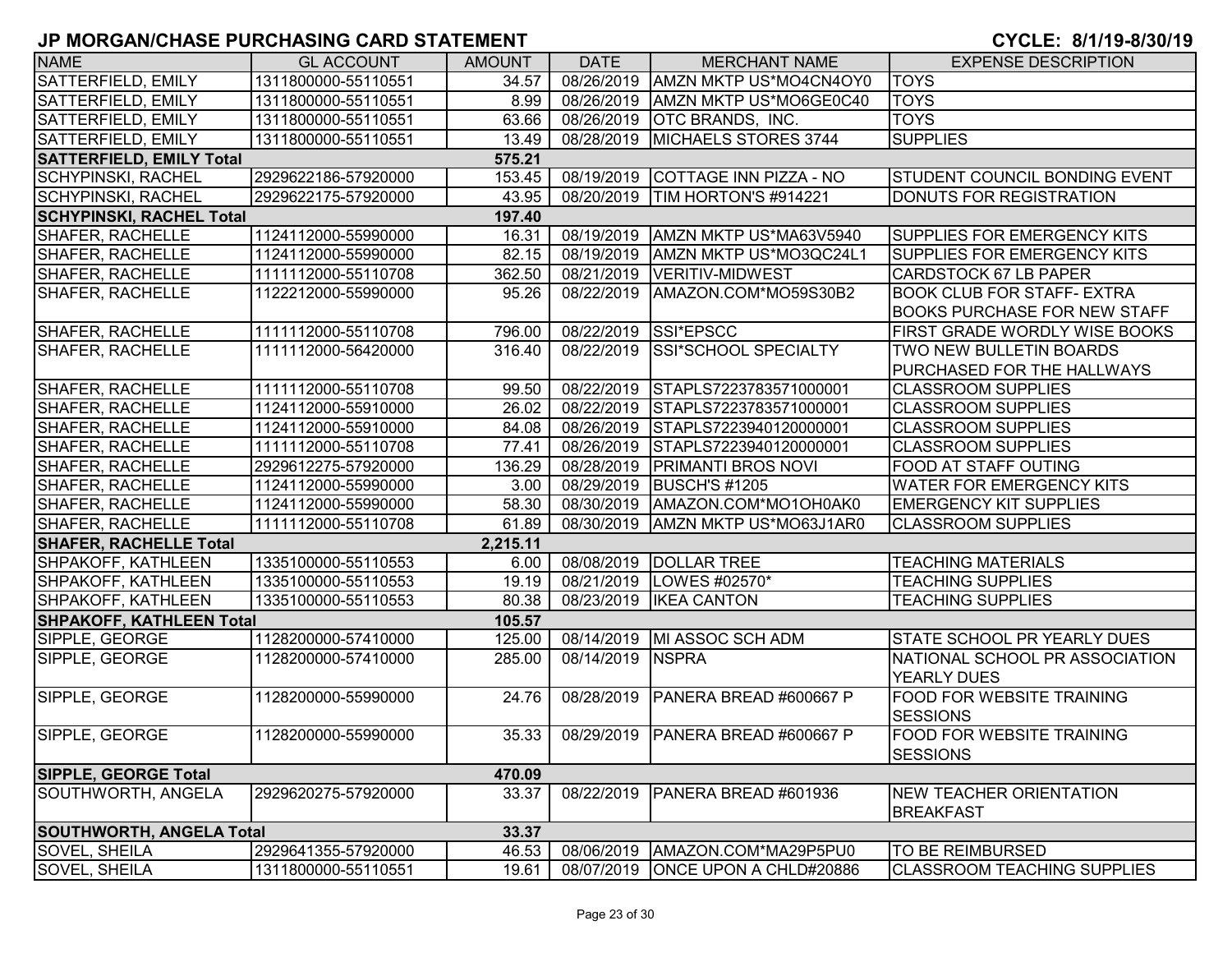| <b>NAME</b>                        | <b>GL ACCOUNT</b>   | <b>AMOUNT</b> | <b>DATE</b>        | <b>MERCHANT NAME</b>             | <b>EXPENSE DESCRIPTION</b>                                                   |
|------------------------------------|---------------------|---------------|--------------------|----------------------------------|------------------------------------------------------------------------------|
| SOVEL, SHEILA                      | 1311800000-55110551 | 23.79         | 08/08/2019         | AMAZON.COM*MA7UQ1GJ0             | <b>CLASSROOM TEACHING SUPPLIES</b>                                           |
| SOVEL, SHEILA                      | 1311800000-55110551 | 81.36         | 08/16/2019         | <b>OFFICE CENTRAL</b>            | <b>CLASSROOM TEACHING SUPPLIES</b>                                           |
| SOVEL, SHEILA                      | 1311800000-55110551 | 19.85         | 08/21/2019         | AMAZON.COM*MA76T0ID0             | <b>CLASSROOM TEACHING SUPPLIES</b>                                           |
| SOVEL, SHEILA                      | 1311800000-55110551 | 15.11         | 08/26/2019         | DOLLAR GENERAL #17533            | <b>CLASSROOM TEACHING SUPPLIES</b>                                           |
| SOVEL, SHEILA                      | 1311800000-55110551 | 8.99          | 08/26/2019         | HOBBY-LOBBY #645                 | <b>CLASSROOM TEACHING SUPPLIES</b>                                           |
| <b>SOVEL, SHEILA</b>               | 2929641355-57920000 | 22.13         | 08/27/2019         | AMAZON.COM*MO46I63G0             | <b>CLASSROOM TEACHING SUPPLIES</b>                                           |
| SOVEL, SHEILA                      | 1311800000-55110551 | 11.20         | 08/28/2019         | AMAZON.COM*MO2BW15L1             | <b>CLASSROOM TEACHING SUPPLIES</b>                                           |
| SOVEL, SHEILA                      | 1311800000-55110551 | 2.70          | 08/28/2019         |                                  | TEACHERSPAYTEACHERS.CO CLASSROOM TEACHING SUPPLIES                           |
| <b>SOVEL, SHEILA Total</b>         |                     | 251.27        |                    |                                  |                                                                              |
| <b>STRICKER, CHRISTINE</b>         | 1335100000-55990553 | 50.46         | 08/02/2019         | GFS STORE #1985                  | <b>SUMMER CAMP SUPPLIES</b>                                                  |
| <b>STRICKER, CHRISTINE</b>         | 1335100000-55110553 | 101.33        | 08/05/2019         | WM SUPERCENTER #5048             | CARE ROOM CRAFT SUPPLIES                                                     |
| <b>STRICKER, CHRISTINE</b>         | 1335100000-55110553 | 354.99        | 08/05/2019         | WWW.KOHLS.COM #0873              | TOYS FOR THE CARE ROOM                                                       |
| <b>STRICKER, CHRISTINE</b>         | 1335100000-55110553 | 20.00         | 08/06/2019         | WM SUPERCENTER #5893             | <b>CARE ROOM SUPPLIES</b>                                                    |
| <b>STRICKER, CHRISTINE</b>         | 1335100000-55110553 | 52.49         | 08/27/2019         | 00014654<br><b>TARGET</b>        | <b>CARE ROOM SUPPLIES</b>                                                    |
| <b>STRICKER, CHRISTINE Total</b>   |                     | 579.27        |                    |                                  |                                                                              |
| THEOPHELIS, ANASTASIA              | 1222600000-55990000 | 28.47         | 08/29/2019         | DUNKIN #350929 Q35               | PROFESSIONAL DEVELOPMENT -<br><b>STAFF</b>                                   |
| THEOPHELIS, ANASTASIA              | 1222600000-55990000 | 43.30         | 08/29/2019         | PANERA BREAD #600667             | PROFESSIONAL DEVELOPMENT -<br><b>STAFF</b>                                   |
| THEOPHELIS, ANASTASIA              | 1222600000-55990000 | 17.07         | 08/29/2019         | PIZZA HUT 032963                 | PROFESSIONAL DEVELOPMENT -<br><b>STAFF</b>                                   |
| <b>THEOPHELIS, ANASTASIA Total</b> |                     | 88.84         |                    |                                  |                                                                              |
| TIMMER, SANDRA                     | 1528300331-53220000 | 365.00        | 08/26/2019 MACAE   |                                  | <b>LINDA'S MACAE CONFERENCE</b><br><b>REGISTRATION</b>                       |
| TIMMER, SANDRA                     | 1331100000-57410000 | 99.00         | 08/28/2019         | <b>MACAE</b>                     | JESSICA ABDALLAH AND TOM RASOR'S<br><b>MACAE MEMBERSHIP FEES</b>             |
| <b>TIMMER, SANDRA Total</b>        |                     | 464.00        |                    |                                  |                                                                              |
| <b>TURNER, NANCY</b>               | 1126160000-53450000 | 110.00        |                    | 08/01/2019 ARC - MI MADISON HGTS | <b>MTCE SKYSITE FEE</b>                                                      |
| <b>TURNER, NANCY</b>               | 1126160000-55993000 | 310.76        | 08/01/2019 RESIDEX |                                  | <b>DISTRICT BASAGRAN T&amp;O BASF</b>                                        |
| TURNER, NANCY                      | 1126160000-53450000 | (110.00)      | 08/02/2019         | ARC- OH CLEVELAND                | MTCE SKYSITE FEE CREDIT - PAID IN<br>JUNE 2019 VIA CHECK                     |
| <b>TURNER, NANCY</b>               | 1126101000-54120000 | 92.50         | 08/02/2019 BASS    |                                  | <b>ESB RESET ASPECT SERVER</b>                                               |
| <b>TURNER, NANCY</b>               | 4126112951-54110000 | 11,100.00     | 08/02/2019         | <b>DE-CAL INC</b>                | OH HUGE EQUIPMENT & RELATED<br>CONTROLS REPLACEMENT- SINKING<br>FUND PAGE 39 |
| <b>TURNER, NANCY</b>               | 4126120951-54110000 | 2,966.00      |                    | 08/02/2019   DE-CAL INC          | <b>MS AIR HANDLER RENOVATION -</b><br><b>SINKING FUND PAGE 2</b>             |
| <b>TURNER, NANCY</b>               | 1126118000-54120000 | 717.62        | 08/02/2019         | SONITROL GREAT LAKES M           | NM5 INSTALLATION OF ANTENNA FOR<br><b>SECURITY SYSTEM</b>                    |
| <b>TURNER, NANCY</b>               | 1126161000-53840000 | 75.00         | 08/02/2019         | <b>WASTE MGMT WM EZPAY</b>       | <b>ESB WASTE MGT PICK UP 8 YARD</b><br><b>DUMPSTER</b>                       |
| <b>TURNER, NANCY</b>               | 1126160000-55710000 | 654.49        |                    | 08/05/2019 CORRIGAN OIL #2 - BRI | MTCE ETHANOL 288.40 GROSS                                                    |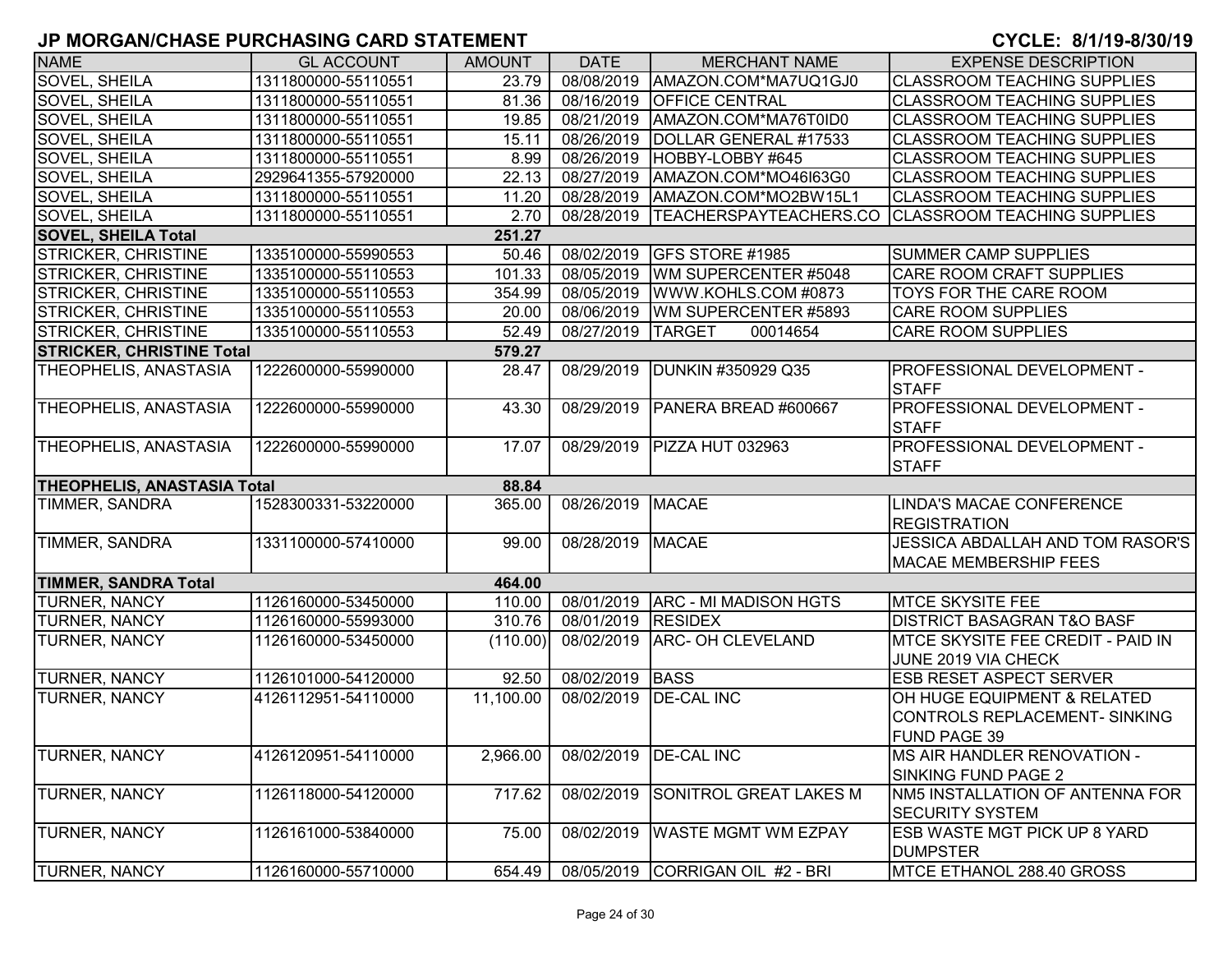| <b>NAME</b>                                 | <b>GL ACCOUNT</b>   | <b>AMOUNT</b> | <b>DATE</b>           | <b>MERCHANT NAME</b>               | <b>EXPENSE DESCRIPTION</b>                        |  |
|---------------------------------------------|---------------------|---------------|-----------------------|------------------------------------|---------------------------------------------------|--|
| <b>TURNER, NANCY</b>                        | 4126113951-54110000 | 2,942.45      | 08/07/2019            | <b>HOH WATER TECHNOLOGY</b>        | NW REMOVED OLD CONTROLLER AND                     |  |
|                                             |                     |               |                       |                                    | REPLACED WITH NEW. SINKING FUND                   |  |
|                                             |                     |               |                       |                                    | <b>PG 39</b>                                      |  |
| TURNER, NANCY                               | 1126115000-54120000 | 2,386.00      | 08/12/2019            | <b>AVI SYSTEMS INC</b>             | <b>DEERFIELD SCREEN REPLACEMENT</b>               |  |
| <b>TURNER, NANCY</b>                        | 1126122000-55990000 | 164.56        | 08/13/2019            | <b>LEONARDS SYSRUPS</b>            | HS POOL CO2                                       |  |
| <b>TURNER, NANCY</b>                        | 1126160000-55710000 | 508.05        | 08/15/2019            | CORRIGAN OIL #2 - BRI              | MTCE ETHANOL 236.80 GROSS                         |  |
| TURNER, NANCY                               | 4126120951-54110000 | 3,909.82      | 08/15/2019            | <b>DAIKIN APPLIED AMERICA</b>      | MS CHILLER - INSTALLED LIQUID                     |  |
|                                             |                     |               |                       |                                    | FILTER SINKING FUND PG 39                         |  |
| TURNER, NANCY                               | 4126111951-54110000 | 5,265.00      | 08/16/2019            | INT*IN *SERVICEPRO PLU             | VO - INSTALLED DRAIN OUTLET WITH                  |  |
|                                             |                     |               |                       |                                    | CONCRETE SIDEWALK. SINKING FUND                   |  |
|                                             |                     |               |                       |                                    | PAGE. 25                                          |  |
| <b>TURNER, NANCY</b>                        | 1126115000-54110000 | 103.00        | 08/16/2019            | <b>PREMIER PEST MANAG</b>          | <b>DF PEST MGT</b>                                |  |
| <b>TURNER, NANCY</b>                        | 1126152000-54110000 | 37.00         | 08/16/2019            | <b>PREMIER PEST MANAG</b>          | <b>ECEC PEST MGT</b>                              |  |
| <b>TURNER, NANCY</b>                        | 1126101000-54110000 | 43.00         | 08/16/2019            | <b>PREMIER PEST MANAG</b>          | <b>ESB PEST MGT</b>                               |  |
| <b>TURNER, NANCY</b>                        | 1126122000-54110000 | 33.00         | 08/16/2019            | <b>PREMIER PEST MANAG</b>          | <b>HS PEST MGT</b>                                |  |
| TURNER, NANCY                               | 1126103000-54110000 | 28.00         | 08/16/2019            | <b>PREMIER PEST MANAG</b>          | <b>ITC PEST MGT</b>                               |  |
| <b>TURNER, NANCY</b>                        | 1126120000-54110000 | 37.00         | 08/16/2019            | <b>PREMIER PEST MANAG</b>          | <b>MS PEST MGT</b>                                |  |
| <b>TURNER, NANCY</b>                        | 1126105000-54110000 | 31.00         | 08/16/2019            | <b>PREMIER PEST MANAG</b>          | <b>NATC PEST MGT</b>                              |  |
| <b>TURNER, NANCY</b>                        | 1126118000-54110000 | 28.00         | 08/16/2019            | <b>PREMIER PEST MANAG</b>          | <b>NM5 PEST MGT</b>                               |  |
| <b>TURNER, NANCY</b>                        | 1126113000-54110000 | 28.00         | 08/16/2019            | <b>PREMIER PEST MANAG</b>          | <b>NW PEST MGT</b>                                |  |
| <b>TURNER, NANCY</b>                        | 1126112000-54110000 | 28.00         | 08/16/2019            | <b>PREMIER PEST MANAG</b>          | <b>OH PEST MGT</b>                                |  |
| <b>TURNER, NANCY</b>                        | 1126114000-54110000 | 28.00         | 08/16/2019            | <b>PREMIER PEST MANAG</b>          | <b>PV PEST MGT</b>                                |  |
| <b>TURNER, NANCY</b>                        | 1126118000-54110000 | 28.00         | 08/16/2019            | <b>PREMIER PEST MANAG</b>          | NM6 PEST MGT                                      |  |
| <b>TURNER, NANCY</b>                        | 1126111000-54110000 | 35.00         | 08/16/2019            | <b>PREMIER PEST MANAG</b>          | <b>VO PEST</b>                                    |  |
| <b>TURNER, NANCY</b>                        | 1126160000-55910000 | 16.36         | 08/16/2019            | STAPLS7223547544000001             | <b>MTCE OFFICE SUPPLIES - PENS AND</b>            |  |
|                                             |                     |               |                       |                                    | <b>COLORED FILES</b>                              |  |
| <b>TURNER, NANCY</b>                        | 1126160000-55992000 | 18.19         | 08/16/2019            | STAPLS7223547544000001             | <b>MTCE BATTERIE STOCK</b>                        |  |
| <b>TURNER, NANCY</b>                        | 1126160000-55710000 | 330.10        | 08/19/2019            | CORRIGAN OIL #2 - BRI              | MTCE ETHANOL 150.70 GROSS                         |  |
| <b>TURNER, NANCY</b>                        | 4445622000-56420000 | 7,821.55      | 08/19/2019            | INT*IN *AQUATIC SOURCE             | HS POOL LIFT - BOND                               |  |
| <b>TURNER, NANCY</b>                        | 1126122000-55990000 | 58.32         | 08/19/2019            | INT*IN *AQUATIC SOURCE             | <b>HS POOL CHEMICALS</b>                          |  |
| <b>TURNER, NANCY</b>                        | 1126103000-54120000 | 205.00        | 08/19/2019            | <b>SONITROL GREAT LAKES M</b>      | ITC - MIN SERV CHRG SERVICE TICKET                |  |
|                                             |                     |               |                       |                                    | FOR MEDIA STORAGE DUCT                            |  |
| TURNER, NANCY                               | 1126122000-54110000 | 504.19        | 08/30/2019 KONE, INC. |                                    | HS WEST MAINTENANCE COVERAGE                      |  |
|                                             |                     |               |                       |                                    | <b>FOR ELEVATOR</b>                               |  |
| <b>TURNER, NANCY Total</b>                  |                     | 40,532.96     |                       |                                    |                                                   |  |
| <b>VALENTINE, CYNTHIA</b>                   | 1127170000-57910000 | 17.00         |                       | 08/08/2019   THE LODGE BAR & GRILL | <b>TRANS SUP LUNCH</b>                            |  |
| <b>VALENTINE, CYNTHIA</b>                   | 1227170000-55790000 | 60.40         | 08/27/2019            | <b>PARTY CITY 4124</b>             | FOG MACHINE FOR TRAINING                          |  |
| <b>VALENTINE, CYNTHIA</b>                   | 1127170000-57910000 | 620.55        | 08/29/2019            | OLIVE GARDEN 0021330               | LUNCH FOR WORKING MTG                             |  |
| <b>VALENTINE, CYNTHIA</b>                   | 1127170000-57910000 | 474.28        | 08/29/2019            | PANERA BREAD #608009               | LUNCH FOR WORKING MTG                             |  |
| <b>VALENTINE, CYNTHIA Total</b><br>1,172.23 |                     |               |                       |                                    |                                                   |  |
| VANEIZENGA, JAMES                           | 1111322725-55110000 | 257.63        | 08/23/2019            | <b>LUCK'S MUSIC LIBRARY</b>        | <b>MUSIC FOR FALL ORCHESTRA</b><br><b>CONCERT</b> |  |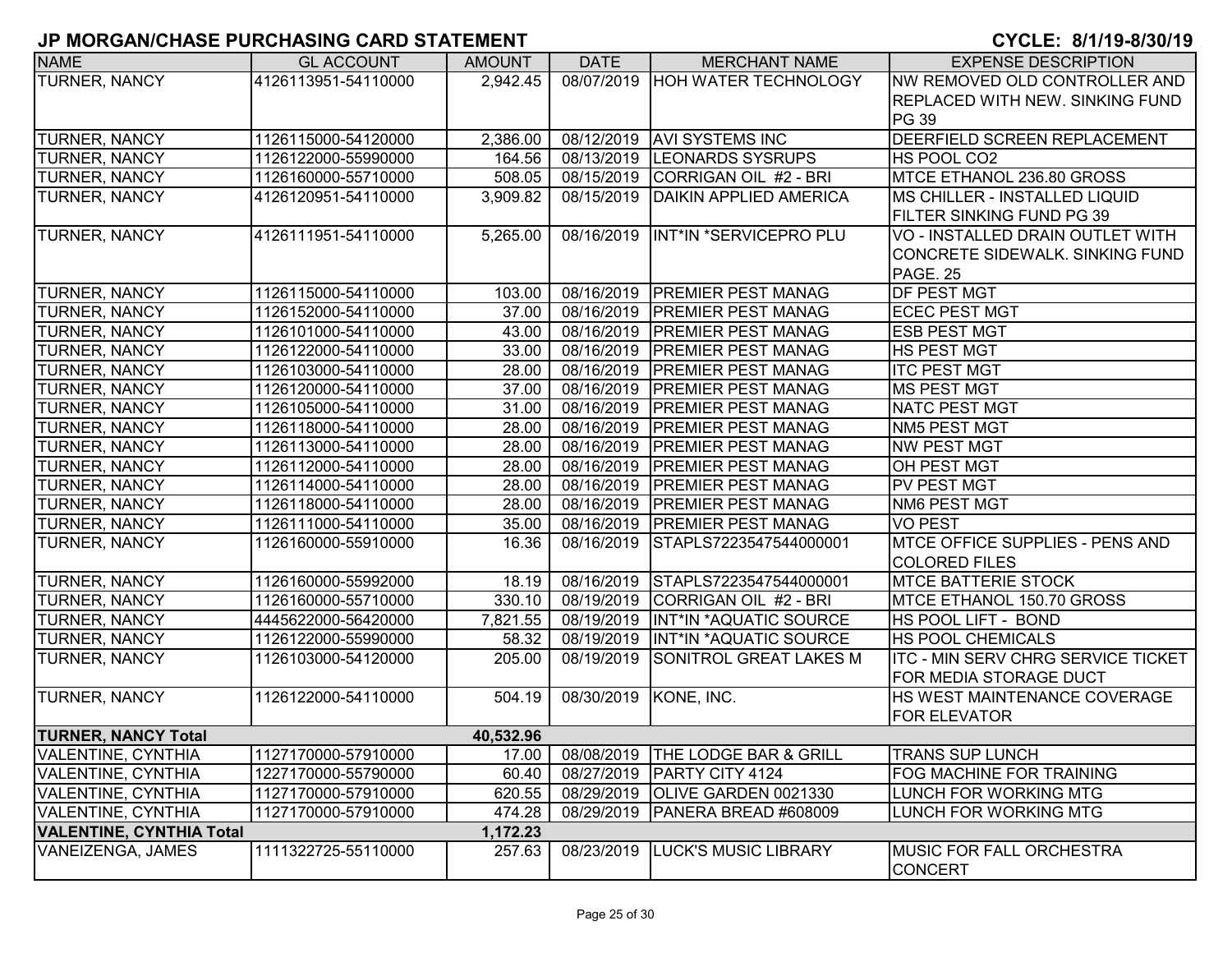| <b>NAME</b>                              | <b>GL ACCOUNT</b>   | <b>AMOUNT</b> | <b>DATE</b> | <b>MERCHANT NAME</b>     | <b>EXPENSE DESCRIPTION</b>                                        |  |
|------------------------------------------|---------------------|---------------|-------------|--------------------------|-------------------------------------------------------------------|--|
| <b>VANEIZENGA, JAMES</b>                 | 1111322000-55110723 | 234.99        |             | 08/29/2019 J.W. PEPPER   | <b>MUSIC FOR FALL BAND CONCERT</b>                                |  |
| <b>VANEIZENGA, JAMES Total</b><br>492.62 |                     |               |             |                          |                                                                   |  |
| <b>VUICHARD, TATIANA</b>                 | 2331100000-53840000 | 40.00         | 08/19/2019  | <b>SAFEWAY SHREDDING</b> | CE OFFICE PAPER SHREDDING<br><b>SERVICE</b>                       |  |
| <b>VUICHARD, TATIANA</b>                 | 1331100000-55990000 | 45.58         | 08/28/2019  | AMZN MKTP US*MO1JR5MK1   | <b>REPLACEMENT OF MISUSED ITEMS</b><br>USED BY COOKING INSTRUCTOR |  |
| <b>VUICHARD, TATIANA</b>                 | 1331100000-55990000 | 6.88          | 08/30/2019  | AMZN MKTP US*MO63G2AS0   | <b>REPLACEMENT OF MISUSED ITEMS</b><br>USED BY COOKING INSTRUCTOR |  |
| <b>VUICHARD, TATIANA Total</b>           |                     | 92.46         |             |                          |                                                                   |  |
| <b>WARECK, MICHELE</b>                   | 1111322000-55110726 | 3,912.00      | 08/12/2019  | VERITIV-MIDWEST          | COPY PAPER FOR HIGH SCHOOL COPY<br><b>MACHINES</b>                |  |
| <b>WARECK, MICHELE</b>                   | 1111322000-55110708 | 156.03        | 08/15/2019  | AMZN MKTP US*MA8741DU0   | SUBSTITUTE TEACHER PLANNING<br><b>BOOK SUPPLIES</b>               |  |
| <b>WARECK, MICHELE</b>                   | 2929622111-57920000 | 40.56         | 08/15/2019  | AMZN MKTP US*MO0Q51F72   | <b>BOOK DEPOSITORY SHELVING</b><br><b>SUPPLIES</b>                |  |
| <b>WARECK, MICHELE</b>                   | 1111322000-55110702 | 122.88        | 08/15/2019  | STAPLS7223471260000001   | <b>ART CLASSROOM SUPPLIES</b>                                     |  |
| <b>WARECK, MICHELE</b>                   | 1111322000-55110716 | 240.47        | 08/15/2019  | STAPLS7223472164000001   | DRAFTING CLASSROOM SUPPLIES                                       |  |
| <b>WARECK, MICHELE</b>                   | 1111322704-55110000 | 180.15        | 08/15/2019  | STAPLS7223474549000001   | <b>BUSINESS CLASSROOM SUPPLIES</b>                                |  |
| <b>WARECK, MICHELE</b>                   | 1111322704-55110000 | 0.80          | 08/15/2019  | STAPLS7223474549000002   | <b>BUSINESS/MARKETING CLASSROOM</b><br><b>SUPPLIES</b>            |  |
| <b>WARECK, MICHELE</b>                   | 1111322704-55110000 | 143.47        | 08/15/2019  | STAPLS7223475243000001   | <b>BUSINESS/MARKETING CLASSROOM</b><br><b>SUPPLIES</b>            |  |
| <b>WARECK, MICHELE</b>                   | 1111322000-55110720 | 61.61         | 08/15/2019  | STAPLS7223476350000001   | DANCE CLASSROOM SUPPLIES                                          |  |
| <b>WARECK, MICHELE</b>                   | 1111322000-55110708 | 63.98         | 08/16/2019  | AMZN MKTP US*MA6AO3SI0   | <b>SUBSTITUTE TEACHER BINDER</b><br><b>SUPPLIES</b>               |  |
| <b>WARECK, MICHELE</b>                   | 1111322000-55110702 | 10.39         | 08/16/2019  | STAPLS7223471260000002   | ART CLASSROOM SUPPLIES                                            |  |
| <b>WARECK, MICHELE</b>                   | 1111322000-55110702 | 0.63          | 08/16/2019  | STAPLS7223471260000003   | ART CLASSROOM SUPPLIES                                            |  |
| <b>WARECK, MICHELE</b>                   | 1124122000-55910000 | 316.54        | 08/16/2019  | STAPLS7223526284000001   | <b>OFFICE SUPPLIES</b>                                            |  |
| <b>WARECK, MICHELE</b>                   | 1111322000-55110719 | 754.55        | 08/16/2019  | STAPLS7223533344000001   | <b>MATH CLASSROOM SUPPLIES</b>                                    |  |
| <b>WARECK, MICHELE</b>                   | 1111322000-55110718 | 198.48        | 08/16/2019  | STAPLS7223538689000001   | <b>LIFE MANAGEMENT SKILLS</b><br><b>CLASSROOM SUPPLIES</b>        |  |
| <b>WARECK, MICHELE</b>                   | 1111322000-55110713 | 168.27        | 08/16/2019  | STAPLS7223541361000001   | <b>HEALTH CLASSROOM SUPPLIES</b>                                  |  |
| <b>WARECK, MICHELE</b>                   | 1111322724-55110000 | 62.71         | 08/16/2019  | STAPLS7223541700000001   | CHOIR CLASSROOM SUPPLIES                                          |  |
| <b>WARECK, MICHELE</b>                   | 1111322730-55110000 | 530.19        | 08/19/2019  | AMAZON.COM*MA41Z3750     | <b>SCIENCE CLASSROOM SUPPLIES</b>                                 |  |
| <b>WARECK, MICHELE</b>                   | 1124122000-55990000 | 12.03         | 08/19/2019  | STAPLS7223526284000002   | NAMES BADGES FOR SUBSTITUTE<br><b>BINDERS</b>                     |  |
| <b>WARECK, MICHELE</b>                   | 1111322000-55110731 | 444.33        | 08/19/2019  | STAPLS7223653376000001   | <b>SOCIAL STUDIES CLASSROOM</b><br><b>SUPPLIES</b>                |  |
| <b>WARECK, MICHELE</b>                   | 1111322000-55110731 | 2.76          | 08/19/2019  | STAPLS7223653376000003   | SOCIAL STUDIES CLASSROOM<br><b>SUPPLIES</b>                       |  |
| <b>WARECK, MICHELE</b>                   | 1111322000-55110731 | 68.83         | 08/19/2019  | STAPLS7223654513000001   | <b>SOCIAL STUDIES CLASSROOM</b><br>SUPPLIES (ALAINA BROWN)        |  |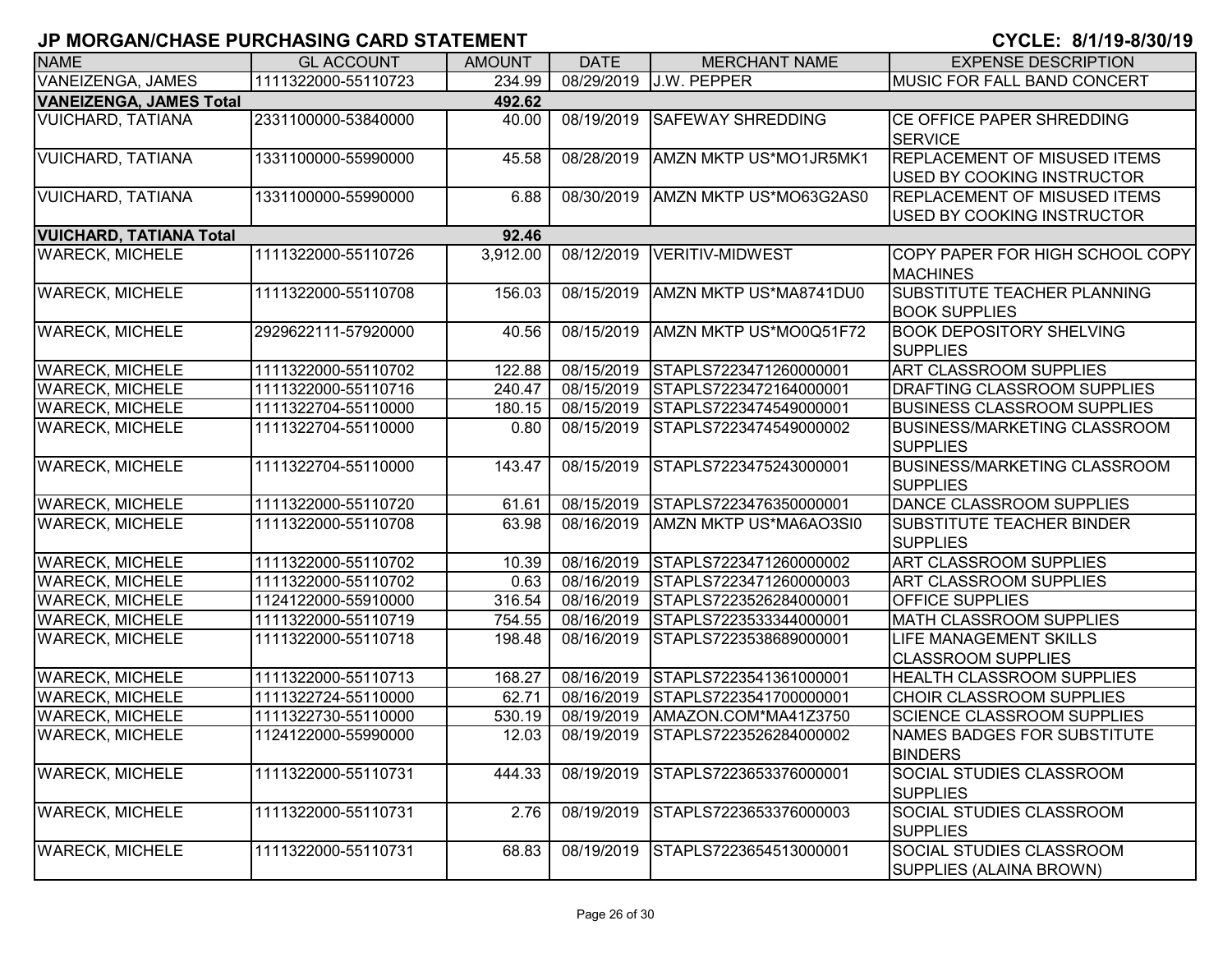| <b>NAME</b>            | <b>GL ACCOUNT</b>   | <b>AMOUNT</b> | <b>DATE</b> | <b>MERCHANT NAME</b>       | <b>EXPENSE DESCRIPTION</b>                         |
|------------------------|---------------------|---------------|-------------|----------------------------|----------------------------------------------------|
| <b>WARECK, MICHELE</b> | 1111322730-55110000 | 875.18        | 08/19/2019  | STAPLS7223660075000001     | <b>SCIENCE CLASSROOM SUPPLIES</b>                  |
| <b>WARECK, MICHELE</b> | 1111322730-55110000 | 5.62          | 08/19/2019  | STAPLS7223660075000002     | <b>SCIENCE CLASSROOM SUPPLIES</b>                  |
| <b>WARECK, MICHELE</b> | 1111322730-55110000 | 1.92          | 08/19/2019  | STAPLS7223660075000003     | <b>SCIENCE CLASSROOM SUPPLIES</b>                  |
| <b>WARECK, MICHELE</b> | 1111322735-55110000 | 160.44        | 08/21/2019  | SAMS CLUB #6657            | WATER FOR FRESHMEN STUDENTS                        |
|                        |                     |               |             |                            | FOR FRESHMEN REGISTRATION                          |
| <b>WARECK, MICHELE</b> | 1111322000-55110731 | 0.64          | 08/21/2019  | STAPLS7223653376000002     | SOCIAL STUDIES CLASSROOM                           |
|                        |                     |               |             |                            | <b>SUPPLIES</b>                                    |
| <b>WARECK, MICHELE</b> | 1111322732-55110000 | 318.57        | 08/21/2019  | STAPLS7223716816000001     | SPECIAL NEEDS/SPECIAL SERVICES                     |
|                        |                     |               |             |                            | <b>CLASSROOM SUPPLIES</b>                          |
| <b>WARECK, MICHELE</b> | 1111322703-55110000 | 16.00         | 08/21/2019  | STAPLS7223717622000002     | <b>ADVANCED PLACEMENT TESTING</b>                  |
|                        |                     |               |             |                            | <b>SUPPLIES</b>                                    |
| <b>WARECK, MICHELE</b> | 1111322737-55110000 | 23.80         | 08/21/2019  | WM SUPERCENTER #2700       | <b>WATER FOR LINK CREW</b>                         |
|                        |                     |               |             |                            | <b>PRESENTATION FOR FRESHMEN</b>                   |
|                        |                     |               |             |                            | <b>REGISTRATION</b>                                |
| <b>WARECK, MICHELE</b> | 2929622175-57920000 | 129.22        | 08/22/2019  | SAMS CLUB #6657            | <b>SNACKS FOR FRESHMEN</b>                         |
|                        |                     |               |             |                            | <b>REGISTRATION ORIENTATION</b>                    |
| <b>WARECK, MICHELE</b> | 1111322000-55110709 | 110.78        | 08/22/2019  | <b>STAPLES</b><br>00115659 | DEBATE COMPETITION SUPPLIES                        |
| <b>WARECK, MICHELE</b> | 1111322732-55110000 | 15.00         | 08/22/2019  | STAPLS7223716816000002     | SPECIAL NEEDS/SPECIAL SERVICES                     |
|                        |                     |               |             |                            | <b>CLASSROOM SUPPLIES</b>                          |
| <b>WARECK, MICHELE</b> | 1111322703-55110000 | 94.86         | 08/22/2019  | STAPLS7223717622000001     | ADVANCED PLACEMENT TESTING                         |
|                        |                     |               |             |                            | <b>SUPPLIES</b>                                    |
| <b>WARECK, MICHELE</b> | 1111322703-55110000 | 5.00          | 08/22/2019  | STAPLS7223717622000003     | ADVANCED PLACEMENT TESTING                         |
|                        |                     |               |             |                            | <b>SUPPLIES</b>                                    |
| <b>WARECK, MICHELE</b> | 1111322000-55110710 | 1,494.22      | 08/22/2019  | STAPLS7223719901000001     | <b>ENGLISH CLASSROOM SUPPLIES</b>                  |
| <b>WARECK, MICHELE</b> | 1111322000-55110710 | 31.17         | 08/22/2019  | STAPLS7223719901000002     | <b>ENGLISH CLASSROOM SUPPLIES</b>                  |
| <b>WARECK, MICHELE</b> | 1111322000-55110710 | 20.60         | 08/22/2019  | STAPLS7223719901000004     | <b>ENGLISH CLASSROOM SUPPLIES</b>                  |
| <b>WARECK, MICHELE</b> | 1111322000-55110710 | 92.20         | 08/22/2019  | STAPLS7223719901000007     | <b>ENGLISH CLASSROOM SUPPLIES</b>                  |
| <b>WARECK, MICHELE</b> | 1111322000-55110707 | 79.60         | 08/23/2019  | AMAZON.COM*MO2J301M2       | <b>BATTERIES FOR CLASSROOM</b>                     |
|                        |                     |               |             |                            | <b>KEYBOARDS AND MICE</b>                          |
| <b>WARECK, MICHELE</b> | 1111322000-55110707 | 86.50         | 08/23/2019  | AMZN MKTP US*MO01V71A2     | <b>BATTERIES FOR CLASSROOM</b>                     |
|                        |                     |               |             |                            | <b>KEYBOARDS AND MICE</b>                          |
| <b>WARECK, MICHELE</b> | 1111322704-55110000 | 36.22         | 08/23/2019  | AMZN MKTP US*MO1QZ4J91     | MARKETING/BUSINESS CLASSROOM                       |
| <b>WARECK, MICHELE</b> | 1111322000-55110799 | 44.99         | 08/23/2019  | STAPLS7223526284000003     | <b>MARKERS</b><br><b>SUBSTITUTE TEACHER OFFICE</b> |
|                        |                     |               |             |                            |                                                    |
| <b>WARECK, MICHELE</b> | 1111322732-55110000 | 485.30        | 08/23/2019  | STAPLS7223844434000001     | <b>SUPPLIES</b><br>SPECIAL SERVICES CLASSROOM      |
|                        |                     |               |             |                            | <b>SUPPLIES</b>                                    |
| <b>WARECK, MICHELE</b> | 1111322732-55110000 | 3.01          | 08/23/2019  | STAPLS7223844434000004     | SPECIAL SERVICES CLASSROOM                         |
|                        |                     |               |             |                            | <b>SUPPLIES</b>                                    |
| <b>WARECK, MICHELE</b> | 1111322000-55110709 | 39.89         | 08/23/2019  | STAPLS7223844642000001     | DRAMA-DEBATE CLASSROOM                             |
|                        |                     |               |             |                            | <b>SUPPLIES</b>                                    |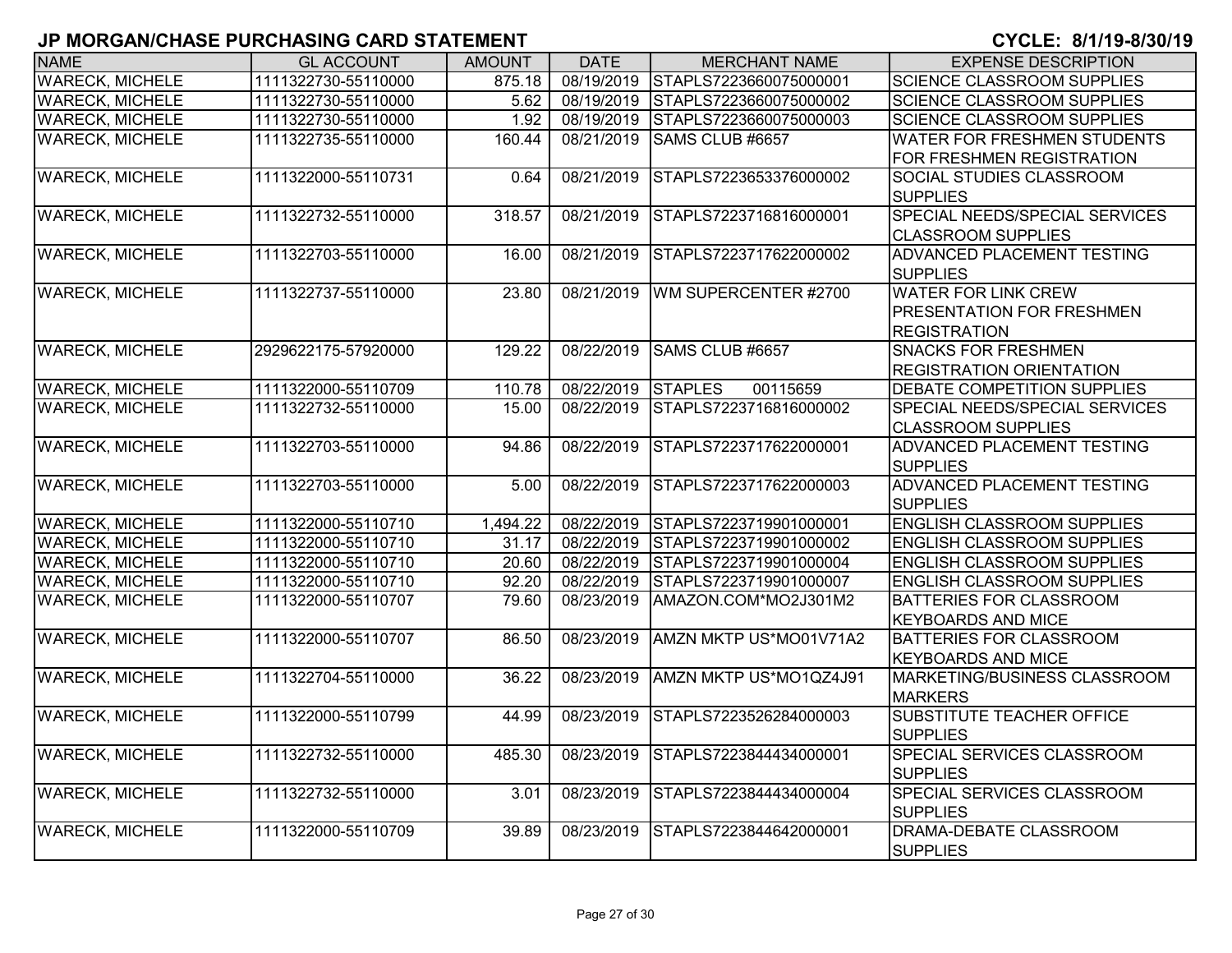| <b>NAME</b>                   | <b>GL ACCOUNT</b>    | <b>AMOUNT</b> | <b>DATE</b> | <b>MERCHANT NAME</b>                | <b>EXPENSE DESCRIPTION</b>           |
|-------------------------------|----------------------|---------------|-------------|-------------------------------------|--------------------------------------|
| <b>WARECK, MICHELE</b>        | 1111322000-55110709  | 9.03          | 08/23/2019  | STAPLS7223844642000002              | DEBATE-DRAMA CLASSROOM               |
|                               |                      |               |             |                                     | <b>SUPPLIES</b>                      |
| <b>WARECK, MICHELE</b>        | 1111322712-55110000  | 723.01        | 08/23/2019  | STAPLS7223846077000001              | <b>WORLD LANGUAGE CLASSROOM</b>      |
|                               |                      |               |             |                                     | <b>SUPPLIES</b>                      |
| <b>WARECK, MICHELE</b>        | 1111322732-55110000  | 2.06          | 08/26/2019  | STAPLS7223844434000003              | <b>SPECIAL SERVICES CLASSROOM</b>    |
|                               |                      |               |             |                                     | <b>SUPPLIES</b>                      |
| <b>WARECK, MICHELE</b>        | 1111322000-55110707  | 32.56         | 08/26/2019  | WAL-MART #2618                      | <b>BATTERIES FOR COMPUTER</b>        |
|                               |                      |               |             |                                     | KEYBOARDS                            |
| <b>WARECK, MICHELE</b>        | 1124122000-55910000  | 37.36         | 08/26/2019  | WM SUPERCENTER #2700                | <b>BEGINNING OF THE YEAR OFFICE</b>  |
|                               |                      |               |             |                                     | <b>SUPPLIES</b>                      |
| <b>WARECK, MICHELE</b>        | 2929622275-57920000  | 845.52        | 08/27/2019  | SQUARE *SQ *COOL JACKS              | <b>WELCOME BACK STAFF ICE CREAM</b>  |
|                               |                      |               |             |                                     | <b>TREAT</b>                         |
| <b>WARECK, MICHELE</b>        | 1100000000-11920000  | 7,905.50      | 08/28/2019  | <b>HOWELL CONFERENCE AND</b>        | <b>ORCHESTRA CAMP (JE'D TO</b>       |
|                               |                      |               |             |                                     | 6100022000-24316533)                 |
| <b>WARECK, MICHELE</b>        | 1112722999-534500000 | 2,280.00      | 08/28/2019  | <b>TCD*CENGAGE LEARNING</b>         | <b>BUSINESS - MARKETING COMPUTER</b> |
|                               |                      |               |             |                                     | <b>PROGRAMS</b>                      |
| <b>WARECK, MICHELE</b>        | 2929622186-57920000  | 299.43        | 08/28/2019  | <b>TCT*ANDERSON'S</b>               | HOMECOMING CROWNS, SASHES AND        |
|                               |                      |               |             |                                     | <b>TIARA'S</b>                       |
| <b>WARECK, MICHELE</b>        | 1112722999-534500000 | 268.40        | 08/29/2019  | <b>TCD*CENGAGE LEARNING</b>         | <b>BUSINESS - MARKETING COMPUTER</b> |
|                               |                      |               |             |                                     | PROGRAMS                             |
| <b>WARECK, MICHELE Total</b>  |                      | 24,065.26     |             |                                     |                                      |
| <b>WATSON, MICHAELA</b>       | 1311800000-55110551  | 320.04        | 08/29/2019  | AMZN MKTP US*MO4F65TT0              | <b>CLASSROOM TOYS</b>                |
| <b>WATSON, MICHAELA Total</b> |                      | 320.04        |             |                                     |                                      |
| <b>WESNER, KIMBERLY</b>       | 1122220000-55990000  | 45.78         | 08/15/2019  | <b>STAPLES</b><br>00115659          | <b>SUPPLIES FOR MEDIA CENTER</b>     |
| <b>WESNER, KIMBERLY</b>       | 2929620262-57920000  | 85.30         | 08/19/2019  | THE HOME DEPOT 2737                 | PAINT SUPPLIES FOR COLLABORATION     |
|                               |                      |               |             |                                     | <b>ROOM</b>                          |
| <b>WESNER, KIMBERLY</b>       | 1122220000-55310000  | 32.06         |             | 08/27/2019   FOLLETT SCHOOL SOLUTIO | <b>BOOKS FOR MEDIA CENTER</b>        |
| <b>WESNER, KIMBERLY Total</b> |                      | 163.14        |             |                                     |                                      |
| <b>WILLIAMS, LAKEISA</b>      | 1111111000-55110708  | 18.79         | 08/12/2019  | STAPLS7219161752000001              | <b>SCHOOL SUPPLIES</b>               |
| <b>WILLIAMS, LAKEISA</b>      | 1111111000-55110708  | 93.15         | 08/12/2019  | STAPLS7219279076000001              | <b>SCHOOL SUPPLIES</b>               |
| <b>WILLIAMS, LAKEISA</b>      | 1111111000-55110708  | 99.92         | 08/12/2019  | STAPLS7219348703000001              | <b>SCHOOL SUPPLIES</b>               |
| <b>WILLIAMS, LAKEISA</b>      | 1111111000-55110708  | 41.60         | 08/12/2019  | STAPLS7219372729000001              | <b>SCHOOL SUPPLIES</b>               |
| <b>WILLIAMS, LAKEISA</b>      | 1111111000-55110708  | 140.74        | 08/12/2019  | STAPLS7219405401000001              | <b>SCHOOL SUPPLIES</b>               |
| <b>WILLIAMS, LAKEISA</b>      | 1111111000-55110708  | 137.05        | 08/12/2019  | STAPLS7219438594000001              | <b>SCHOOL SUPPLIES</b>               |
| WILLIAMS, LAKEISA             | 1111111000-55110708  | 102.45        | 08/12/2019  | STAPLS7219502092000003              | <b>SCHOOL SUPPLIES</b>               |
| <b>WILLIAMS, LAKEISA</b>      | 1111111000-55110708  | 98.47         |             | 08/12/2019 STAPLS7219567599000001   | <b>SCHOOL SUPPLIES</b>               |
| <b>WILLIAMS, LAKEISA</b>      | 1111111000-55110708  | 73.92         | 08/12/2019  | STAPLS7219574318000001              | <b>SCHOOL SUPPLIES</b>               |
| <b>WILLIAMS, LAKEISA</b>      | 1111111000-55110708  | 150.03        | 08/12/2019  | STAPLS7219581563000001              | <b>SCHOOL SUPPLIES</b>               |
| <b>WILLIAMS, LAKEISA</b>      | 1111111000-55110708  | 148.85        | 08/12/2019  | STAPLS7219584362000001              | <b>SCHOOL SUPPLIES</b>               |
| <b>WILLIAMS, LAKEISA</b>      | 1111111000-55110708  | 57.90         | 08/12/2019  | STAPLS7219662491000001              | <b>SCHOOL SUPPLIES</b>               |
| <b>WILLIAMS, LAKEISA</b>      | 1111111000-55110708  | 102.19        |             | 08/12/2019 STAPLS7219687740000001   | <b>SCHOOL SUPPLIES</b>               |
| <b>WILLIAMS, LAKEISA</b>      | 1111111000-55110708  | 35.89         |             | 08/12/2019 STAPLS7219687740000002   | SCHOOL SUPPLIES                      |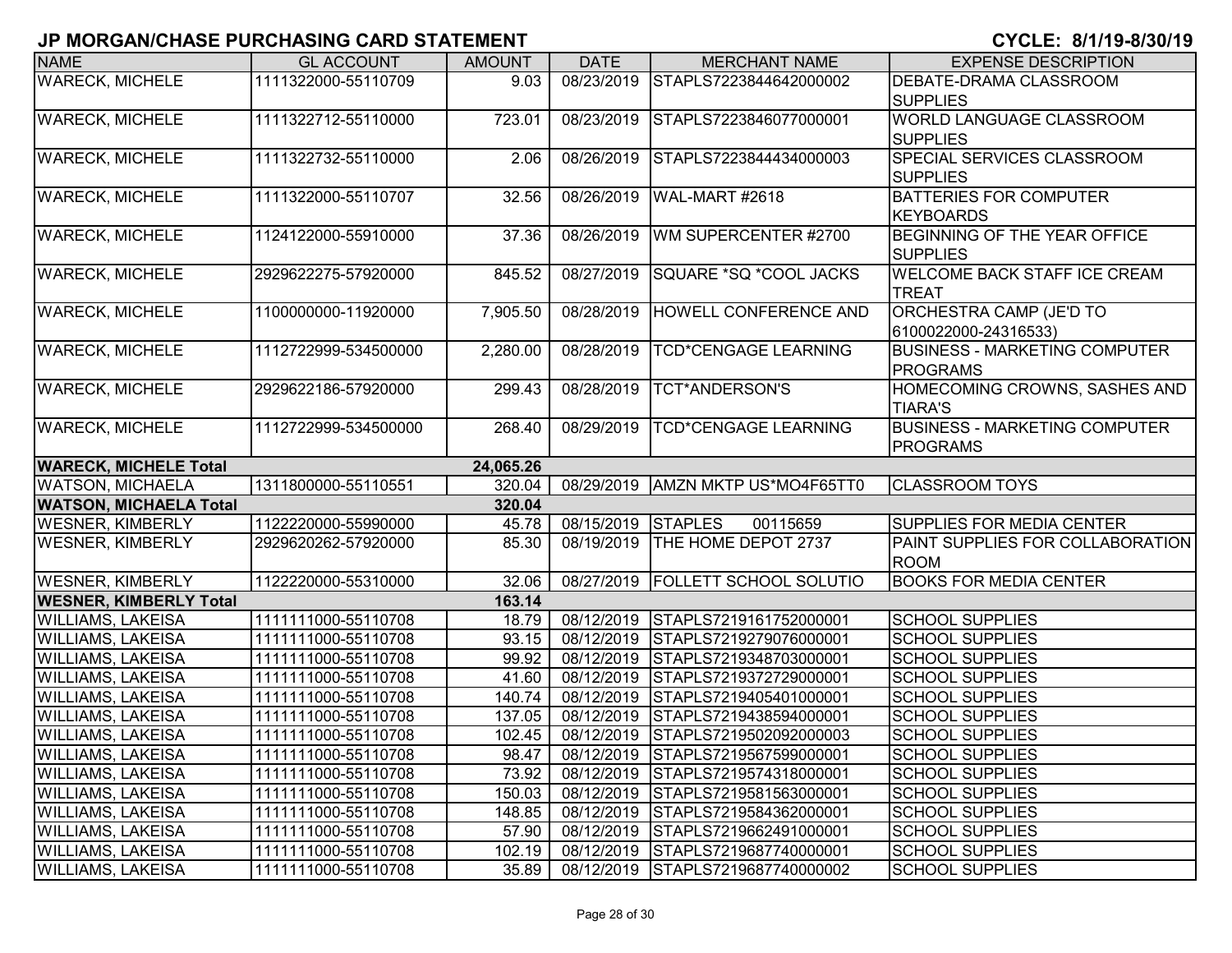| <b>NAME</b>                    | <b>GL ACCOUNT</b>   | <b>AMOUNT</b> | DATE       | <b>MERCHANT NAME</b>                | <b>EXPENSE DESCRIPTION</b> |
|--------------------------------|---------------------|---------------|------------|-------------------------------------|----------------------------|
| <b>WILLIAMS, LAKEISA</b>       | 1111111000-55110708 | 149.99        |            | 08/12/2019 STAPLS7219694106000001   | <b>SCHOOL SUPPLIES</b>     |
| <b>WILLIAMS, LAKEISA</b>       | 1111111000-55110708 | 21.18         |            | 08/12/2019 STAPLS7219730249000001   | <b>SCHOOL SUPPLIES</b>     |
| <b>WILLIAMS, LAKEISA</b>       | 1111111000-55110708 | 81.80         |            | 08/12/2019 STAPLS7220029864000001   | <b>SCHOOL SUPPLIES</b>     |
| <b>WILLIAMS, LAKEISA</b>       | 1111111000-55110708 | 44.18         |            | 08/12/2019 STAPLS7220029864000002   | <b>SCHOOL SUPPLIES</b>     |
| <b>WILLIAMS, LAKEISA</b>       | 1111111000-55110708 | 121.82        |            | 08/12/2019 STAPLS7220707859000001   | <b>SCHOOL SUPPLIES</b>     |
| <b>WILLIAMS, LAKEISA</b>       | 1111111000-55110708 | 150.68        |            | 08/13/2019 SSI*SCHOOL SPECIALTY     | <b>SCHOOL SUPPLIES</b>     |
| <b>WILLIAMS, LAKEISA</b>       | 1111111000-55110708 | 150.16        |            | 08/13/2019 SSI*SCHOOL SPECIALTY     | SCHOOL SUPPLIES            |
| <b>WILLIAMS, LAKEISA</b>       | 1111111000-55110708 | 715.25        |            | 08/13/2019 SSI*SCHOOL SPECIALTY     | <b>SCHOOL SUPPLIES</b>     |
| <b>WILLIAMS, LAKEISA</b>       | 1111111000-55110708 | 193.00        |            | 08/13/2019 SSI*SCHOOL SPECIALTY     | SCHOOL SUPPLIES            |
| <b>WILLIAMS, LAKEISA</b>       | 1111111000-55110708 | 61.51         |            | 08/14/2019 STAPLS7223389523000001   | <b>SCHOOL SUPPLIES</b>     |
| <b>WILLIAMS, LAKEISA</b>       | 1111111000-55110708 | 16.19         |            | 08/15/2019 STAPLS7219502092000001   | <b>SCHOOL SUPPLIES</b>     |
| <b>WILLIAMS, LAKEISA</b>       | 1111111000-55110708 | 128.83        |            | 08/16/2019 SSI*SCHOOL SPECIALTY     | <b>SCHOOL SUPPLIES</b>     |
| <b>WILLIAMS, LAKEISA</b>       | 1111111000-55110708 | 148.40        |            | 08/16/2019 SSI*SCHOOL SPECIALTY     | <b>SCHOOL SUPPLIES</b>     |
| <b>WILLIAMS, LAKEISA</b>       | 1111111000-55110708 | 14.39         |            | 08/16/2019 STAPLS7219502092000006   | <b>SCHOOL SUPPLIES</b>     |
| <b>WILLIAMS, LAKEISA</b>       | 1111111000-55110708 | 13.16         | 08/19/2019 | <b>SSI*SCHOOL SPECIALTY</b>         | <b>SCHOOL SUPPLIES</b>     |
| <b>WILLIAMS, LAKEISA</b>       | 1111111000-55110708 | 148.88        | 08/19/2019 | <b>SSI*SCHOOL SPECIALTY</b>         | <b>SCHOOL SUPPLIES</b>     |
| <b>WILLIAMS, LAKEISA</b>       | 1111111000-55110708 | 151.54        |            | 08/19/2019 SSI*SCHOOL SPECIALTY     | <b>SCHOOL SUPPLIES</b>     |
| <b>WILLIAMS, LAKEISA</b>       | 1111111000-55110708 | 74.89         |            | 08/19/2019 SSI*SCHOOL SPECIALTY     | <b>SCHOOL SUPPLIES</b>     |
| <b>WILLIAMS, LAKEISA</b>       | 1111111000-55110708 | 147.57        | 08/19/2019 | SSI*SCHOOL SPECIALTY                | <b>SCHOOL SUPPLIES</b>     |
| <b>WILLIAMS, LAKEISA</b>       | 1111111000-55110708 | 150.37        |            | 08/19/2019 SSI*SCHOOL SPECIALTY     | <b>SCHOOL SUPPLIES</b>     |
| <b>WILLIAMS, LAKEISA</b>       | 1111111000-55110708 | 149.48        |            | 08/19/2019 SSI*SCHOOL SPECIALTY     | <b>SCHOOL SUPPLIES</b>     |
| <b>WILLIAMS, LAKEISA</b>       | 1111111000-55110708 | 128.77        |            | 08/20/2019 SSI*SCHOOL SPECIALTY     | <b>SCHOOL SUPPLIES</b>     |
| <b>WILLIAMS, LAKEISA</b>       | 1111111000-55110708 | 101.07        |            | 08/21/2019 STAPLS7219372729000002   | <b>SCHOOL SUPPLIES</b>     |
| <b>WILLIAMS, LAKEISA</b>       | 1111111000-55110708 | 7.49          |            | 08/21/2019 STAPLS7219372729000003   | <b>SCHOOL SUPPLIES</b>     |
| <b>WILLIAMS, LAKEISA</b>       | 1111111000-55110708 | 5.79          |            | 08/21/2019 STAPLS7219502092000002   | <b>SCHOOL SUPPLIES</b>     |
| <b>WILLIAMS, LAKEISA</b>       | 1111111000-55110708 | 2.69          |            | 08/21/2019 STAPLS7219502092000004   | <b>SCHOOL SUPPLIES</b>     |
| <b>WILLIAMS, LAKEISA</b>       | 1111111000-55110708 | 2.69          |            | 08/21/2019 STAPLS7219502092000005   | <b>SCHOOL SUPPLIES</b>     |
| <b>WILLIAMS, LAKEISA</b>       | 1111111000-55110708 | 90.84         |            | 08/22/2019 SSI*SCHOOL SPECIALTY     | <b>SCHOOL SUPPLIES</b>     |
| <b>WILLIAMS, LAKEISA</b>       | 1111111000-55110708 | 387.96        |            | 08/23/2019   REALLY GOOD *          | <b>SCHOOL SUPPLIES</b>     |
| <b>WILLIAMS, LAKEISA</b>       | 1111111000-55110708 | 2,533.54      |            | 08/23/2019 STAPLS7223876451000001   | <b>SCHOOL SUPPLIES</b>     |
| <b>WILLIAMS, LAKEISA</b>       | 1111111000-55110708 | 104.73        |            | 08/27/2019 SSI*SCHOOL SPECIALTY     | <b>SCHOOL SUPPLIES</b>     |
| <b>WILLIAMS, LAKEISA</b>       | 1111111000-55110708 | 249.56        |            | 08/27/2019 SSI*SCHOOL SPECIALTY     | <b>SCHOOL SUPPLIES</b>     |
| <b>WILLIAMS, LAKEISA</b>       | 1111111000-55110708 | 7.89          | 08/28/2019 | STAPLS7219438594000002              | <b>SCHOOL SUPPLIES</b>     |
| <b>WILLIAMS, LAKEISA</b>       | 1111111000-55110708 | 6.19          |            | 08/28/2019 STAPLS7219438594000003   | <b>SCHOOL SUPPLIES</b>     |
| <b>WILLIAMS, LAKEISA</b>       | 1111111000-55110708 | 183.30        |            | 08/30/2019 SSI*SCHOOL SPECIALTY     | <b>SCHOOL SUPPLIES</b>     |
| <b>WILLIAMS, LAKEISA</b>       | 1111111000-55110708 | 37.28         |            | 08/30/2019 SSI*SCHOOL SPECIALTY     | SCHOOL SUPPLIES            |
| <b>WILLIAMS, LAKEISA Total</b> |                     | 7,984.01      |            |                                     |                            |
| <b>WILSON, KAREN</b>           | 1311800000-55110551 | 13.03         |            | 08/01/2019   KROGER #632            | <b>CLASS MATERIALS</b>     |
| <b>WILSON, KAREN</b>           | 1311800000-55110551 | 91.98         |            | 08/05/2019 OTC BRANDS, INC.         | <b>CLASS MATERIALS</b>     |
| <b>WILSON, KAREN</b>           | 1311800000-55110551 | 28.98         | 08/08/2019 | AMAZON.COM*MA73V16L1                | <b>CLASS MATERIALS</b>     |
| <b>WILSON, KAREN</b>           | 1311800000-55110551 | 3.56          |            | 08/08/2019   AMZN MKTP US*MA3UZ46L1 | <b>CLASS SUPPLIES</b>      |
| <b>WILSON, KAREN</b>           | 1311800000-55110551 | 46.04         |            | 08/12/2019 JOANN STORES #1933       | <b>CLASS MATERIALS</b>     |